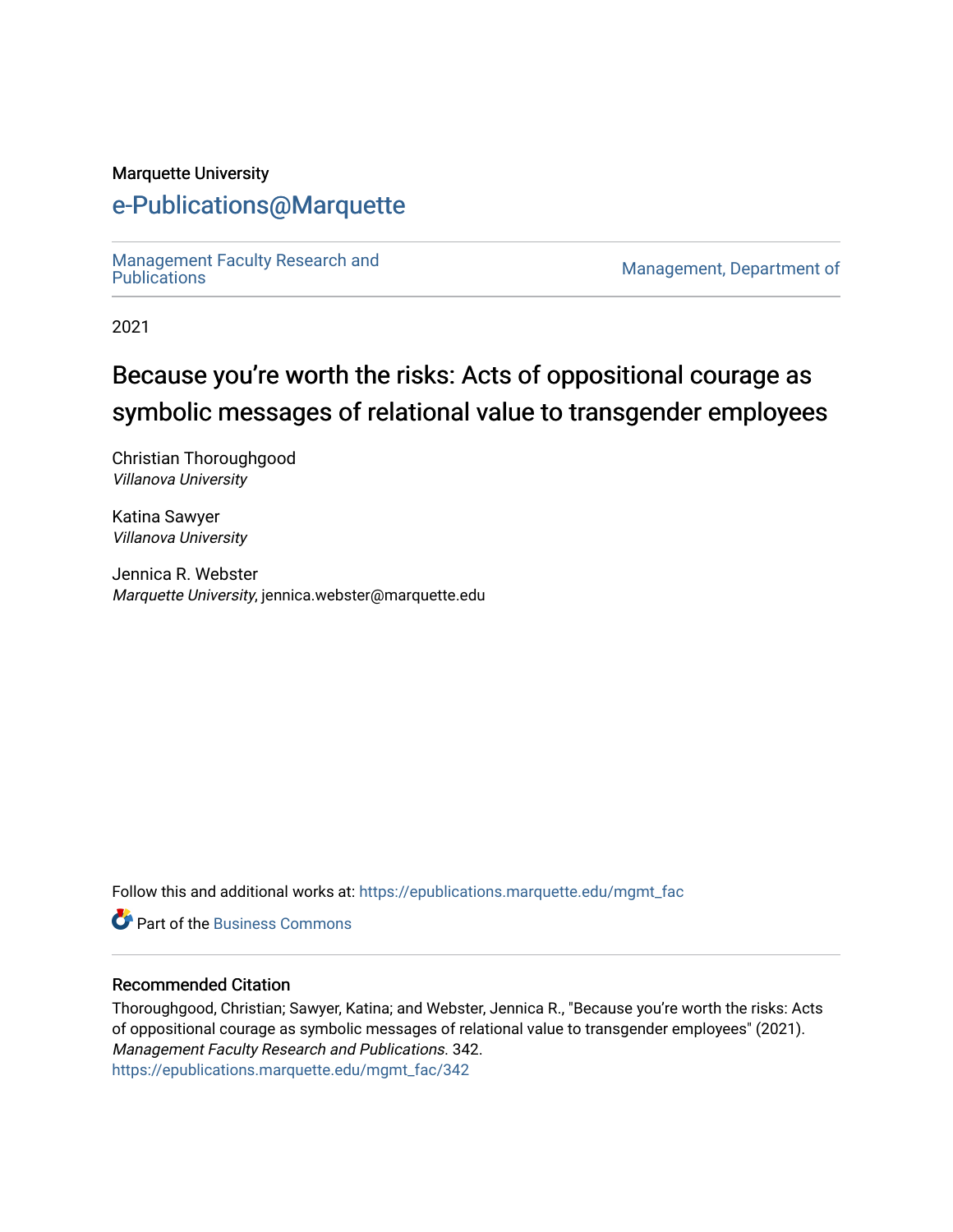# **Marquette University**

# **e-Publications@Marquette**

# *Mananagement Faculty Research and Publications/College of Business Administration*

*This paper is NOT THE PUBLISHED VERSION;* **but the author's final, peer-reviewed manuscript.** The published version may be accessed by following the link in the citation below.

*Journal of Applied Psychology*, (May 28, 2020). [DOI.](https://doi.org/10.1037/apl0000515) This article is © American Psychological Association and permission has been granted for this version to appear in [e-Publications@Marquette.](http://epublications.marquette.edu/) American Psychological Association does not grant permission for this article to be further copied/distributed or hosted elsewhere without the express permission from American Psychological Association.

# Because You're Worth the Risks: Acts of Oppositional Courage as Symbolic Messages of Relational Value to Transgender Employees

# Christian N. Thoroughgood

Department of Psychological and Brain Sciences and Graduate Programs in Human Resource Development, Villanova University Katina B. Sawyer Department of Management, School of Business, The George Washington University

# Jennica R. Webster

Department of Management, College of Business Administration, Marquette University

# Acknowledgement:

We thank Mark Leary, Evan Bruno, Winny Shen, and Kristen Shockley for their helpful comments and feedback on prior versions of this article, as well as Herman Aguinis for his valuable guidance on statistical and methodological issues. We especially thank the many trans employees who took the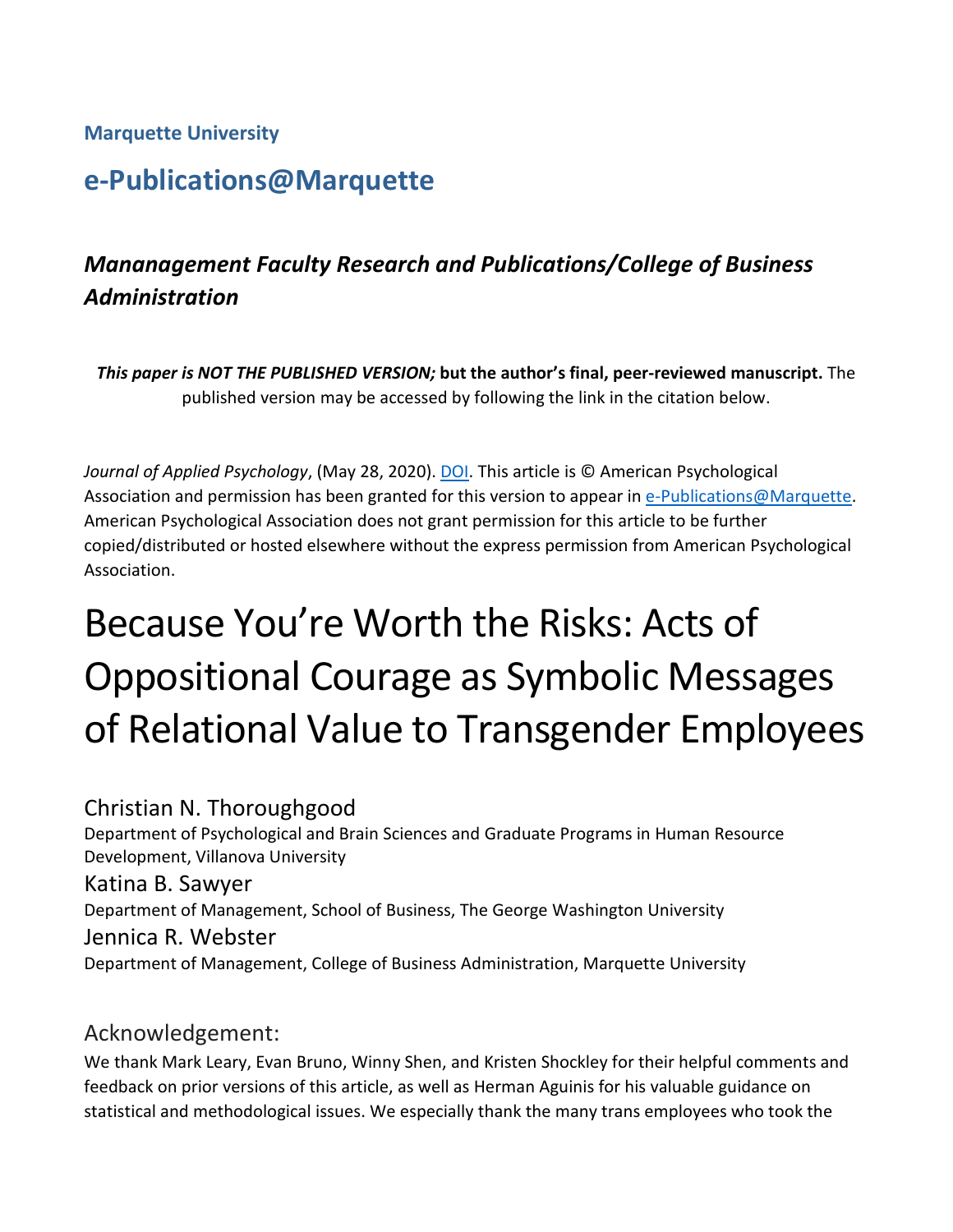time to share their workplace experiences with us, and we acknowledge those who have demonstrated courage to stand up and make a positive difference in their work lives.

# Abstract

Achieving greater social equity in organizations often depends on majority members taking risks to challenge the status quo on behalf of their colleagues with stigmatized identities. But, how do employees enact courageous behavior in this regard, and what are the social implications of these courageous acts on stigmatized group members who witness them at work? To begin examining these questions, we conducted 4 studies using qualitative and quantitative data collected from 428 transgender employees. Drawing on the core principles of sociometer theory, we argue that these acts of oppositional courage serve an important symbolic function in the eyes of transgender employees in that they convey a powerful, public message regarding their value as organizational members. This message of value likely has key implications for their organization-based self-esteem (OBSE) and, in turn, their job attitudes and wellbeing. In Study 1, we employed a critical incident technique to generate qualitative accounts of participants' exposure to these courageous acts in support of their trans identities at work. In Study 2, we experimentally manipulated trans participants' exposure to these behaviors to examine their impact on individuals' anticipated levels of OBSE. In Study 3, we developed a measure of oppositional courage and conducted tests of its construct validity. In Study 4, using a time-lagged survey design, we found that trans employees' perceptions of oppositional courage were positively related to their job satisfaction and negatively related to their emotional exhaustion via their OBSE. Yet, these indirect effects were moderated by the centrality of participants' trans identity.

# Keywords:

allyship, diversity and inclusion, transgender employees, workplace courage, workplace discrimination

"Few will have the greatness to bend history, but each of us can work to change a small portion of events. It is from numberless diverse acts of courage and belief that human history is shaped. Each time a man stands up for an ideal, or acts to improve the lot of others, or strikes out against injustice, he sends forth a tiny ripple of hope."—Robert F. Kennedy

Social change often requires courageous behavior. Although courage is naturally associated with minority members who strike out against injustice toward their identity group, it is also a vital, yet often overlooked, part of speaking out in support of stigmatized groups. In the workplace, this is no less true. Indeed, nearly all workplaces are governed by formal and informal hierarchies, whereby discrimination may often serve to protect the status quo (Cortina, 2008). Thus, taking the initiative to oppose noninclusive policies, norms, or behavior toward those with stigmatized identities may carry risks. Such risks include career derailment, social isolation, and incurring stigma via one's association with a socially devalued identity group (Briscoe & Gupta, 2016; Kulik, Bainbridge, & Cregan, 2008).

Yet, few systematic efforts have been made to examine the nature of courage as it relates to speaking up for the rights and welfare of employees with stigmatized identities. This is despite calls for research that explores the various strategies through which majority group allies can take action to address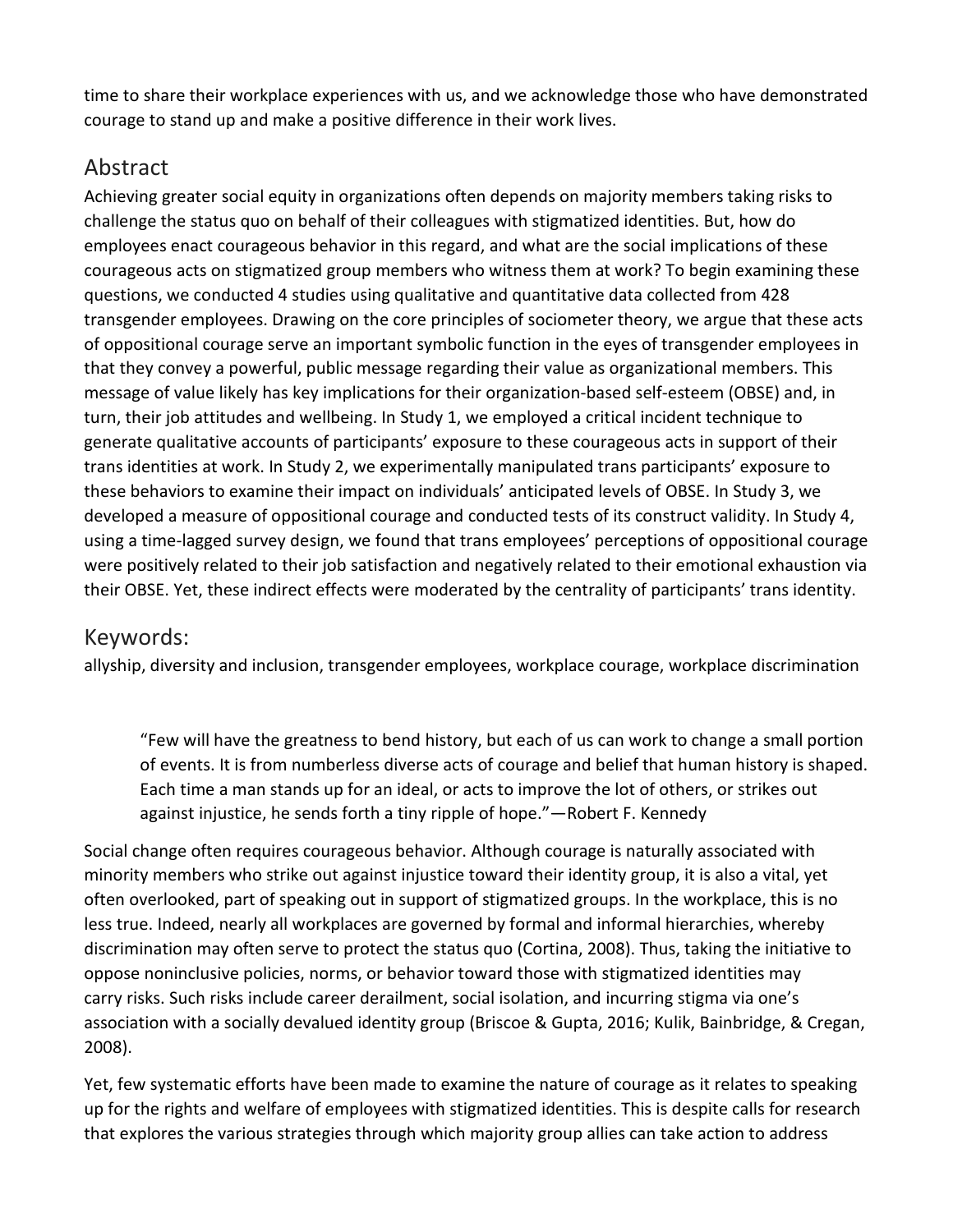prejudice and discrimination at work (e.g., Lindsey, King, McCausland, Jones, & Dunleavy, 2013; Sabat, Martinez, & Wessel, 2013). We maintain that because achieving greater inclusion within organizations depends in part on majority members taking risks to oppose the status quo, courageous behavior is often at the heart of creating a more inclusive workplace. As Brooks and Edwards (2009) emphasized, "We need stories of real 'heroes' in the workplace—stories of leadership and courage in advocacy, education, organizational change, and research that makes our workplaces more inclusive, safer, and more equitable" (p. 147). Equally important, we know little regarding how employees with stigmatized identities react to witnessing acts of courage in support of their identities. More broadly, because of their exemplary nature, it is theorized that courageous acts can exert profound, self-relevant effects on observers (Koerner, 2014), effects that are felt well beyond a courageous event (Kilmann, O'Hara, & Strauss, 2010). Such effects may include strengthening observers' self-confidence (Goud, 2005), awakening them to better future selves (Moberg, 2000), and inspiring them to actualize such possible selves (Thrash & Elliot, 2003). However, without greater realization of the important, self-relevant messages they may send to their colleagues with stigmatized identities, others may believe that taking risks to oppose the status quo is not worth it. In turn, this failure to act may have critical consequences for the work lives of their colleagues and ultimately for achieving greater workplace inclusion. Moreover, although we have learned a great deal about the harmful effects of prejudice and discrimination at work (see Dhanani, Beus, & Joseph, 2018; Jones, Peddie, Gilrane, King, & Gray, 2016, for recent meta-analyses), what is needed is greater knowledge regarding how everyday employees can serve as "beacons of light" that work to mitigate prejudice and send forth a powerful signal of inclusion to individuals with devalued social identities.

As such, the purpose of the present study is twofold. First, using a mixed-method approach, we examine the ways in which nonstigmatized employees may engage in acts of courage meant to challenge workplace inequity toward those with stigmatized identities. We connect our analysis to a broad category of workplace courage referred to as *oppositional courage* (Koerner, 2014; see also Detert & Bruno, 2017; Schilpzand, Hekman, & Mitchell, 2015). Although the term oppositional courage may involve a range of challenging behaviors at work (e.g., reporting fraudulent business activities, refusing to comply with unethical orders), it provides a useful theoretical foundation from which to conceptualize and examine courageous acts that oppose noninclusive policies, norms, and behaviors toward stigmatized groups. We use the term oppositional courage to refer specifically to perceptions of behavior that challenges powerful organizational members and/or the status quo in order to remedy situations of unfairness, disrespect, or harm toward members of a stigmatized identity group and, in so doing, poses significant risks or threats to the actor at work. Second, we develop and test a theoretical model that explains why and when these courageous acts may convey important self-relevant information to their beneficiaries, which has implications for their job attitudes and wellbeing (see Figure 1).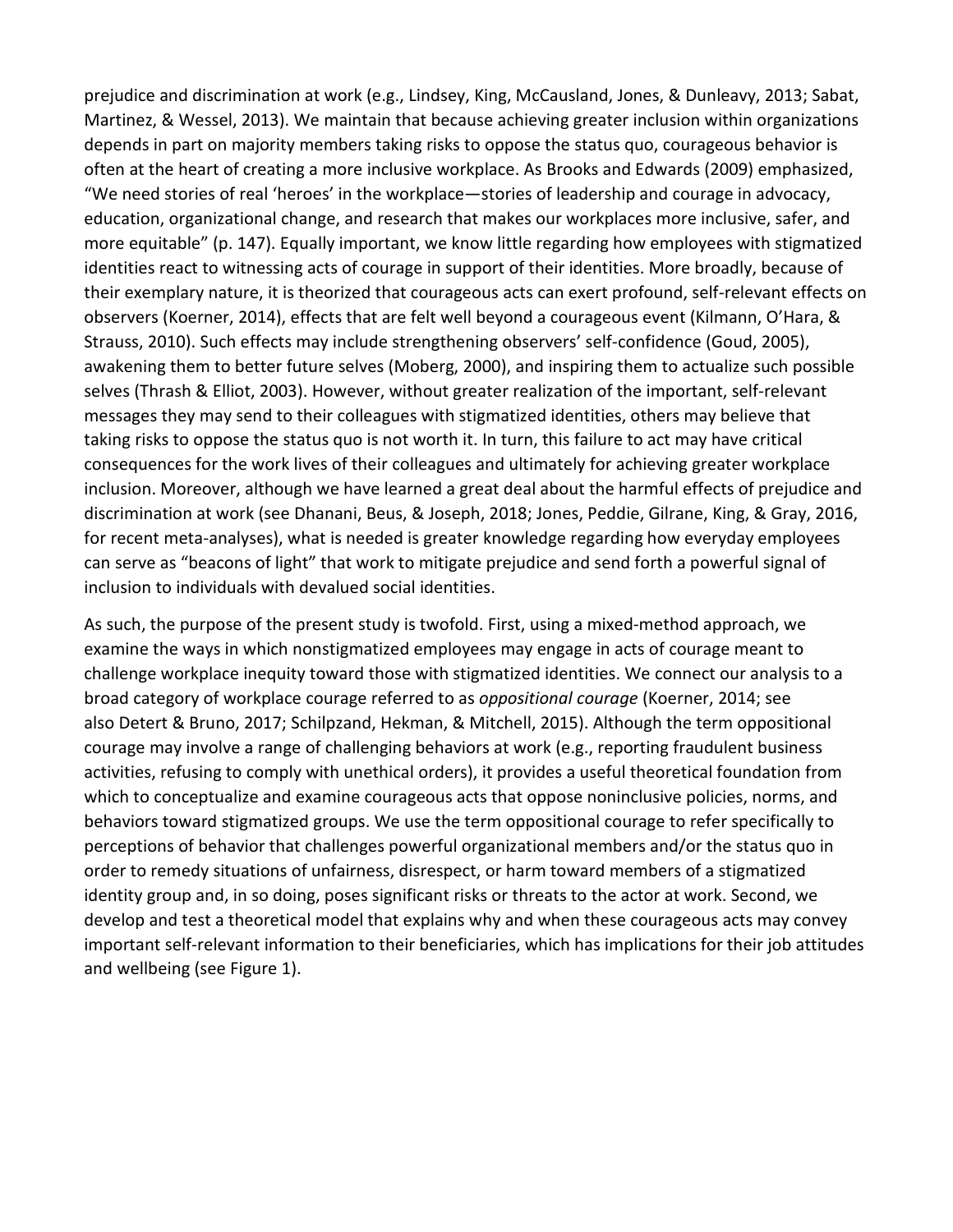

#### *Figure 1. Proposed theoretical model.*

Our investigation draws on the work experiences of four samples of transgender individuals (i.e., people whose gender identity does not align with the gender assigned to them at birth; Collins, McFadden, Rocco, & Mathis, 2015), given this is a social identity group that continues to be highly stigmatized in many workplaces (Sawyer & Thoroughgood, 2017; Thoroughgood, Sawyer, & Webster, 2017) and for which challenging inequity may carry significant social and career-related risks for actors. The term *transgender* is often described as an umbrella term that encompasses the range of specific gender identities that fall along the transgender spectrum (e.g., trans, genderqueer, gender fluid, nonbinary, gender variant, agender; James et al., 2016). We use the term *transgender identity* to refer to this broad identity category, recognizing that it may not perfectly reflect all participants' more specific gender identities. We also recognize that gender identities may be fluid, meaning that a term which holds self-meaning at one point in time may not in the future. In short, it is not our intent to reduce transgender people to one identity category; we recognize that identities are complex. Yet, for practical reasons, it was important to select one term that best captures the range of specific minority gender identities.

Drawing on the sociometer theory of self-esteem (Leary, 2005; Leary & Baumeister, 2000), we argue that these acts of oppositional courage serve an important symbolic function to trans employees in that they send a powerful, public message regarding their value as organizational members. This message of value likely has key implications for trans employees' sense of organization-based selfesteem (OBSE, i.e., "a self-evaluation of one's personal adequacy [worthiness] as an organizational member," Pierce & Gardner, 2004, p. 593) and, in turn, their job attitudes and wellbeing. Our decision to focus on OBSE as a mediator is informed by research suggesting it serves as a core mechanism linking self-relevant cues in the work environment to employee outcomes (e.g., Ferris, Brown, & Heller, 2009). Moreover, we focus on outcomes (job satisfaction and emotional exhaustion) that have been empirically linked to trans individuals' work experiences (e.g., Martinez, Sawyer, Thoroughgood, Ruggs, & Smith, 2017; Thoroughgood et al., 2017) and which are theoretically relevant to sociometer theory. Beyond these indirect links, we further provide a more nuanced view on the messages of value sent by these acts of oppositional courage by examining the centrality of observers' transgender identity as a moderator. We argue that employees for whom being trans is more central to their self-concept will react more strongly to such acts given that they are more invested in social cues relevant to this important identity.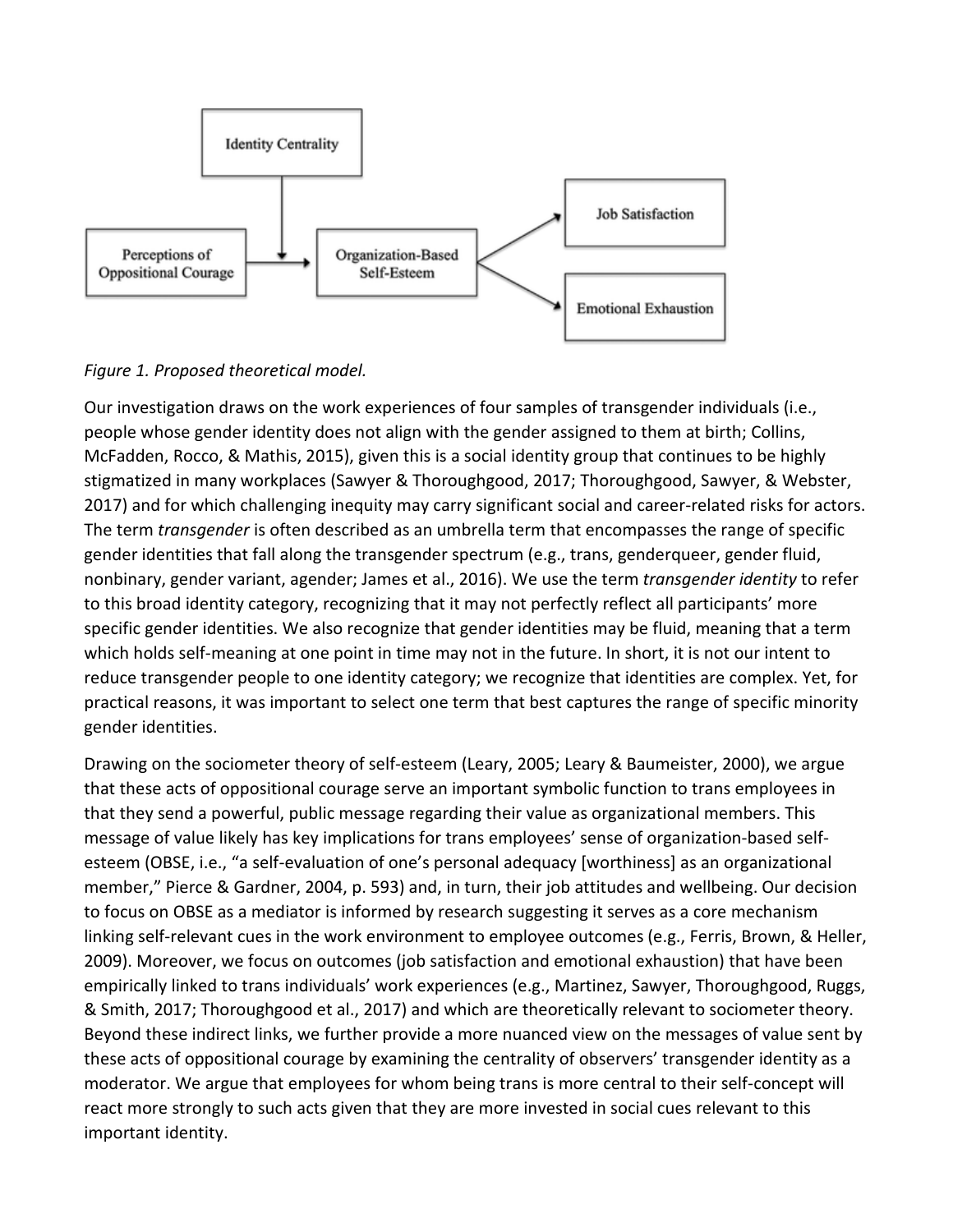We make three important contributions. First, we contribute to the nascent literature on workplace inclusion by answering calls for research that explores how organizations can become more inclusive for members of stigmatized groups (Shore, Cleveland, & Sanchez, 2018). Indeed, although much has been learned about the harmful effects of discrimination at work, a review of the last 100 years of discrimination research in the *Journal of Applied Psychology* reveals much less progress in identifying what to do about such situations (Colella, Hebl, & King, 2017). We add to the literature by theorizing how acts of courage that oppose inequity toward trans employees may not only combat noninclusive policies and behavior, but also how such acts may unequivocally signal to such individuals their value at work.

Second, we contribute to a growing stream of research on workplace courage by examining the effects of courageous acts on observers. To date, researchers have traditionally studied courage from the actor's perspective, and "statements about the outcomes of courageous actions are mostly theoretical or based in anecdotal or qualitative evidence" (Detert & Bruno, 2017, p. 600). As such, despite the fact that observers may derive self-relevant meaning from witnessing courageous behavior (Koerner, 2014), previous research has largely overlooked this possibility. Drawing on the tenets of sociometer theory, which maintains that people are uniquely attuned to social cues that signal their value as group members (Leary, 2005), we contribute a novel perspective that illuminates why some acts of courage carry important symbolic meaning for certain employees when deriving their sense of value at work.

Third, we add to an important body of research on the experiences of transgender employees (e.g., Law, Martinez, Ruggs, Hebl, & Akers, 2011; Martinez et al., 2017; Thoroughgood et al., 2017, 2019)—an often forgotten and widely misunderstood population at work (Sawyer, Thoroughgood, & Webster, 2016). Notably, there is a dearth of research on cisgender individuals (i.e., people whose gender identity aligns with the gender assigned to them at birth; Collins et al., 2015) who publicly support the rights of their trans colleagues. Such work is especially important given recent federal and local laws that repeal formal protections and, in so doing permit discrimination based on gender identity (e.g., banning trans employees from bathrooms that align with their gender identities, forcing them to express their gender consistent with the gender assigned to them at birth, firing them without cause, restricting their military service).

# Theoretical Background

# Defining Workplace Courage

There is a general consensus that workplace courage involves work-domain relevant acts taken in pursuit of a worthy cause, despite significant perceived risk to the actor (Detert & Bruno, 2017; Koerner, 2014). Such risks may be to an actor's social, psychological, economic, or physical wellbeing, while the worthy goal often involves transcending self-interest in pursuit of some social good (Rate, Clarke, Lindsay, & Sternberg, 2007; Woodard & Pury, 2007). The work-domain relevant aspect of this definition specifies that an act be relevant to a workplace and its stakeholders, without requiring that such acts be performed *at* work. For example, while attending a company event at a venue without gender-neutral bathrooms, an employee might take a job-related risk by approaching a senior manager about the choice of venue and advocating for more trans-inclusive facilities at future events.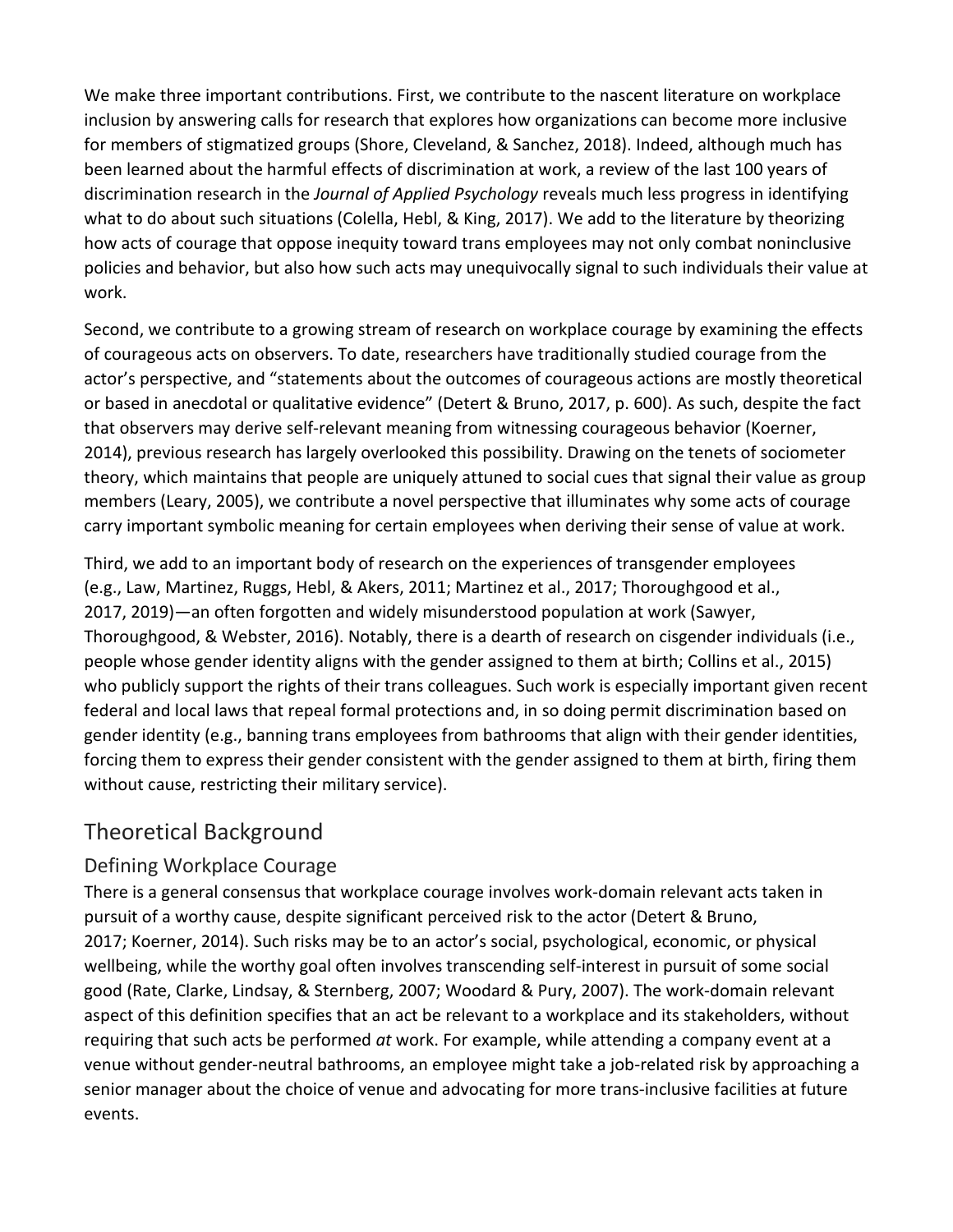Importantly, courage does not have objective properties but rather is *perceptual* in nature; it is an attribution ascribed to behavior by the actor or by observers within a specific time and social context (Detert & Bruno, 2017; Harbour & Kisfalvi, 2014; Hannah, Sweeney, & Lester, 2007). That is, judgments about a behavior's level of risk, worth, and work-domain relevance (and, hence, its courageousness) are tied to societal and organizational norms of a given time, as well as influenced by factors unique to actors and observers embedded in specific contexts. Using our example above, advocating for transinclusive facilities may be ascribed less courage, or none at all by some individuals, if an organization already has inclusive norms. As such, it is vital to recognize the socially embedded nature of courage attributions.

### Oppositional Courage in Support of Transgender Employees

Detert and Bruno's (2017) recent review of the courage literature converges on a general type of courage that involves standing in opposition to or otherwise challenging the status quo—what can be termed *oppositional courage*. Descriptions of such behavior date back to the writings of Mencius (c. 372–289 BCE), a Chinese philosopher who argued that true courage involves daring to stand up for what is right, helping others for just reasons, and striving to make the world a better place, despite the risks of opposing the status quo (Cheng & Huang, 2017; Jiang, 1997). Koerner (2014) described oppositional courage as taking the initiative to challenge powerful others at work in order to remedy problematic situations, such as those involving unfairness, disrespect, or harm. At its core, oppositional courage centers on the morally worthy goals of promoting equity, showing respect, and preventing harm to others, especially those with less power and social status (Schilpzand et al., 2015), and may engender various risks, such as job loss, career derailment, isolation, and hostility (Koerner, 2014).

With respect to championing the rights of trans individuals in many organizations, we argue that the concept of oppositional courage is particularly relevant given the potential risks of aligning oneself with an identity group that departs from entrenched societal gender norms (i.e., norms that espouse a strict male-female dichotomy based on one's physical birth characteristics). Specifically, because gender norms provide perhaps the most basic organizing framework by which people classify themselves and others, they profoundly shape social relations (Bem, 1983; Ridgeway, 2009). Moreover, because they are widely shared and deeply rooted in the social fabric of society, the status quo around gender expression is difficult to disrupt. Thus, for trans individuals, breaking with established norms for gender expression is risky, as evidenced in their unusually high rates of reported discrimination, verbal harassment, and physical assault in and outside of the workplace (James et al., 2016). Indeed, findings from the National Center for Transgender Equality's U.S. Transgender Survey revealed that, of the 27,715 respondents in 2015, 77% who held a job in the year prior reported taking active steps to avoid mistreatment at work (e.g., hiding their gender identity; James et al., 2016). Further, 67% reported adverse job outcomes (e.g., being fired from or not being hired for a job), and 23% reported other forms of mistreatment (e.g., being told to present as the wrong gender to keep their jobs). Based on a sample of 105 trans employees, a recent experience sampling investigation further revealed that 47% of participants reported experiencing at least some prejudicial behavior *each day* at work (e.g., being the target of transphobic comments, being socially excluded; Thoroughgood et al., 2019).

These findings not only highlight the potential social, economic, and even physical risks of being transgender in many workplaces, they also point to the possible risks that others may take on by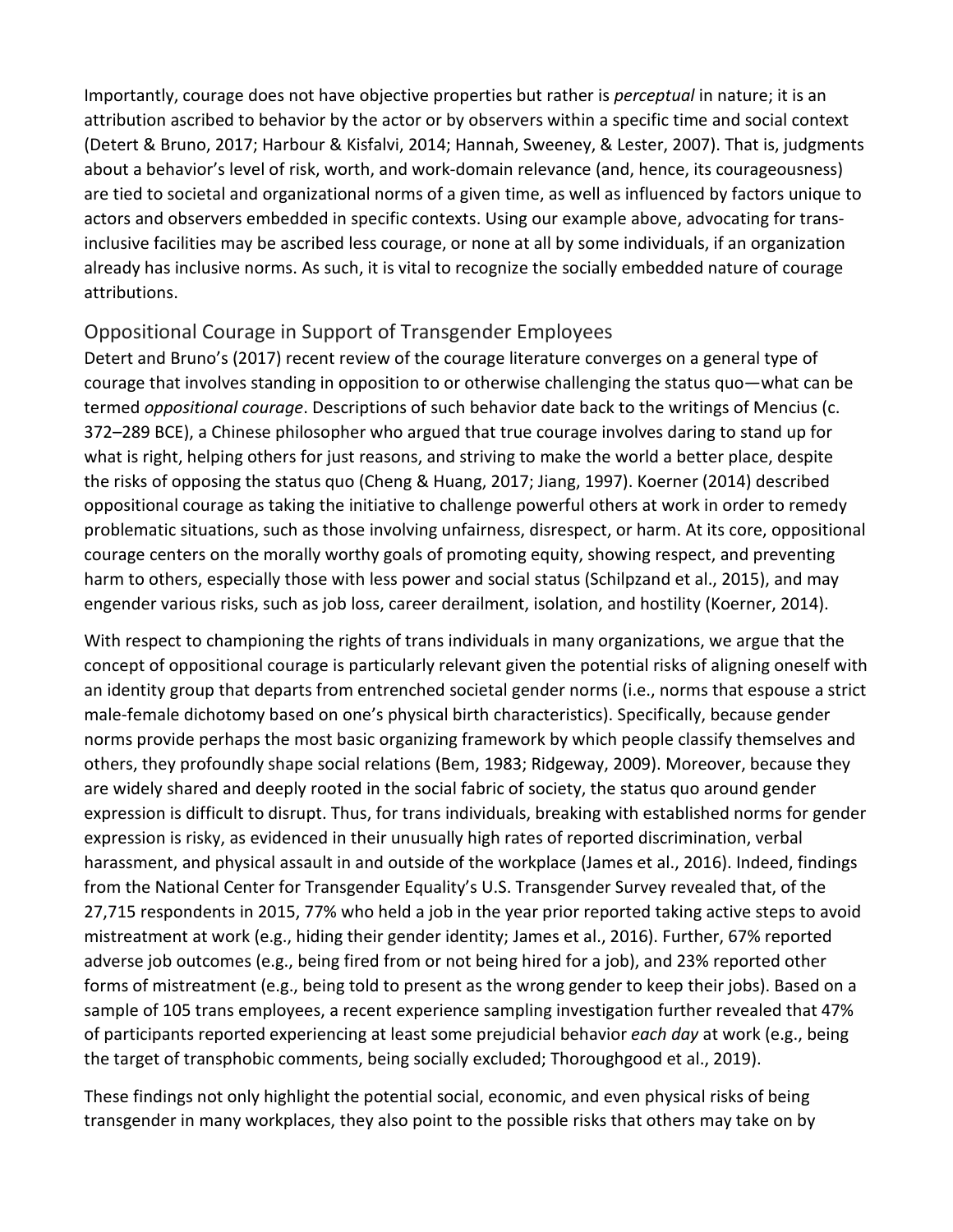publicly promoting the rights of trans employees and, in so doing, subverting traditional gender norms themselves. Indeed, as Goffman (1963) noted, people can "inherit" stigma by virtue of their associations with those who possess stigmatizing attributes. This "stigma by association" effect (e.g., Neuberg, Smith, Hoffman, & Russell, 1994; Pryor, Reeder, & Monroe, 2012) taints perceptions of a person and evokes disapproval from others, especially when negative attitudes toward a stigma are strong and when one's association with stigmatized group members is voluntary (Kulik et al., 2008). In effect, one becomes "obliged to share some of the discredit of the stigmatized" (Goffman, 1963, p. 30) and experiences similar devaluation and mistreatment (e.g., hostility, exclusion; Kulik et al., 2008). As such, because trans people break with deeply ingrained societal norms about gender and its expression and because they are still widely misunderstood in the general public (Thoroughgood et al., 2017), when cisgender employees take action on the social stage in certain organizations to challenge social inequity toward them, they may risk inheriting stigma and being devalued and mistreated in turn.

Moreover, at a broader level, most organizations are characterized by formal hierarchies and informal social control systems, which may exert strong pressures on employees to remain silent and conform to the existing order rather than take on any risks related to pursuing worthy causes, such as publicly promoting trans rights (Briscoe & Gupta, 2016; Detert & Edmondson, 2011; Morrison, 2011). Indeed, individuals who defy expectations for conformity by challenging formal authority structures risk angering those in charge (Detert & Bruno, 2017). Petitioning for more trans-inclusive policies, speaking out against transphobic behaviors, or otherwise disturbing the status quo related to gender identity issues may also damage an actor's interpersonal relationships at work. For example, beyond inheriting stigma oneself, prior research on "do-gooder derogation" suggests that morally virtuous acts can threaten observers' self-worth when interpreted as a moral reproach of their own conduct and character (cf., Monin, 2007; Monin, Sawyer, & Marquez, 2008; Minson & Monin, 2012). That is, by taking a moral stand against the status quo, moral actors imply that it is wrong for others not to do the same given moral directives are by definition universal (Monin et al., 2008). Accordingly, when one defies the status quo in support of transgender rights, the very fact that they claim to base their actions on moral principles of fairness and equity risks giving this impression. This imagined moral reproach engenders resentment, followed by denigration, disliking, and even rejection of and hostility toward the actor (Monin, 2007). In sum, there may be a myriad of risks related to challenging inequity toward trans employees—risks that make the concept of oppositional courage relevant to our study.

Lastly, because this element of risk captures the "stifling background" (Worline, 2012) that often deters employees from standing up against social inequity, it has at least two implications. First, it may require unique personal qualities of actors. For example, beyond various "other-oriented" traits (e.g., empathy, social responsibility), oppositional courage may require unique character strengths that prompt one to act and persevere despite the risks and stress imposed by the situation (e.g., resiliency, hope, risk-propensity; Fagin-Jones & Midlarsky, 2007; Hannah et al., 2007). Second, risk may alter the meaning ascribed to the actor's behavior in important ways. When a person puts their own interests and privileges on the line to champion the rights of a stigmatized group, their behavior acquires a nonnormative character, challenging observers' notions of self-preservation and standing out within the existing organizational milieu. For certain observers, they are likely to attribute the actor's behavior to a strong commitment to social justice and the welfare of the target group (Hirsch, 1990). For those who share the same values, the actor's willingness to oppose the status quo and take risks in support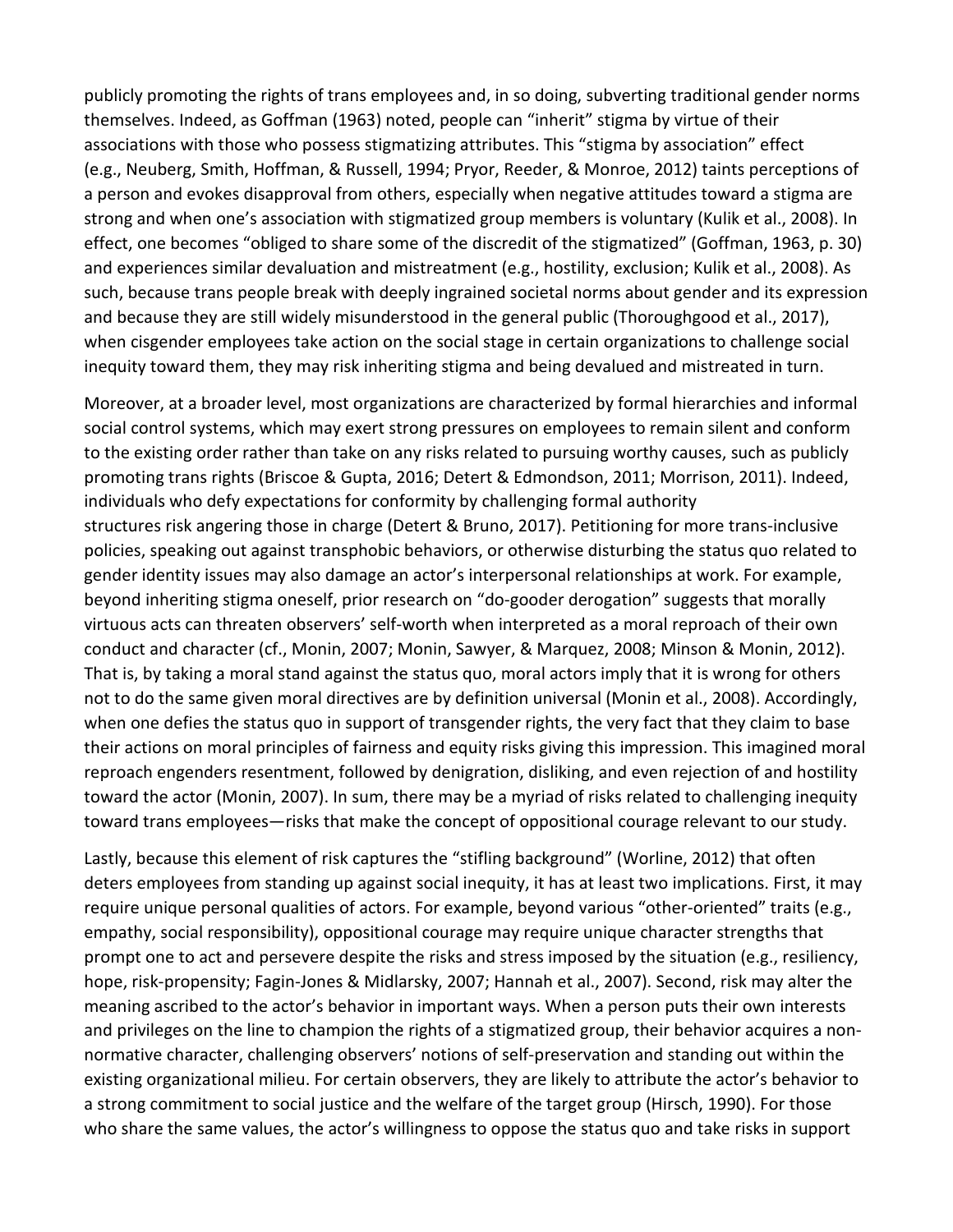of such values may leave a lasting imprint on their memory and exert a contagious effect on their own behavior. That is, they may not only be surprised by such uncommon, exemplary behavior, they may be inspired, elevated, or even transformed by it, sparking a desire to emulate the courageous actor and build on their virtuous deeds (Aquino, McFerran, & Laven, 2011; Cameron, Bright, & Caza, 2004).

# Oppositional Courage as a Symbolic Message of Relational Value to Transgender Employees

At the core of our theorizing, we propose that acts of courage that challenge social inequity toward trans employees convey a powerful, symbolic message to such individuals—a message that is particularly important to them due to the high rates of prejudice, mistreatment, and ostracism they often face at work. To understand the nature of this message and its links to trans individuals' OBSE, we draw on the core principles of sociometer theory (SMT; Leary, 2005; Leary & Baumeister, 2000; Leary, Tambor, Terdal, & Downs, 1995). Building on the premise that human beings possess a basic need to belong (i.e., a pervasive motivation to form and maintain strong social bonds based on the demands of their ancestral past, cf., Baumeister & Leary, 1995), SMT maintains that they likely developed a mechanism to track the quality of their social relationships (Leary & Baumeister, 2000). Specifically, the theory posits that humans possess an evolved, psychological system that monitors for and responds to social cues that signal their relational value—or the degree to which others regard them as valued and important group members or relational partners (Leary, 2005). The central output of this social monitoring system are the affect laden self-appraisals typically known as self-esteem. Basic to SMT is the notion that self-esteem is functional to social life; it serves as an internal, subjective gauge—a *sociometer*—that assesses a person's relational value and therefore the degree to which one is "likely to be accepted and included versus rejected and excluded by other people in the immediate situation" (Leary & Baumeister, 2000, p. 12). Thus, events that convey relational devaluation, such as rejection, disapproval, or a lack of interest, are related to decreased self-esteem. In such situations, just as pain signals possible damage to the body or hunger alerts one to the need for food, when the sociometer reads low it triggers emotional distress as an alarm signal. This motivates actions to gain, maintain, and restore relational value, improving one's chances of acceptance. In contrast, events that convey relational value, such as praise, affection, or admission into a desired group, are related to increased self-esteem, triggering positive states and signaling one's likelihood of being accepted and included.

Although SMT has yet to be utilized with respect to examining issues related to workplace inclusion, it provides a novel and compelling framework with which to examine the social messages and psychological outcomes of inclusive behaviors on employees with stigmatized identities. From an SMT perspective, when trans individuals witness acts of oppositional courage in support of their identities at work, these public events are likely to serve a vital communicative function. That is, they may reflect a potent source of social information that signals to individuals their relational value as organizational members. For example, when trans employees perceive that others are willing to risk their reputations, work relationships, or even their jobs to advocate for trans-inclusive policies (e.g., health benefits for gender transition procedures), to challenge transphobic behavior (e.g., intentional "misgendering" of trans employees), or to spread awareness of trans issues (e.g., proper pronoun usage), such actions likely send an unambiguous message that others regard them as valued members of the organization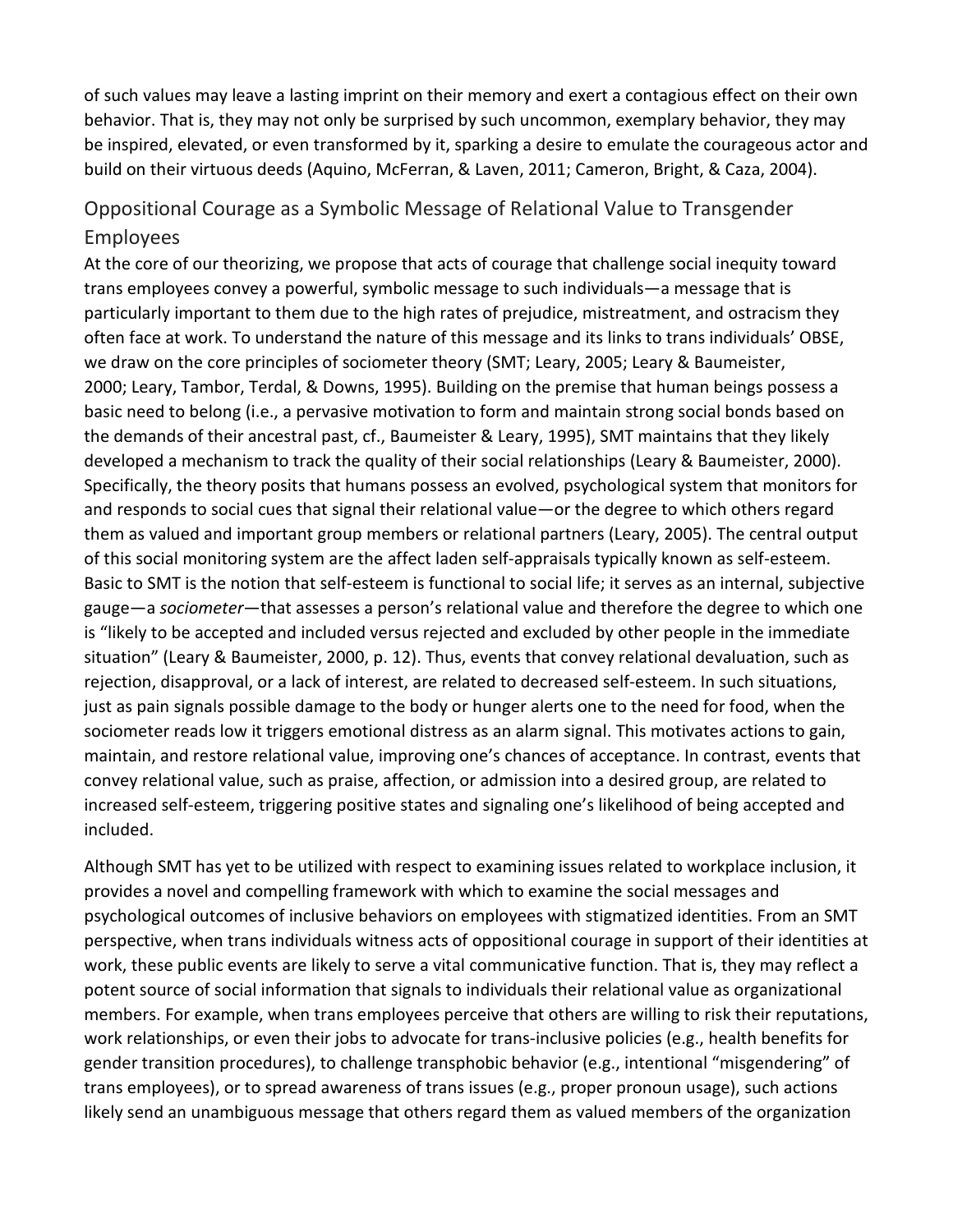who are worthy of equal rights and opportunities. Indeed, research suggests that when people are willing to sacrifice their interests for the benefit of others, their actions may not only have short-term positive implications for the welfare of beneficiaries, but *also* are the most direct way of signaling that they are important in the eyes of others and worthy of their sacrifice and dedication (van Knippenberg & van Knippenberg, 2005; Van Lange et al., 1997). Thus, whereas discrimination lowers targets' OBSE via a message of devaluation, acts of oppositional courage should do the opposite. By serving as a powerful, public indication that others view them as "valuable, viable, and sought-after members[s] of the group"—that they have relational value (Leary & Baumeister, 2000, p. 2)—such actions should increase trans employees' OBSE, even beyond more private forms of social support.

Moreover, in addition to the direct message that these courageous acts send to transgender employees about their value at work, they may convey the actor's steadfast dedication to serving as an ongoing source of these messages in the future. That is, because of the perceived risk and self-sacrifice related to such actions, they may serve as a powerful indicator of the actor's loyalty and benevolence toward trans individuals (Choi & Mai-Dalton, 1999; De Cremer & van Knippenberg, 2004). In turn, these attributions may contribute to a strong sense of trust that the actor will serve as an unwavering proponent of their value in the long-term (Butler, 1991; Mayer, Davis, & Schoorman, 1995). As an example, a supervisor who takes the initiative to organize and champion an employee's transition at work, despite a closed-minded corporate culture and negative reactions from others, may send a strong signal that they can be relied on to stand up for trans employees' value as organizational members in the future. Thus, such acts may have enduring effects, or "surplus value" (Van Lange et al., 1997), on trans individuals' OBSE that go well beyond the courageous event. In effect, the actor may come to be viewed as a symbolic and persistent reminder to individuals of their relational value and thus their eligibility for desirable relationships and greater inclusion at work (Leary & Baumeister, 2000).

*Hypothesis 1:* Perceptions of oppositional courage at work are positively related to organization-based self-esteem.

In turn, when their self-esteem systems measure higher at work, these conditions should be conducive to trans individuals experiencing greater job satisfaction and lower emotional exhaustion. Although other job attitudes (e.g., turnover intentions) and facets of wellbeing (e.g., positive affect) may be relevant to our research, we focus on these outcomes given that both have figured prominently in studies of trans individuals' experiences of discrimination at work (e.g., Brewster, Velez, DeBlaere, & Moradi, 2012; Thoroughgood et al., 2017, 2019) and because both are relevant to SMT. Indeed, basic to SMT is the notion that human beings' motivated preoccupation with acceptance and inclusion is so ingrained from their ancestral past that social cues which signal fulfillment of this need (or the lack thereof) are intimately tied to their satisfaction and emotional wellbeing (Leary & Baumeister, 2000).

In terms of job satisfaction, when people experience greater self-esteem in a given situation, SMT posits that they will feel greater satisfaction because they have evidence that others value them as group members. That is, like other motivational systems, such as those that gauge people's level of hunger or safety, higher readings on the sociometer are related to greater satisfaction because they signal to a person that they have greater relational value within a given social context (Leary &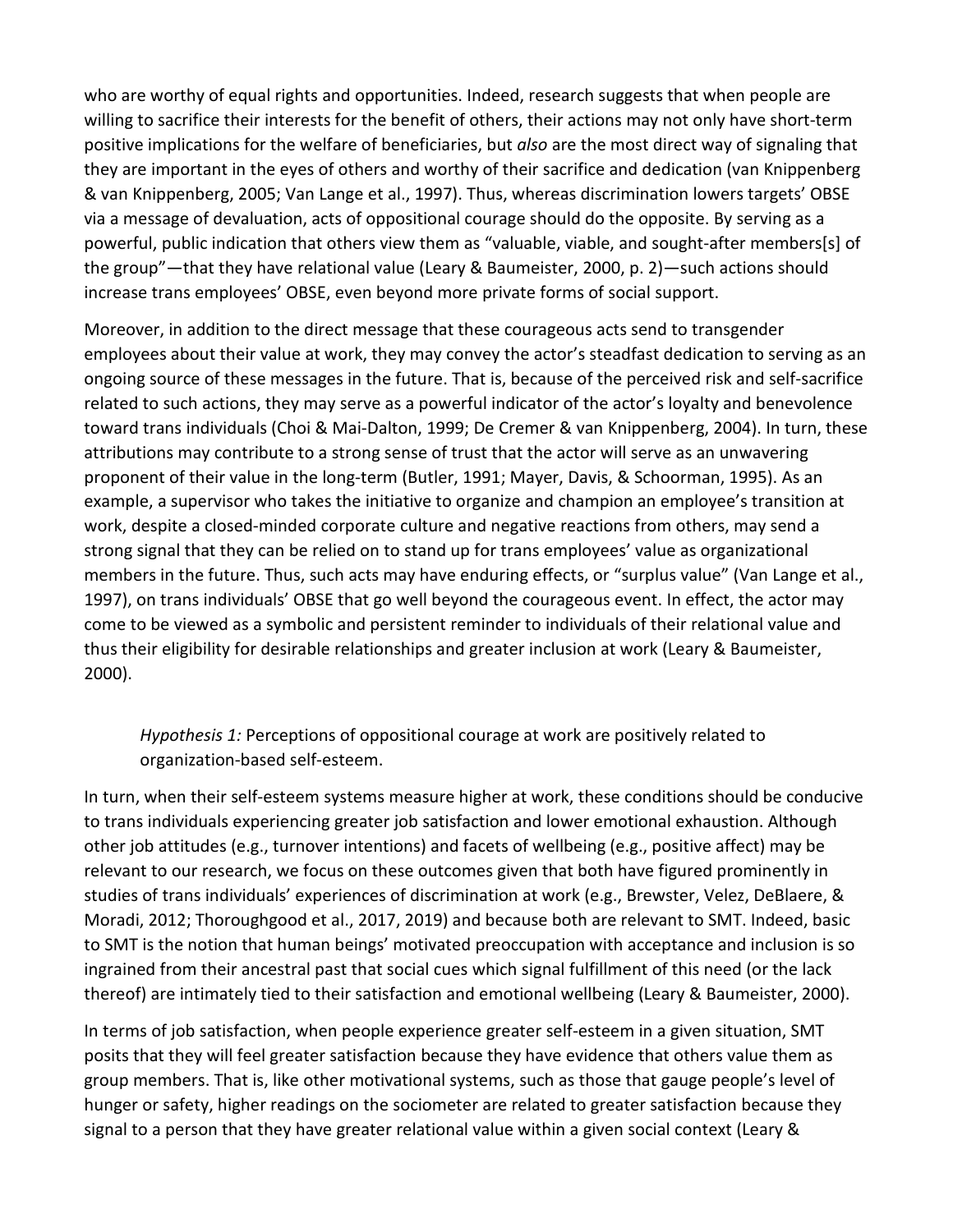Baumeister, 2000). This corresponds with a common view that job satisfaction increases when actual and desired outcomes—in this case, one's relational value—align more at work (Cranny, Smith, & Stone, 1992). As an example, when trans individuals witness their cisgender colleagues taking risks to lobby for gender neutral dress codes, inclusive record systems that account for their preferred name and correct pronouns, or nondiscrimination policies related to gender identity, these events should provide strong evidence of their value in the eyes of others—as indicated by their heightened OBSE – and, in turn, be related to more positive affect laden appraisals of their jobs overall (Locke, 1976).

With respect to emotional exhaustion—a core indicator of employee wellbeing (Zapf, 2002) and the central component of job burnout (Wright & Cropanzano, 1998)—SMT would suggest that greater selfesteem at work is negatively related to exhaustion because signs of relational value evoke positive, pleasurable states related to enhanced wellbeing, while buffering against the experience of stress and negative emotions (Leary & Baumeister, 2000). According to the theory, signs of apathy, disapproval, or rejection cause people's sociometers to read lower, triggering dysphoric emotions and intrusive thoughts about whether their low relational value is attributable to some personal deficiency, action, or shortcoming (Leary & Guadagno, 2011). When indications of relational devaluation are experienced chronically—as is the case for many trans individuals—these unpleasant states are felt more frequently because of a highly sensitive sociometer (Leary & Guadagno, 2011). Over time, dealing with these heightened stress reactions and negative emotions leaves targets of prejudicial treatment depleted of psychological resources (Hatzenbuehler, 2009; Inzlicht, McKay, & Aronson, 2006). As such, it is not surprising that given trans individuals' heightened exposure to discrimination at work, prior studies show that they are at significant risk for feeling emotionally exhausted from their jobs (Thoroughgood et al., 2017, 2019). Additionally, in a recent nonwork study of trans individuals' microaggression experiences, Nadal, Skolnik, and Wong (2012) found that interviewees consistently described these events as "taxing" and "exhausting" (p. 76). Yet, SMT maintains that whereas signs of relational devaluation are harmful to humans' emotional wellbeing, behaviors that connote value and acceptance insulate them against such experiences. As Leary and Baumeister (2000) noted, especially in cases where people's sociometers are highly sensitive to inclusion-related feedback, such actions are likely to be "particularly salient and welcome during times of stress, setting off a strong positive reaction" that protects and promotes wellbeing (p. 40). Thus, when others courageously stand up for the rights of their trans colleagues, their actions may not only relieve some of the emotional weight of dealing with prejudicial policies or behavior, they may also "stand out" and send forth a powerful message of value that increases their peers' OBSE and, in turn, decreases their emotional exhaustion.

*Hypothesis 2:* Organization-based self-esteem is (a) positively related to job satisfaction and (b) negatively related to emotional exhaustion.

*Hypothesis 3:* Organization-based self-esteem mediates the relations between perceptions of oppositional courage at work and (a) job satisfaction and (b) emotional exhaustion.

### The Moderating Role of Identity Centrality

Thus far, we have described why witnessing acts of courage that challenge social inequity toward trans employees are related to such individuals' OBSE and, in turn, their job satisfaction and emotional wellbeing. However, these effects may depend on the degree to which one regards their trans identity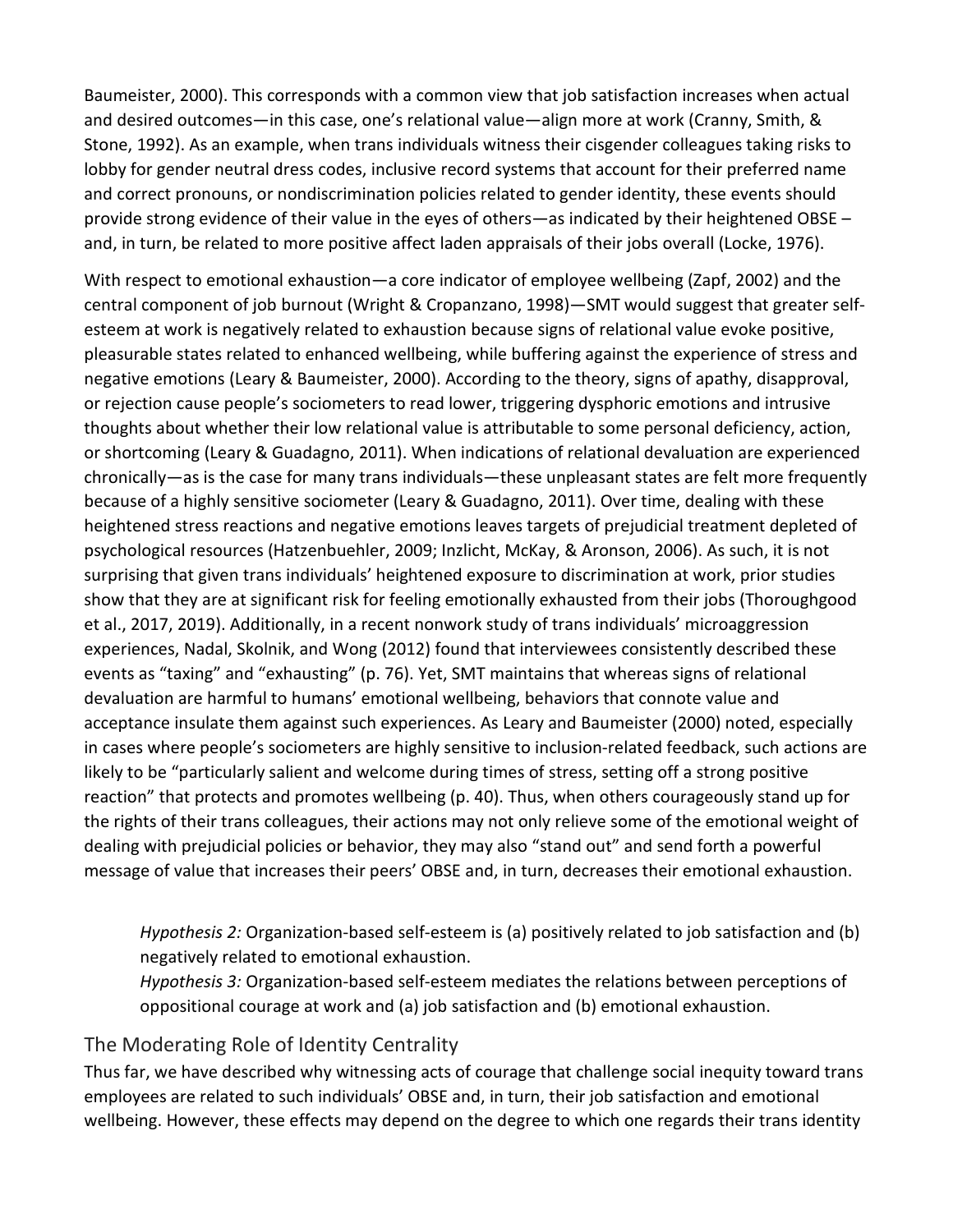as central to their self-schema (i.e., the degree to which they perceive it as important, frequently used, and integrated into their self-concept, Hogg & Terry, 2000). Expanding on James' (1890) observation that people's self-esteem fluctuates above and below a typical level based on successes and failures in domains they regard as important, SMT maintains that individuals' sociometers are calibrated to these important domains. That is, people's self-esteem rises and falls with greater magnitude when signs of relational valuation or devaluation are related to personal domains on which they have staked their social acceptance (Leary & Baumeister, 2000). As an example, a student who believes that acceptance from others is predicated on their intelligence, rather than their athleticism, will experience a greater loss of self-esteem when they receive evaluations that they are a mediocre student versus a subpar athlete. Conversely, for a person who thinks their musical talent is important to being accepted, a compliment after a performance will boost their self-esteem more than, say, a compliment on their writing skills.

Taking this idea further, stigma theorists maintain that, like other important identities within the selfconcept, individuals with stigmatized identities differ in the degree to which their identities are central to their core sense of self (Goffman, 1963; Major & O'Brien, 2005). Indeed, some people may attend to a stigma, build a self-schema around it, and thus regard it as an important element of their selfconcept, whereas others may de-emphasize or ignore a stigma altogether (Jones et al., 1984). For transgender individuals who view their trans identity as central to who they are, their sociometers may be especially sensitive to identity-relevant signs of relational devaluation but *also* messages of relational valuation. Indeed, these "master status" stigmas (Goffman, 1963), like other personally important identities, are attributes that people distinguish themselves from others on and that exert the strongest effects on how they perceive and react to self-relevant information in their social milieu. Importantly, it is theorized that just as negative events are more psychologically harmful when relevant to an important identity, positive identity-related events yield a greater psychological boost (Ashforth & Humphrey, 1993).

Integrating these ideas with SMT, employees for whom being trans is central to their self-concept should be more invested in social information that is relevant to their identity; that is, being trans is an important domain in which they have staked their social acceptance. As such, given these acts of oppositional courage, by nature, carry positive, identity-relevant information, their message of relational value should "ring louder" for trans employees with more central identities, as evidenced in their higher OBSE. For such individuals, this greater sense of self-esteem at work provides strong evidence that they are valued by other organizational members and signals the prospect that others will follow suit by being more inclusive as well. Such conditions should, in turn, be related to even greater job satisfaction and lower emotional exhaustion. In contrast, employees for whom being trans is less central to their self-view should be less invested in and responsive to positive identity-relevant information. Although they may appreciate the courageous actor's efforts, their sense of acceptance from others and, thus, their OBSE depend less on social information relevant to their trans identity.

*Hypothesis 4:* The indirect effect of perceptions of oppositional courage on (a) job satisfaction and (b) emotional exhaustion via organization-based self-esteem is moderated by identity centrality, such that the effect is stronger when identity centrality is high versus low.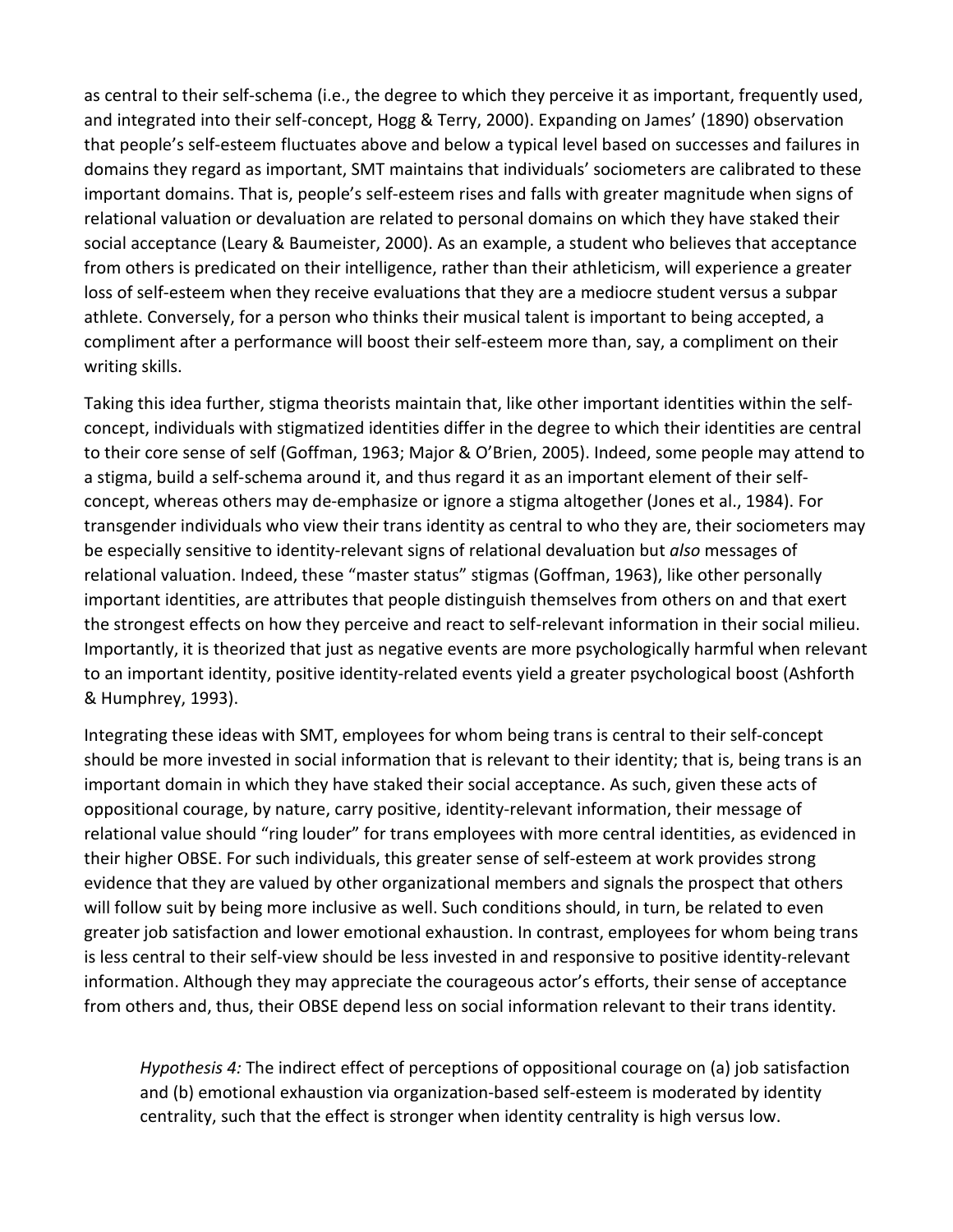# Overview of Studies

The present research involved four studies using data collected from a total of 428 transgender employees. In Study 1, we employed a critical incident technique to generate qualitative accounts of participants' exposure to acts of oppositional courage in support of their trans identities at work. The goals of this study were (a) to verify the concept of oppositional courage within the context of our research, (b) to better understand its behavioral manifestations at work, and (c) to gather examples of courageous acts that could guide the development of a survey measure. In Study 2, we experimentally manipulated participants' exposure to such acts to isolate and test whether the risks associated with them impact individuals' anticipated levels of OBSE. In Study 3, we developed a scale of oppositional courage. Lastly, in Study 4, we employed a time-lagged survey design to test our hypothesized model.

# Study 1: Critical Incident Analysis

# Method: Sample and Procedure

One hundred fifty-eight transgender individuals were recruited at a trans wellness conference in the northeastern United States. This free, three-day conference is the world's largest trans-specific conference, with more than 7,000 attendees from various personal and professional backgrounds. Attendees were invited to participate in an online survey at a conference booth. The study was verbally introduced to participants as an investigation of the effects of courageous, cisgender employees who publicly support the rights, interests, and wellbeing of transgender individuals at work. Participants agreed that they: (a) were at least 18 years old, (b) were employed and had worked for their employer for at least six months, (c) had coworkers who they regularly interact with, and (d) identified as transgender. These inclusion criteria were also used in Studies 2–4. To ensure anonymity, they were instructed not to provide identifying information in the survey. As a token of appreciation, participants were provided the opportunity to enter a raffle for one of two gift cards.

Participants were, on average, 38.02 years old (*SD* = 12.36), had an average tenure of 5.05 years (*SD* = 6.90), and represented a range of industries (health care [18.0%], education [16.5%], manufacturing [9.8%], business [8.3%], government [6.8%], and other [40.6%]). The sample was 73.7% White, 8.3% African American, 6.8% Hispanic, 1.5% Asian, 1.5% Native American, and 8.3% other. On average, participants held 17.17 years of total work experience (*SD* = 11.68). Most identified as either male-tofemale (MTF; 35.3%) or female-to-male (FTM) transgender (49.6%). The remainder of the sample identified as genderqueer (i.e., individuals who do not identify with any gender identity category, 8.3%), neither male nor female (2.3%), or reported "other" (4.5%).

Drawing on Koerner's (2014) general description of oppositional courage, participants were asked to recall whether they had witnessed, in the last six–nine months, a courageous act (or actions) of a cisgender employee who (a) took on significant risks or threats (e.g., negative career consequences, reputational harm, retaliation, loss of friends) to (b) challenge powerful organizational members or the status quo in order to remedy situations involving unfairness, disrespect, and/or harm toward trans people. Participants were asked to recall how the courageous event made them feel about themselves and their work environment and the circumstances and person involved. For those who responded "yes" in the survey that they had witnessed such an act (or acts) of oppositional courage at work, they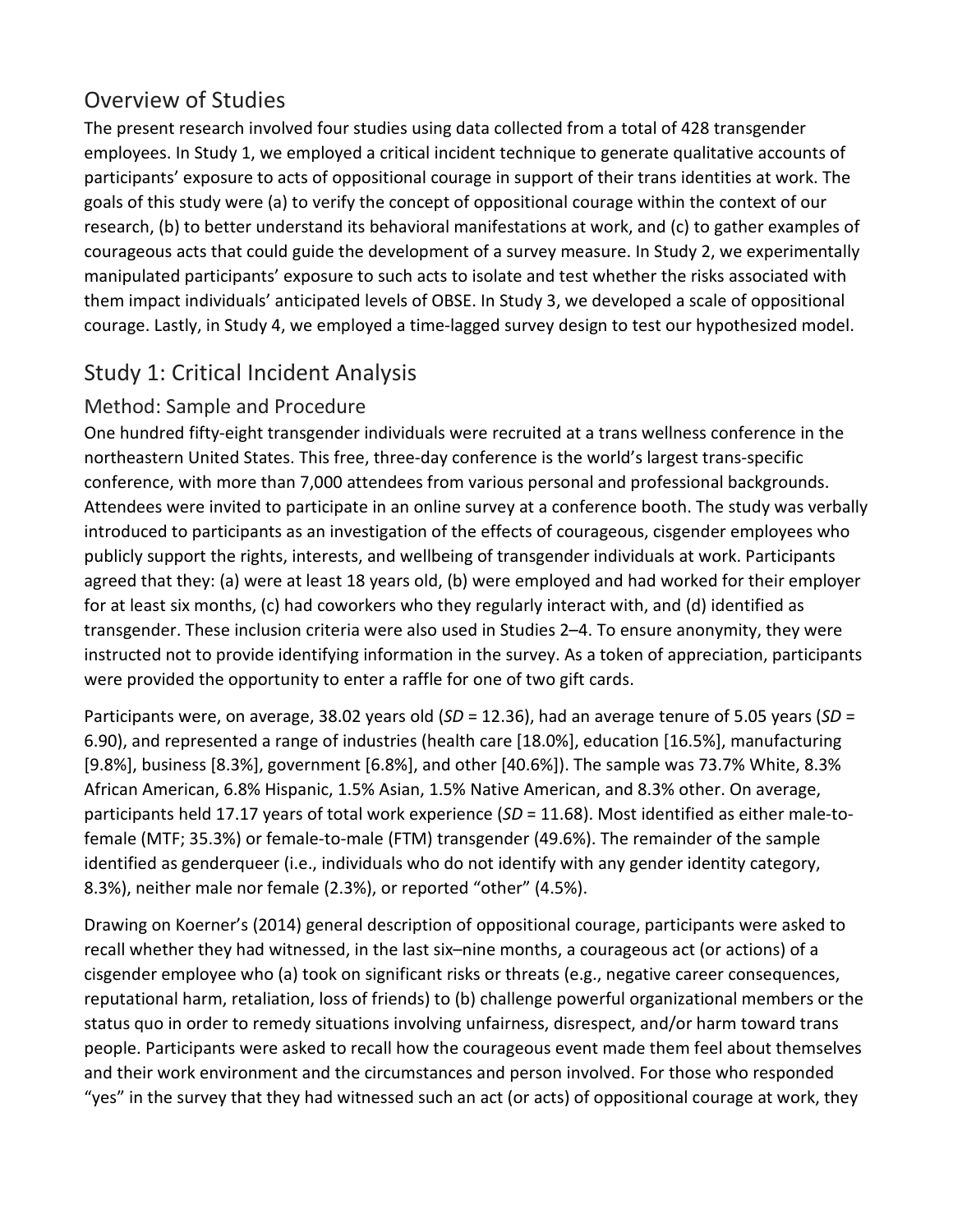were provided a space to describe their experience. For those who answered "no," they were automatically directed to a separate part of the survey unrelated to the present study.

### Results

Of the 158 participants, 42 (26.6%) reported observing an act, or acts, of oppositional courage at work. Across the descriptions, the courageous actors pursued common goals of fostering equality, respect, dignity, and understanding of trans individuals and, in so doing, took on various risks (e.g., negative career consequences, damaged relationships). As the quotes below and in Table 1 illustrate, participants described such acts in relation to speaking up for more trans-inclusive policies and rights, shielding trans employees from prejudicial treatment, and spreading awareness of trans issues at work.

#### *Table 1. Additional Oppositional Courage Event Descriptions From Study 1*

#### Advocating

- "When I [was] hired on to my current company, I heard about it through a friend who had been hired there and [who] was aware of my trans status. As a part of the hiring process, I was required to complete a background check, and I disclosed all the previous names I had been known as. The hiring manager was not comfortable with my unusual background, and my friend pushed the issue all the way up to the highest HR management level. If my friend hadn't pushed for a review of my application, I would have been weeded out by the hiring manager as soon as I had filled out my background information" (Trans man, social services).
- "After nearly a year of soul-searching, research, therapy, support group attendance, and deep personal reflection, I 'came out' to my supervisor as transgender. I told her how I had struggled with this issue all my life, and had come to realize I would need to transition. I finished talking, paused, and waited for her reply. My heart was in my throat, I knew this meeting might forever change the way she thought of me, and that I could not
- 'un-say' what had been said. After a few moments, her very first words were, '(Name), we're not just a team here, we're a family, and this is your home. You have the right to be who you are and to be treated with respect and dignity. I will do everything I can to make sure your transition is as smooth and trouble-free as it can be.' She then got busy arranging meetings with the head of the department and the head of HR. This was the first time such a thing had happened in our company, [and] a lot of people had experienced negative feelings around my transition. So, I feel what my supervisor did was very courageous. She led the way. I am deeply indebted to her" (Trans woman, transportation).
- "The leader of [institution's] LGBT group has worked with me to get trans-inclusive healthcare. We sat through a number of very uncomfortable meetings with administrators, and she was persistent and firm" (Trans man, education).
- "Our charge nurse defended my right to express my gender identity. He is a fearless defender of my rights, even threatening the HR department when they didn't change my name in the computer system" (Trans man, healthcare).
- "One of my union stewards [was] ready to fight for me, especially in regards to the bathroom. I am a union member, but I don't think that is why they have my back. They seem to genuinely care" (Trans man, government).

#### Defending

"There is a super conservative Marine in my [police] department. He has been on four tours to Iraq and Afghanistan [and] didn't understand how people could just be transgender. When I came out as trans, the Marine walked up to me afterwards, shook my hand, and said, 'If anyone messes with you. You let me know.' He then went around glaring and calling out anyone who tried to give me trouble" (Trans woman, law enforcement).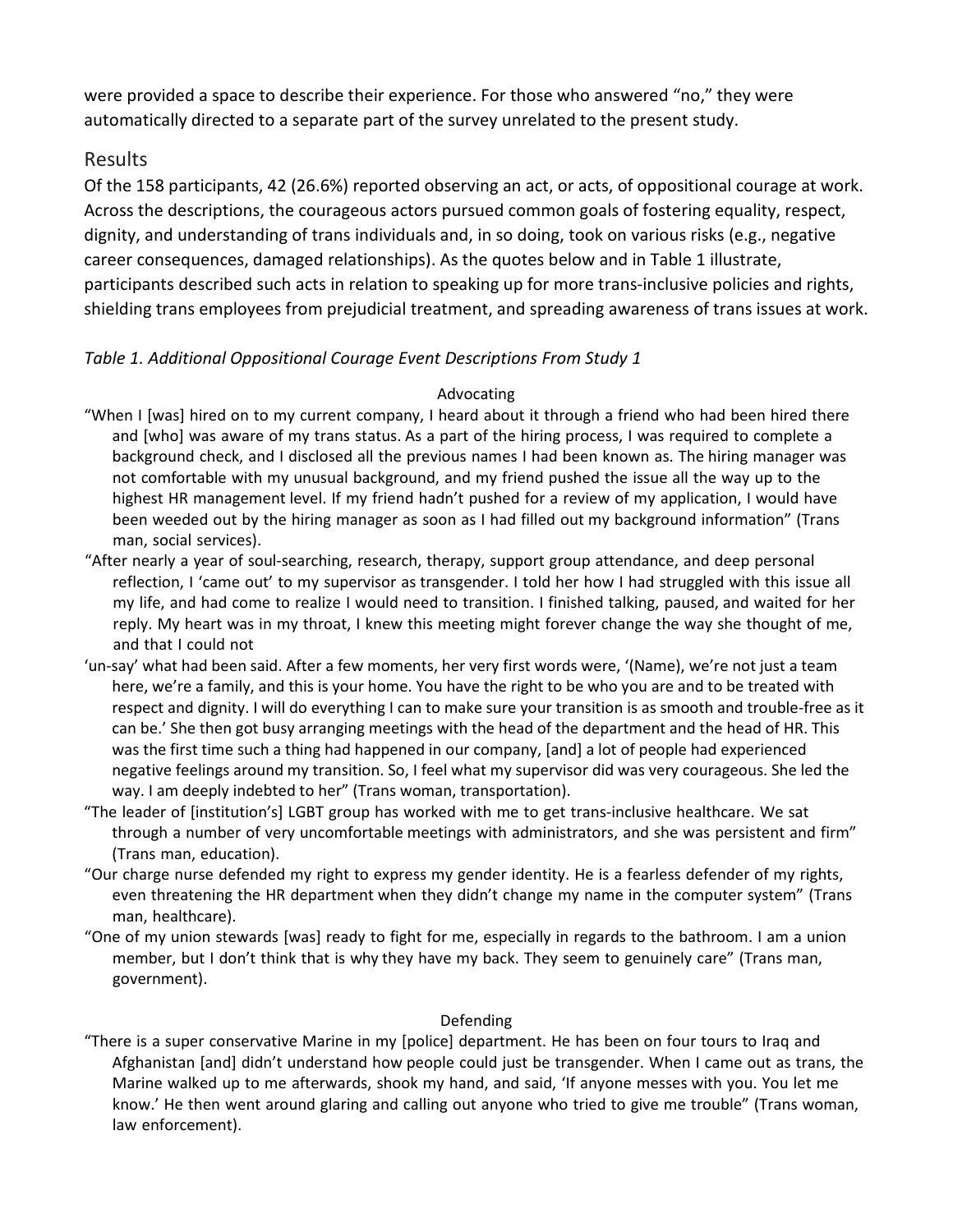- "When I started using the men's room at work, a number of men didn't like it. An engineer, a cisgender man in his forties who didn't work with me directly, went out of his way to make me feel safe and welcome in the men's room, and I was extremely grateful" (Trans man, business).
- "My assistant, Judy, spoke out when I was being treated poorly by one of the managers. It was brief, but vocal, 'mom-like,' as this came about as Isat at a lunch table at an empty chair. When he saw I was sitting there, [he] jumped up like he had sat next to a very large spider. She voiced, 'Scott, that was so rude' twice. This was when mostly people were not speaking or making eye contact with me . . . it was very painful and that brought me to an island of relief. I'm always grateful to her for this" (Trans man, government).
- "Part of my work is advocacy for LGBTQIA + folks on campus—I work in Student Affairs. Recently, a number of faculty members approached the president of the college with complaints about my 'agenda.' The president then called my supervisor, the Student Life Director, to ask that I tone down my programming and educational pieces on trans lives. My supervisor sent an email to the president and bcc-ed me. In the email she talked about our office not being apologetic for my work and really defended me" (Trans woman, education).
- "Recently, a coworker made an inappropriate comment about Caitlyn Jenner. He is aware I am transgender, as are many coworkers that sit near me. Before I had a chance to respond, a second coworker spoke up, told the coworker that his comments were inappropriate and that Caitlyn must be respected" (Trans woman, trade).

#### Educating

- "[There is] a courageous individual [at work] who has engaged in many invasive conversations and taken steps to educate others on workplace language to include people of all gender experiences" (Trans woman, business).
- "My manager corrects anyone who gets my pronouns wrong and informs them on the proper way to use them. Most recently, they went out of their way to explain the importance of trans-inclusive policy to a group of high-level individuals within the organization" (Trans man, business).
- "There is a person I work with who, after discussing it with me, began to use 'he' as the pronoun when speaking about me or writing emails. She corrects others when they have called me a 'lady,' 'girlfriend' (shudder), etc." (Trans man, social services)
- "One of my colleagues at work consistently corrects people who misgender me and use the wrong pronouns. He makes a point to use my gender pronouns when introducing me to others and helps to make me feel safer at work" (Trans man, information technology).

To analyze the 42 event descriptions for themes, the first two authors and three research assistants independently coded the deidentified data. An iterative process was used, whereby each was assigned to relatively narrow themes. Next, a consensus meeting was held to compare the themes and identify commonalities across them, thereby allowing main themes among the codings to emerge (Strauss & Corbin, 1990). This process revealed three overlapping themes underlying the descriptions: advocating, defending, and educating behaviors. In some cases, participants discussed more than one of these themes. As such, we report the percentages of occurrences of each theme out of the 42 event descriptions.

Quotes falling under the *advocating* theme were cited in roughly 36% of the descriptions. This theme captured risky behavior where the actor publicly championed trans issues and causes in the organization and petitioned powerful individuals and groups for more inclusive policies, rights, or outcomes for trans employees. As such, these behaviors tended to reflect deliberate and proactive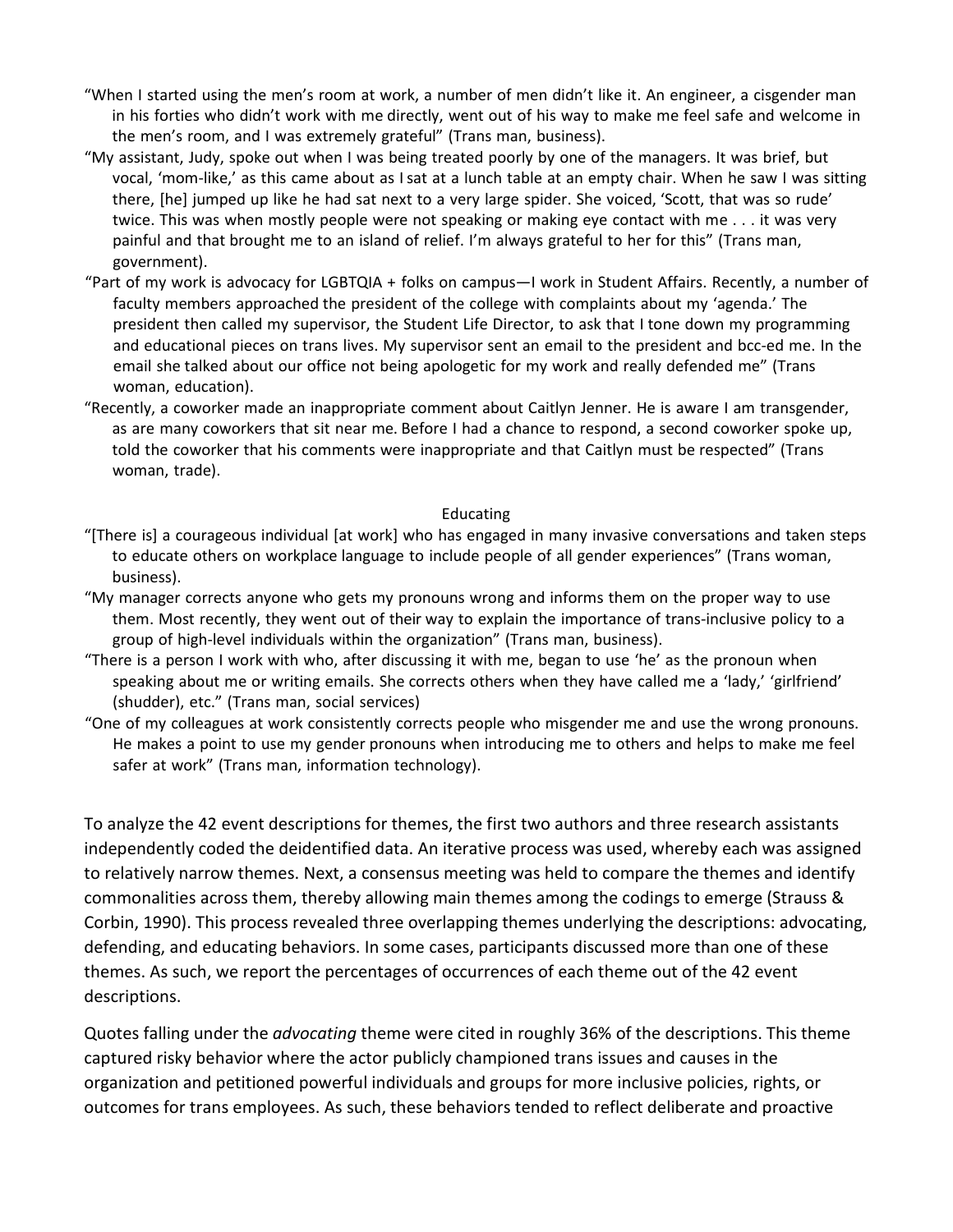efforts at fostering social change and positive outcomes for trans employees and were often targeted toward leaders and managers. As a trans woman from the information technologies industry stated:

When my boss learned I was transgender, he immediately said he would oversee my transition in the company. I was the first employee in the company to transition. My boss basically put his job on the line by saying that he would not work for a company that wouldn't be supportive. He explained my situation to the president who in turn supported my transition. It was a true success story on tackling something that was different and not understood.

Quotes falling under the *defending* theme were cited in roughly 48% of the descriptions. This theme also captured risky behavior where the actor defied powerful others or existing norms by publicly supporting trans individuals. Yet, these actions involved intervening in situations marked by hostility, judgment, or other social threats to trans employees in order to protect their welfare and dignity and prevent further harm. As such, in contrast to advocating behaviors that were more deliberate, proactive, and focused on advancing trans rights, defending behaviors were more spontaneous, reactive, and focused on shielding trans individuals from interpersonal threats. As a trans man in the agriculture industry noted:

When confronted at work, it is often that I'm referred to as "she," "he-she," or "that tranny." Living in the buckle of the Bible Belt, it is hard for anyone to understand. This woman [a district manager], in referring to me, said, "That thing back there," and my boss went off. He said, "You respect my employees or you have to leave!" He then proceeded to kick her out of the store and profusely apologize to me.

In another example, a trans woman working in sales described how a courageous coworker physically shielded her from a group of employees who became hostile toward her one day at work:

I work in sales and deal with a wide variety of different types of persons from all different backgrounds. [When] these three employees became aware that I was a woman of trans experience, in a belligerent fashion they began to throw really hateful comments and threatened to physically harm me. Quickly my coworker stepped between and restrained them so I was able to safely leave the premises.

Defending behaviors overlap with the concept of prejudice confrontation (Ashburn-Nardo, Morris, & Goodwin, 2008) given they also involve expressions of dissatisfaction with prejudicial treatment to the person responsible. Yet, because of the perceived risk related to such acts, this theme included behaviors that went beyond voicing disapproval with prejudiced remarks. It also included more intense actions meant to shield trans employees from verbal and even physical threats in noninclusive environments.

Lastly, quotes falling under the *educating* theme were mentioned in approximately 31% of the descriptions. This theme captured behaviors meant to spread awareness of trans-related issues in the organization. Like the other themes, such actions were perceived as risky in that they also challenged existing norms at work. Further, educating behaviors often occurred in conjunction with advocating and defending behaviors and, thus, could be deliberate or spontaneous. For instance, a trans man from the food services industry reported how a member of his organization was able to advocate for trans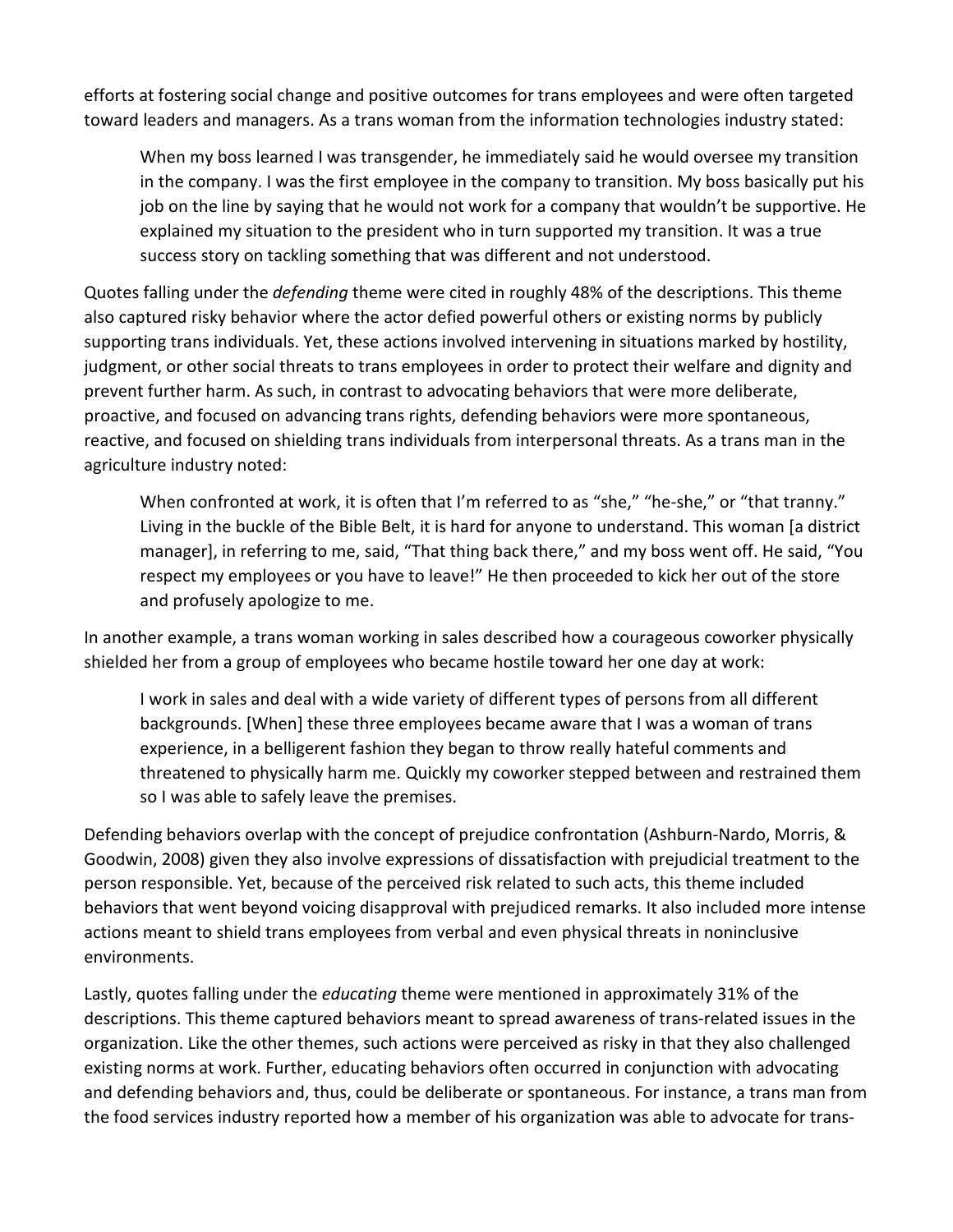inclusive policies, in part, by identifying opportunities to disseminate knowledge about trans issues at work:

I know a person who recognizes the opportunity to educate others about trans people and the community regularly. With this simple act, he has been able to greatly influence [company name], including their move to convert to gender neutral restrooms. That's some serious courage.

In addition, we found evidence of the messages of value that these courageous acts send to trans employees. For example, a trans woman in manufacturing noted the sense of judgment upon her at a company party when she appeared in a dress for the first time. She mentioned how a housekeeping aid, someone she did not know prior, came to her aid and shielded her against this sense of judgment:

I appeared in a dress for the first time at a [company] party. One of the housekeeping aids grabbed my hand and pulled me on the dance floor in front of everyone. His courage in accepting who I was in front of all of our coworkers can bring me to tears to this day.

### **Discussion**

Study 1's findings provided a basis for understanding the behaviors that trans individuals associate with acts of oppositional courage at work. In Study 2, we manipulated trans participants' exposure to these courageous acts to provide causal evidence for the impact of these behaviors on their anticipated OBSE. We also sought to identify whether the perceived risks related to such acts impact participants' anticipated OBSE more so than similar, nonrisky acts. In so doing, we sought to provide greater internal validity for our hypothesized model by isolating the effect of perceived risk.

# Study 2: Experimental Design

# Method

# Sample and procedure

One hundred two transgender individuals were recruited via personal contacts and snowball sampling. Participants were e-mailed a link and completed the survey on their own time. In the survey, they were randomly assigned to one of three conditions where they read through a fictional scenario and then responded to the dependent measure. To ensure anonymity, participants were instructed not to provide any identifying information. For their participation, they were provided the opportunity to enter a raffle for one of six Amazon gift cards. To enter the raffle, they were instructed at the end of the survey to follow a separate link where they could enter their e-mail address to be notified about the results.

Respondents were, on average, 31.32 years of age (*SD* = 12.22), had an average organizational tenure of 3.85 years (*SD* = 5.79), and represented a variety of industries (education [19.0%], health care [17.0%], social services [14.0%], leisure and hospitality [12.0%], business [10.0%], other [28.0%]). The sample was 81.0% White, 6.0% African American, 5.0% Hispanic, 2.0% Asian, 1.0% Native American, and 5.0% other. Participants had, on average, 13.71 years of total work experience (*SD* = 12.11). The majority of the sample identified as MTF transgender (19.0%) or as FTM transgender (46.0%). The remainder of the sample identified as genderqueer (31.0%) or reported "other" (4.0%).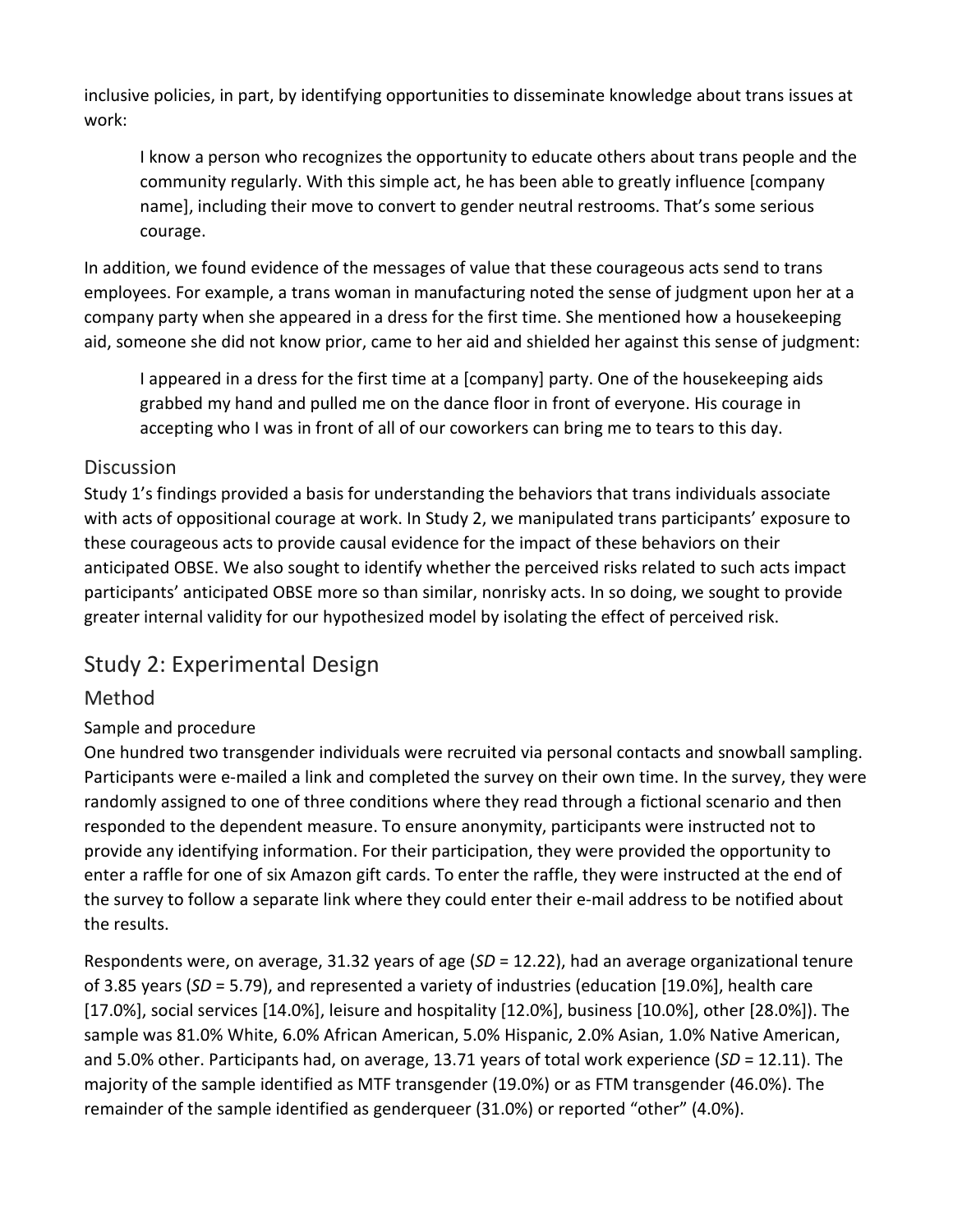#### Experimental manipulation

We used a between-subjects experiment in which participants read one of three vignettes about a manager, Tom, and one of his employees, Patricia, a transgender woman who had recently transitioned at work. In each condition, participants read about how Patricia initially met with Tom to discuss her desire to transition. Consistent with existing guidelines for creating greater experimental realism in vignette studies (Aguinis & Bradley, 2014), we selected this scenario as a context for our vignettes based on our discussions with attendees of the trans wellness conference and based on the event descriptions from Study 1. Specifically, given the transition process can reflect a visible threat to observers' entrenched beliefs about gender expression as a biological imperative and, as a result, elicit heightened backlash and resistance in certain organizations (Budge, Tebbe, & Howard, 2010), it provides a realistic context for studying trans individuals' perceptions of others who enact oppositional courage on their behalf at work. Moreover, the vignettes focused on a supervisor's behavior given that our Study 1 findings suggested such individuals are key sources of oppositional courage in employee transitions.

In the *oppositional courage* (OC) condition, drawing again on Koerner's (2014) description of oppositional courage and the behavioral accounts from Study 1, this passage described how Tom engaged in acts of oppositional courage throughout Patricia's transition, taking on risks to his job security and work relationships in the process. First, Tom, despite putting his job at risk, informed top leaders of his intention to quit if they did not support Patricia's transition and petitioned the human resources (HR) department to quickly change Patricia's name in the employee database. Second, the passage described how Tom, despite negative reactions from other managers, actively intervened and shielded Patricia from prejudicial situations during her transition. Lastly, participants read about how Tom organized a committee with Patricia's consent to spread knowledge and awareness about trans issues at work, despite risking career-related consequences and his working relationships with others.

In the *no risk, support* (NRS) condition, the passage similarly described how Tom publicly supported Patricia during her transition, but that he did not have to risk his job security and work relationships in the process. We included this condition given exposure to similar, nonrisky acts of public support might be sufficient to produce similar effects on participants, calling into question the specific impact of courage. In this condition, participants read about how Tom engaged in similar actions, such as requesting that senior leaders support Patricia's transition, contacting HR about the need to change Patricia's name in the employee database, intervening in situations where others made insensitive comments toward Patricia, and organizing a committee to educate others on trans issues. To isolate the effect of risk, we omitted additional information about the organization (e.g., general attitudes toward diversity). Including such information may have made it difficult to identify whether differences in anticipated OBSE were due to Tom's actions or to specific features of the organization.

In the *control* condition, the passage described that Tom did not take any action to support Patricia's transition, without further elaboration. All three passages concluded by stating that Patricia transitioned at work and was now displaying her gender authentically. Next, participants were asked to imagine how they would feel if they witnessed Tom's behavior in the scenario and to complete the dependent measure. The length of each vignette (in words) was: OC = 260, NRS = 260, control = 140.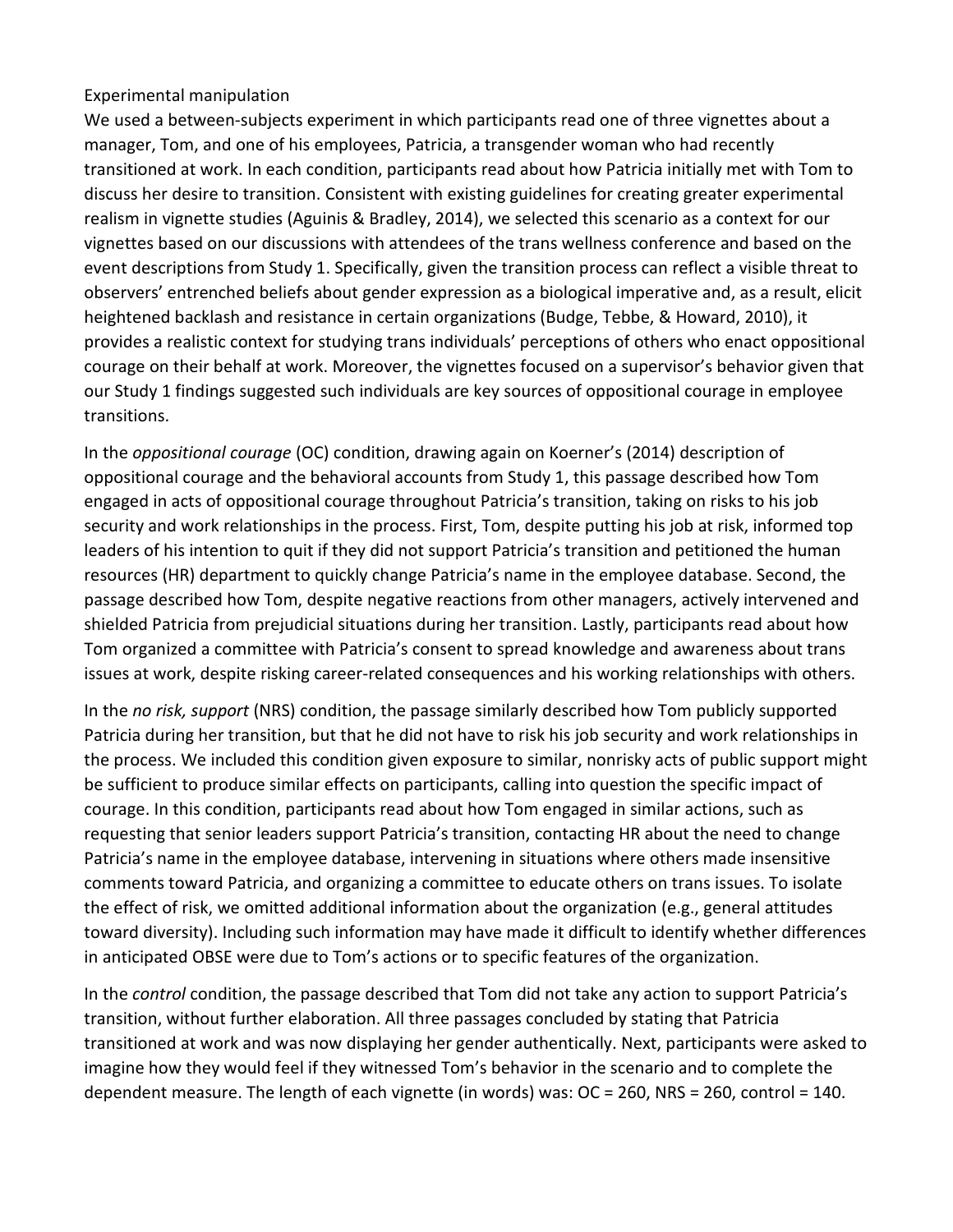#### Measures

#### *Anticipated OBSE*

To measure participants' anticipated OBSE, we adapted five items from Pierce, Gardner, Cummings, and Dunham (1989) ( $\alpha$  = .98). The item stem read: "Tom's behavior would make me feel . . ." A sample item is ". . . valuable at work." All ratings were on a 1 (*strongly disagree*) to 7 (*strongly agree*) scale.

#### *Manipulation checks*

After reading their respective passages, participants were asked to respond *yes*, *no*, or *I do not know* about (a) whether Tom took any action to support Patricia during her transition and (b) whether he took on any risks to his job security, career, or work relationships. Two participants answered at least one of the questions incorrectly and were removed from the analysis to ensure data quality (final *n* = 100). To provide greater evidence for the validity of the oppositional courage manipulation, we conducted a separate study using a sample of 52 subject matter experts with training in diversity and inclusion (e.g., professors, consultants, doctoral students). Participants logged into an online survey that randomly assigned them to the OC (*n* = 25) or NRS (*n* = 27) condition. After reading their respective passages, they were asked to reflect on Tom's actions and respond to the 10-item oppositional courage measure developed in Study 3. An independent-samples *t* test revealed that participants in the OC condition reported that Tom displayed a greater level of oppositional courage (*M* = 6.06, *SD* = 1.29) relative to participants in the NRS condition (*M* = 3.46, *SD* = 1.56), *t*(50) = 6.52, *p* <  $.001, d = 1.82.$ 

#### Results

An analysis of variance showed a significant effect of the condition variable on participants' anticipated levels of OBSE,  $F(2, 97) = 182.28$ ,  $p < .001$ ,  $\eta^2 = .79$ . Tukey post hoc comparison tests revealed that those in the OC condition (*M* = 6.57, *SD* = .50, *Mdiff* = 3.79, *p* < .001; *d* = 4.12) and the NRS condition (*M* = 5.97, *SD* = .73, *Mdiff* = 3.19, *p* < .001; *d* = 3.21) reported higher anticipated OBSE than those in the control condition (*M* = 2.78, *SD* = 1.20). Moreover, participants in the OC condition reported significantly higher anticipated OBSE than those in the NRS condition (*Mdiff* = .60, *p* < .05; *d* = .97). This effect size is considered large according to Cohen's (1992) guidelines (i.e., *d* > .80).

### **Discussion**

Results suggest that the perceived risks related to these acts of oppositional courage may play a role in shaping their positive effects on transgender employees. That is, despite reading about similar actions on the part of a supervisor in both the OC and NRS conditions, participants reported higher levels of anticipated OBSE when such actions were described as risky to the supervisor's job status and work relationships. Study 2 also lends initial causal support for the first stage of our model.

It should be noted that those in the control condition reported much lower anticipated OBSE compared to those in both the OC *and* NRS conditions. Because employees who decide to transition are recommended by most professionals (e.g., therapists) and other sources (e.g., Society for Human Resource Management, Human Rights Campaign) to approach their supervisor, or HR representative, prior to transitioning, it is not surprising that the supervisor's lack of action in the control condition yielded such a low mean. This finding also suggests that trans individuals likely benefit significantly from supervisors who publicly champion their rights regardless of any risk. In Study 3, we used the themes from Study 1 to aid in the process of generating items for a measure of oppositional courage.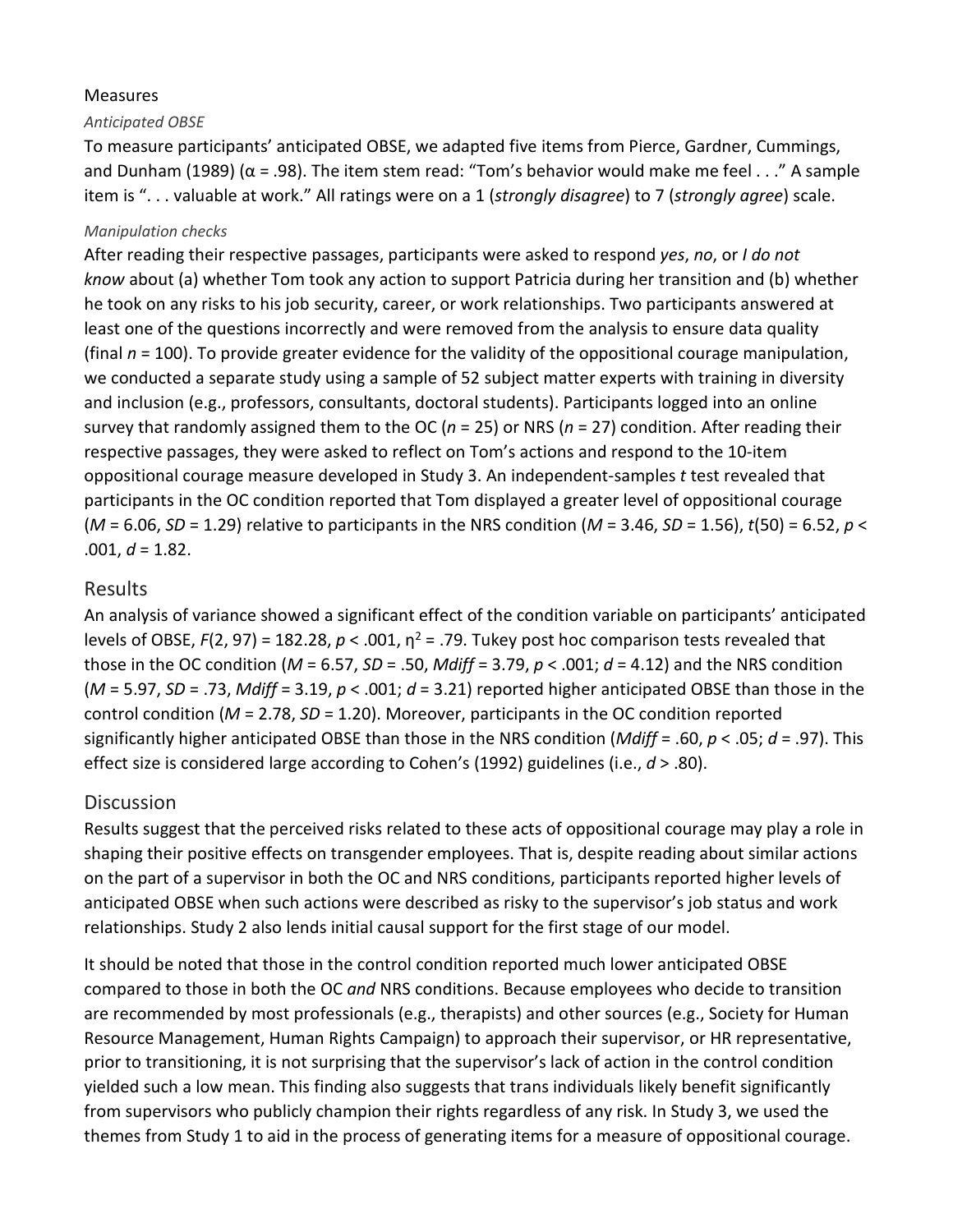# Study 3: Scale Development

# Method

#### Item generation

We developed items for our measure using both deductive and inductive methods (Hinkin, 1998). First, drawing on Koerner's (2014) description of oppositional courage and our qualitative accounts from Study 1, we defined oppositional courage in this study as a perception of the degree to which nonstigmatized employees engage in *behavior that challenges powerful organizational members and/or the status quo in order to remedy situations of unfairness, disrespect, or harm toward members of a stigmatized identity group and, in so doing, poses significant risks or threats to the actor at work*. Based on this definition and the behavioral themes derived in our critical incident analysis (i.e., advocating, defending, and educating), we wrote 10 items to capture oppositional courage as it relates to cisgender employees who challenge noninclusive policies, norms, or behaviors on behalf of transgender individuals at work, despite significant risks or threats. Following Hinkin (1998), we wrote items that were succinct and clear, ensuring that they were behavioral in nature and consistent with the definition above. To meet the definitional criteria of courage and ensure the construct validity of our measure, all 10 behavioral statements required an associated level of risk or threat (Detert & Bruno, 2017). Although the items were targeted toward trans employees, their content is broad enough that they could presumably be enacted on behalf of other identity groups across various work settings.

#### Content validity

Next, 14 content experts, each holding a Ph.D. in I/O Psychology, completed an item sort task to determine the content validity of the scale items. Participants were provided the definition of oppositional courage, as well as definitions of related constructs, and asked to classify a list of items based on the construct that each appeared to assess (Anderson & Gerbing, 1991). A *not applicable* option was provided if an item did not seem to match any of the definitions. Items that are correctly classified by at least 75% of the respondents meet existing content validity standards (Hinkin, 1998).

In addition to the definition of oppositional courage, we provided definitions for the related constructs of *prejudice confrontation* (i.e., verbally or nonverbally expressing one's dissatisfaction with prejudicial and discriminatory treatment to the person responsible for the remark or behavior, Ashburn-Nardo et al., 2008; Shelton, Richeson, Salvatore, & Hill, 2006), *coworker support* (i.e., providing social resources, including emotional empathy, communication of information, and tangible assistance, Viswesvaran, Sanchez, & Fisher, 1999), *constructive deviance* (i.e., behavior that involves willful deviation from organizational norms to benefit the organization or its stakeholders, Dahling & Gutworth, 2017; Galperin, 2012; Warren, 2003), and *improvement-oriented voice* (i.e., verbal behavior that constructively challenges the status quo with the intention to improve rather than merely criticize a situation, Van Dyne & LePine, 1998). We chose these constructs to ensure that our items, although sharing overlap with each, better reflected oppositional courage. All items were correctly classified by at least 86% of respondents, meeting the minimum psychometric requirement for content validity.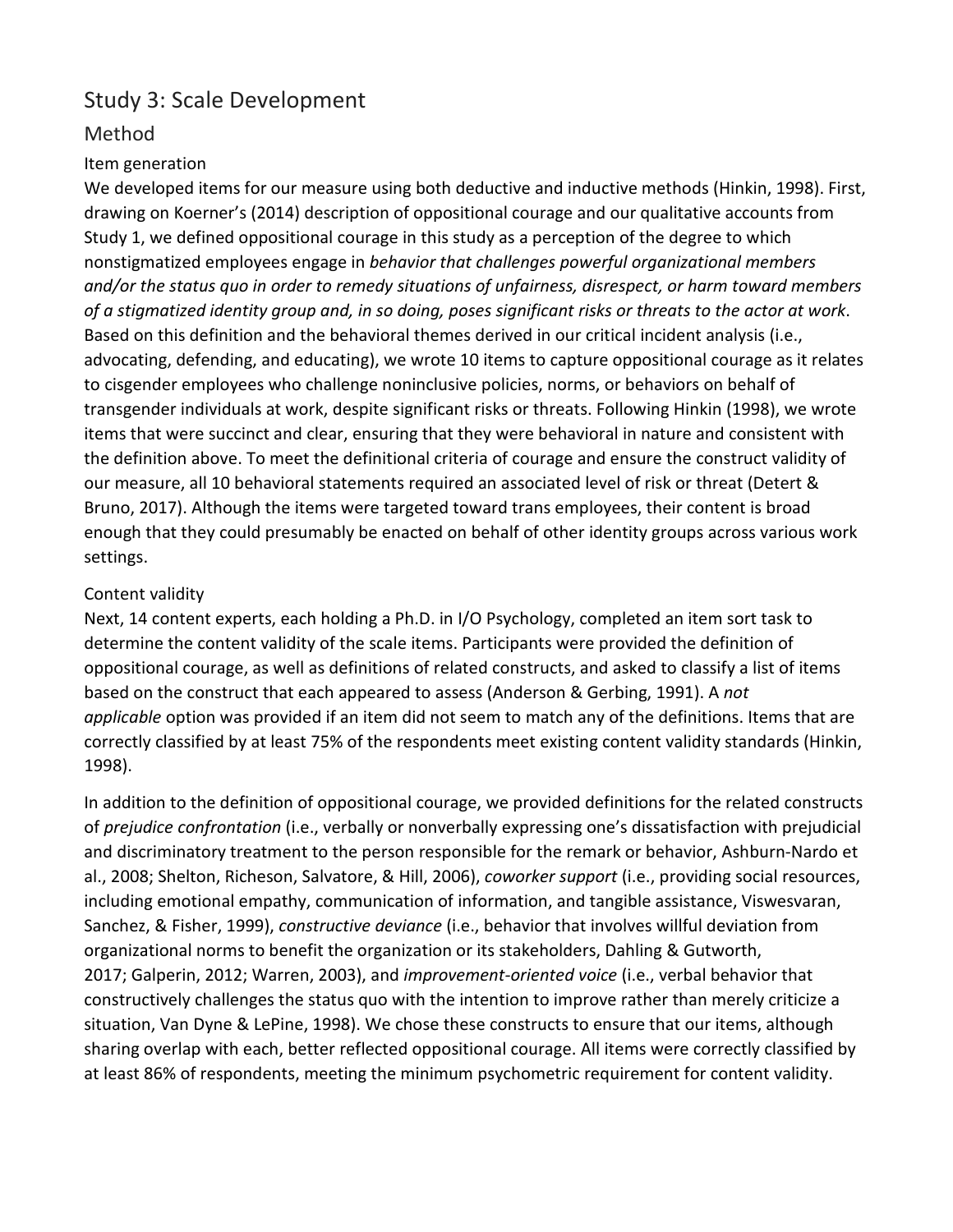Factor structure, reliability, and convergent and discriminant validity

#### *Sample and procedure*

We collected data from 206 transgender individuals recruited via social media websites and electronic listservs dedicated to trans issues. Participants followed a link to an online survey, which included the oppositional courage measure and measures used to examine convergent and discriminant validity. At the end of the survey, participants followed a separate link where they could enter their e-mail address to record their participation. For participating, they were emailed an Amazon gift card and entered into a raffle for one of three gift cards of larger value.

Consistent with existing best practices for data screening, we examined the data for evidence of insufficient attention responding to reduce potential measurement error and to protect against any confounding effects on the observed relations between the focal measures (Huang, Curran, Keeney, Poposki, & DeShon, 2012; Huang, Liu, & Bowling, 2015). Utilizing methods for identifying careless responders (e.g., Meade & Craig, 2012), we assessed for incorrect responses to instructed response items (IRIs) embedded in the survey (e.g., "To ensure you are paying attention, please mark 'agree' for this item"), calculated consistency indices (e.g., instances in which the same response is selected across most of survey), and examined responses to a single question at the end of the survey (i.e., "In your honest opinion, are your responses reliable and accurate?"). Those who responded inaccurately to multiple IRIs, who demonstrated a strong pattern of response consistency across the survey, or who answered "no" to the question regarding data quality were omitted from the analyses (Final *n* = 164).

The final sample was, on average, 35.90 years old (*SD* = 12.21), held an average tenure of 6.19 years (*SD* = 5.55), and represented various industries (manufacturing [22.8%], business [13.0%], social services [12.3%], education [11.7%], health care [6.8%], and other [33.4%]). The sample was 76.5% White, 4.9% African American, 11.1% Hispanic, 0.6% Asian, 4.9% Native American, and 1.9% other. On average, participants possessed 14.67 years of total work experience (*SD* = 12.71). Most of the sample identified as either MTF transgender (60.7%) or as FTM transgender (28.2%). The remainder of the sample identified as either genderqueer (8.0%) or reported "other" (3.1%).

#### *Factor structure and internal consistency reliability*

Following Hinkin's (1998) guidelines, we performed an initial exploratory factor analysis (EFA), using principle axis factoring and promax rotation, to examine the dimensionality of the oppositional courage measure. At this stage, our initial qualitative findings suggested that advocating, defending, and educating behaviors may reflect three distinct, yet overlapping, elements that constitute the construct domain of oppositional courage. Yet, given that these findings were preliminary and without an established theoretical basis for determining a multidimensional structure a priori from the literature, an exploratory (vs. confirmatory) approach was necessary in this phase of the scale development process (Hinkin, 1998). EFA results revealed a one-factor solution based on commonly used and recommended criteria (i.e., scree test, eigenvalues, and parallel analysis; Hayton, Allen, & Scarpello, 2004; Hinkin, 1998; Velicer, Eaton, & Fava, 2000). First, the scree plot revealed that one factor emerged before a natural break in the curve occurred. Second, this factor had an eigenvalue of 6.0 (total item variance explained = 60%); no other factor had an eigenvalue greater than 1.0. Third, results of the parallel analysis revealed that only the first eigenvalue exceeded the comparison values, using the mean and 95th percentile criteria, suggesting one factor should be retained (Hayton et al.,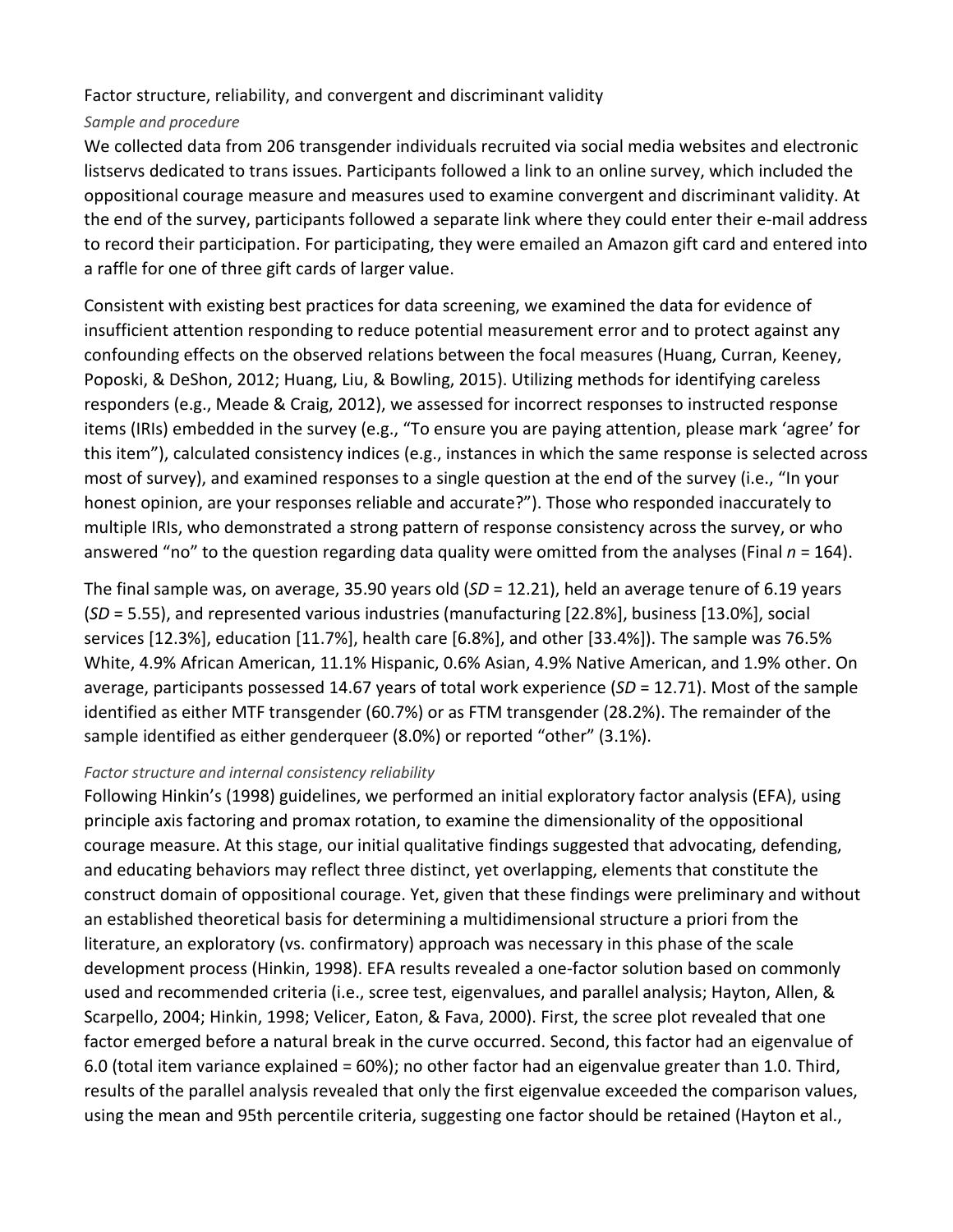2004). As shown in Table 2, factor loadings were greater than the recommended .40 cut-off (Hinkin, 1998). Consistent with a reviewer's comment, we also ran confirmatory factor analyses (CFAs) to compare the fit of a one-factor model to a second-order model comprising advocating (items 1, 2, 3 and 4), defending (items 5, 6 and 7), and educating (items 7, 8 and 9) subfactors. A chi-square difference test revealed that the second-order model,  $\chi^2(32)$  = 79.12,  $p < .001$ , comparative fit index (CFI) = .95, Tucker-Lewis index (TLI) = .93, root mean square error of approximation (RMSEA) = .09, did not provide a better fit compared to the one-factor model,  $\chi^2(35) = 86.08$ ,  $p < .001$ , CFI = .95, TLI = .93, RMSEA = .09,  $Δχ²(3) = 6.96, p > .05$ . Lastly, the scale was internally consistent ( $α = .93$ ). In Study 4, we further verified the measure's factor structure using CFA.

| In my workplace, there are courageous individuals who                                            | Factor  |
|--------------------------------------------------------------------------------------------------|---------|
|                                                                                                  | loading |
| 1. Publicly advocate for the rights of transgender employees, despite potential retaliation from | .72     |
| powerful members of the organization.                                                            |         |
| 2. Petition organizational leaders for more trans-inclusive policies, regardless of risks to     | .74     |
| themselves.                                                                                      |         |
| 3. Challenge company policies that discriminate against transgender employees, despite risks or  | .78     |
| threats.                                                                                         |         |
| 4. Speak out for the rights of transgender employees, even at personal risk.                     | .74     |
| 5. Protect transgender employees from hostility or judgment, despite significant risks or        | .73     |
| threats.                                                                                         |         |
| 6. Defend transgender employees who are treated unfairly, despite significant personal risks or  | .71     |
| threats.                                                                                         |         |
| 7. Confront prejudiced behavior toward transgender employees, despite potentially significant    | .79     |
| consequences to themselves.                                                                      |         |
| 8. Take social or career-related risks to foster awareness and respect for transgender           | .75     |
| employees.                                                                                       |         |
| 9. Open themselves up to criticism to educate others on transgender causes.                      | .74     |
| 10. Put their jobs or social relationships "on the line" to spread knowledge and understanding   | .75     |
| of transgender individuals.                                                                      |         |
|                                                                                                  |         |

#### *Table 2. Oppositional Courage Items and Factor Loadings From Study 3*

Note. Instructions for the scale read: "Based on your experiences within your current place of employment over the last six to nine months, please indicate the extent to which you have observed nontransgender (i.e., cisgender) employees engage in the following behaviors on a 1 (never) to 7 (very often) scale.

#### *Convergent and discriminant validity*

As a part of developing the nomological network of the oppositional courage construct, we examined its relations with similar and dissimilar constructs—or convergent and discriminant validity (Campbell & Fiske, 1959; Hinkin, 1998). As evidence of convergent validity, we expected that oppositional courage would be positively related to measures of the same constructs from our content validity study: *prejudice confrontation* (Good, Moss-Racusin and Sanchez's [2012] eight-item scale adapted for work settings, α = .82), *coworker support* (Caplan, Cobb, French, Van Harrison, and Pinneau's [1975] four-item scale, α = .84), *improvement-oriented voice* (Van Dyne and LePine's [1998] six-item scale, α = .89) and *constructive deviance* (Dahling and Gutworth's [2017] five-item scale, α = .71). We also included a measure of *incivility confrontation* (Hershcovis et al.'s [2017] four-item measure, α =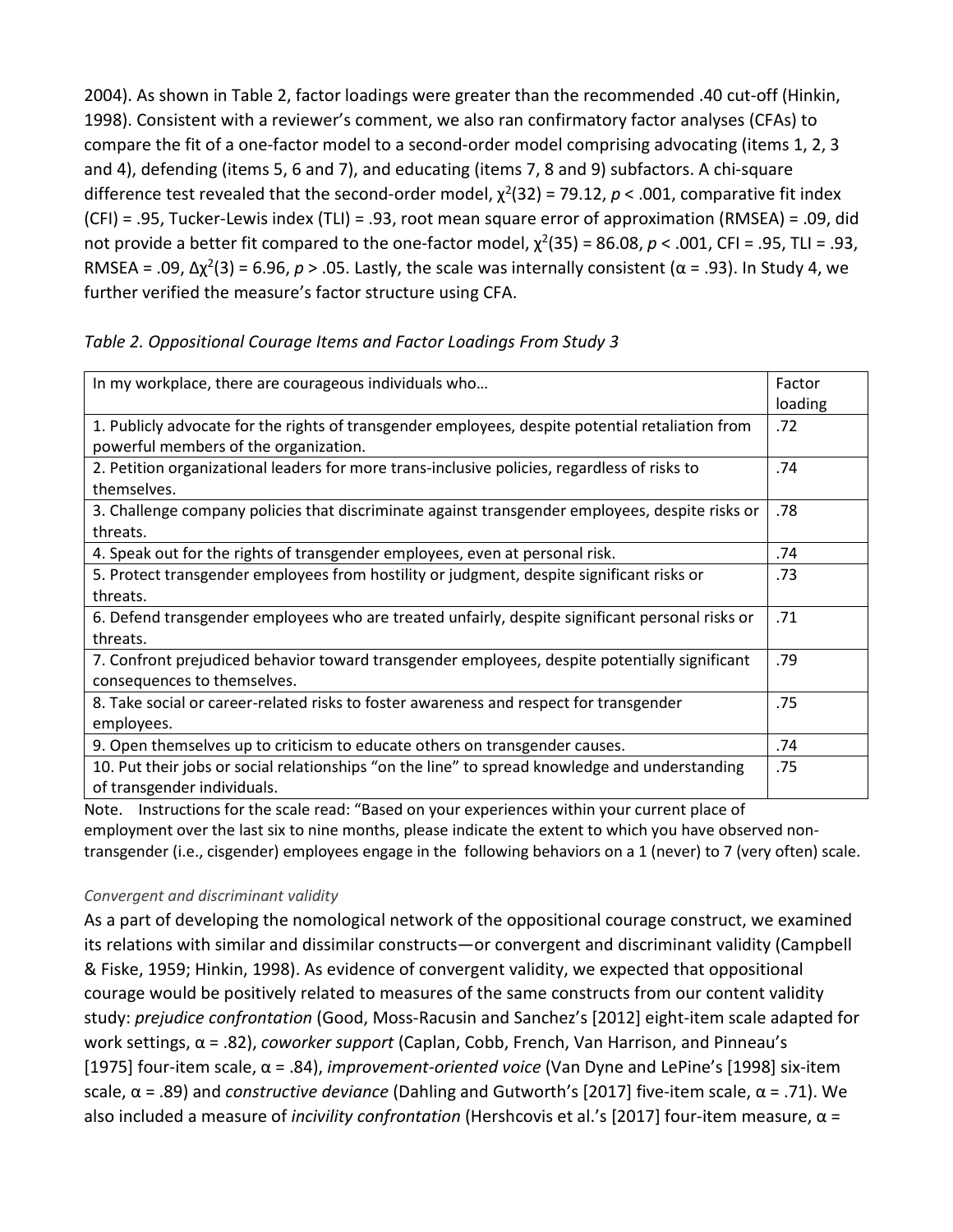.91). All items were rated on a 1 (*strongly disagree*) to 7 (*strongly agree*) scale, except for the prejudice confrontation items, which were rated on a 1 (*never*) to 7 (*very often*) scale.

First, in terms of prejudice confrontation (Ashburn-Nardo et al., 2008), this construct also involves challenging noninclusive behavior and, therefore, should positively relate to oppositional courage. Yet, although confrontation may constitute a part of oppositional courage, depending on the risks perceived within a given context, it does not explicitly entail risk and captures a narrower range of interpersonal behavior related to challenging workplace inequity. That is, it involves expressing disapproval with prejudicial remarks or behavior to the person responsible, but it does not capture other behaviors, such as proactively advocating for the rights and causes of stigmatized groups or spreading awareness of such groups at work. Second, we included coworker support given those who engage in these acts of courage likely offer emotional (e.g., emotional responsiveness) and instrumental support (e.g., tangible assistance) to their coworkers with stigmatized identities. Yet, social support is a private, low-involvement strategy that assists targets of mistreatment; it does not involve inserting oneself into the situation in a public manner (i.e., taking action on the "social stage" of the organization) and thus involves fewer, if any, risks (Bowes-Sperry & O'Leary-Kelly, 2005, p. 290). Third, we included improvement-oriented voice (Van Dyne, Cummings, & Parks, 1995) and constructive deviance (Dahling & Gutworth, 2017; Galperin, 2012) given these constructs also capture actions that oppose the status quo in pursuit of prosocial goals (e.g., violating company procedures to solve a problem, speaking up with ideas for procedural changes). Yet, neither explicitly involves risk or a focus on challenging inequity toward stigmatized identity groups. Lastly, we included incivility confrontation (Hershcovis et al., 2017) given confronting behaviors geared toward other forms of mistreatment should relate to oppositional courage. Yet, for the same reasons as for prejudice confrontation and because this construct does not involve actions unique to stigmatized groups, we expected that oppositional courage would be distinct.

As evidence of discriminant validity, we expected that oppositional courage would not be correlated with *voluntary workplace green behavior* (VWGB; i.e., "discretionary employee actions that contribute to the environmental sustainability of the employer organization but are not under the control of any formal environmental management policies or system," p. 1337; e.g., recycling, reusing paper, using personal cups instead of disposable cups; Kim, Kim, Han, Jackson, & Ployhart, 2017; five items, α = .70). VWGB is conceptually dissimilar to oppositional courage and thus a null relation between the two would support our scale's discriminant validity. All ratings were on a 1 (*never*) to 7 (*always*) scale.

Our analytical approach to determining convergent and discriminant validity involved three tests: (a) examining the significance of the zero-order correlations between oppositional courage and each convergent and discriminant construct; (b) modeling oppositional courage and all statistically correlated constructs in one- and two-factor measurement models and using a chi-square difference test to determine which model fits the data better; and (c) using a Fornell–Larcker test (Fornell & Larcker, 1981) to assess whether the shared variance between the observed indicators of oppositional courage is greater than the shared variance (i.e., squared correlation) between oppositional courage and related variables (see Brady, Brown, & Liang, 2017; Djurdjevic et al., 2017; Ferris, Brown, Berry, & Lian, 2008, for examples of this approach). Table 3 includes descriptive statistics and correlations among the study variables.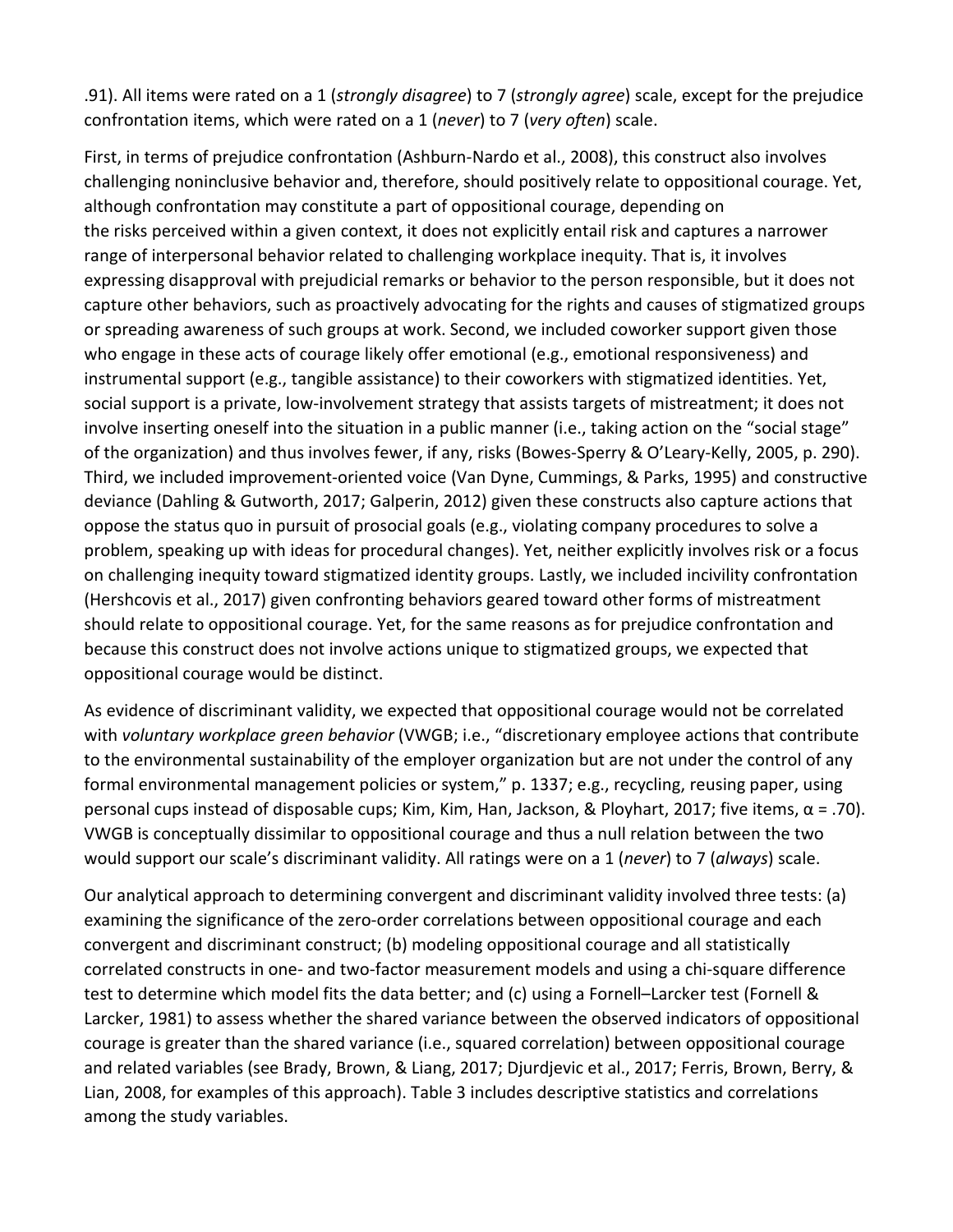| Variable                               | М    | SD   |            |                    | 3        | 4          | 5        | 6     |       |
|----------------------------------------|------|------|------------|--------------------|----------|------------|----------|-------|-------|
| 1. Perceptions of oppositional courage | 3.38 | 1.22 | (.93)      |                    |          |            |          |       |       |
| 2. Prejudice confrontation             | 3.28 | 1.12 | $.68^{**}$ | (.82)              |          |            |          |       |       |
| 3. Incivility confrontation            | 5.14 | 1.25 | $.42***$   | $.35***$           | (.91)    |            |          |       |       |
| 4. Coworker support                    | 5.46 | 1.05 | $.35***$   | $.28***$           | $.63***$ | (.84)      |          |       |       |
| 5. Constructive deviance               | 4.18 | 0.94 | $.21***$   | $.29***$           | $.36***$ | $.40^{**}$ | (.71)    |       |       |
| 6. Improvement-oriented voice          | 5.07 | 1.23 | $.21***$   | $.17$ <sup>*</sup> | $.42***$ | $.59***$   | $.53***$ | (.89) |       |
| 7. Voluntary workplace green behavior  | 3.76 | 0.89 | .11        | $.28***$           | $.21***$ | $.23***$   | $.20***$ | .12   | (.70) |

*Table 3. Means, Standard Deviations, Reliabilities, and Zero-Order Correlations for Variables in Study 3*

 $*p<.05.$ 

 $**$  p<.01.

As shown in Table 3, oppositional courage was positively related to each of the convergent constructs but was statistically unrelated to VWGB. This pattern of correlations provides evidence of convergent and discriminant validity (Hinkin, 1998). Next, for all five constructs that were statistically related to oppositional courage, a chi-square difference test comparing a one- and two-factor model revealed that the two-factor model provided a better fit to the data: prejudice confrontation,  $\Delta \chi^2(1)$  = 116.87, *p* < .001; one-factor model: CFI = .76, RMSEA = .14; two-factor model: CFI = .83, RMSEA = .11; coworker support, Δχ2(1) = 205.15, *p* < .001; one-factor model: CFI = .76, RMSEA = .16; two-factor model: CFI = .92, RMSEA = .09; constructive deviance, Δχ2(1) = 120.93, *p* < .001; one-factor model: CFI = .76, RMSEA = .14; two-factor model: CFI = .86, RMSEA = .11; improvement-oriented voice,  $Δχ²(1) =$ 456.99, *p* < .001; one-factor model: CFI = .64, RMSEA = .18; two-factor model: CFI = .95, RMSEA = .07; and incivility confrontation, Δχ2(1) = 334.07, *p* < .001; one-factor model: CFI = .72, RMSEA = .18; twofactor model: CFI = .95, RMSEA = .07. These results suggest oppositional courage is distinguishable from each of the convergent constructs (Anderson & Gerbing, 1988). Lastly, results of the Fornell– Larcker test (Fornell & Larcker, 1981), which compares the average variance extracted for a construct (AVE; i.e., the average of the squared factor loadings) with the shared variance (i.e., squared correlation) between it and related constructs, revealed that the AVE for oppositional courage (.56) was greater than the shared variance between it and related constructs (prejudice confrontation: .46; coworker support: .12; constructive deviance: .04; improvement-oriented voice: .04; incivility confrontation: .18). As such, these results further suggest that oppositional courage is a distinct construct.

### **Discussion**

Study 3's results suggest that oppositional courage represents a unidimensional construct that is related to, yet distinct from, similar constructs in the literature. Of note, given oppositional courage involves perceptions of risk, it is not surprising that the average scale score in Study 3 was relatively low (3.38). In conjunction with Study 1's finding that only 26.6% of respondents reported observing these behaviors at work, this suggests that oppositional courage is a lower base rate phenomenon. In Study 4, we used a time-lagged survey design and tested our model with this newly developed scale.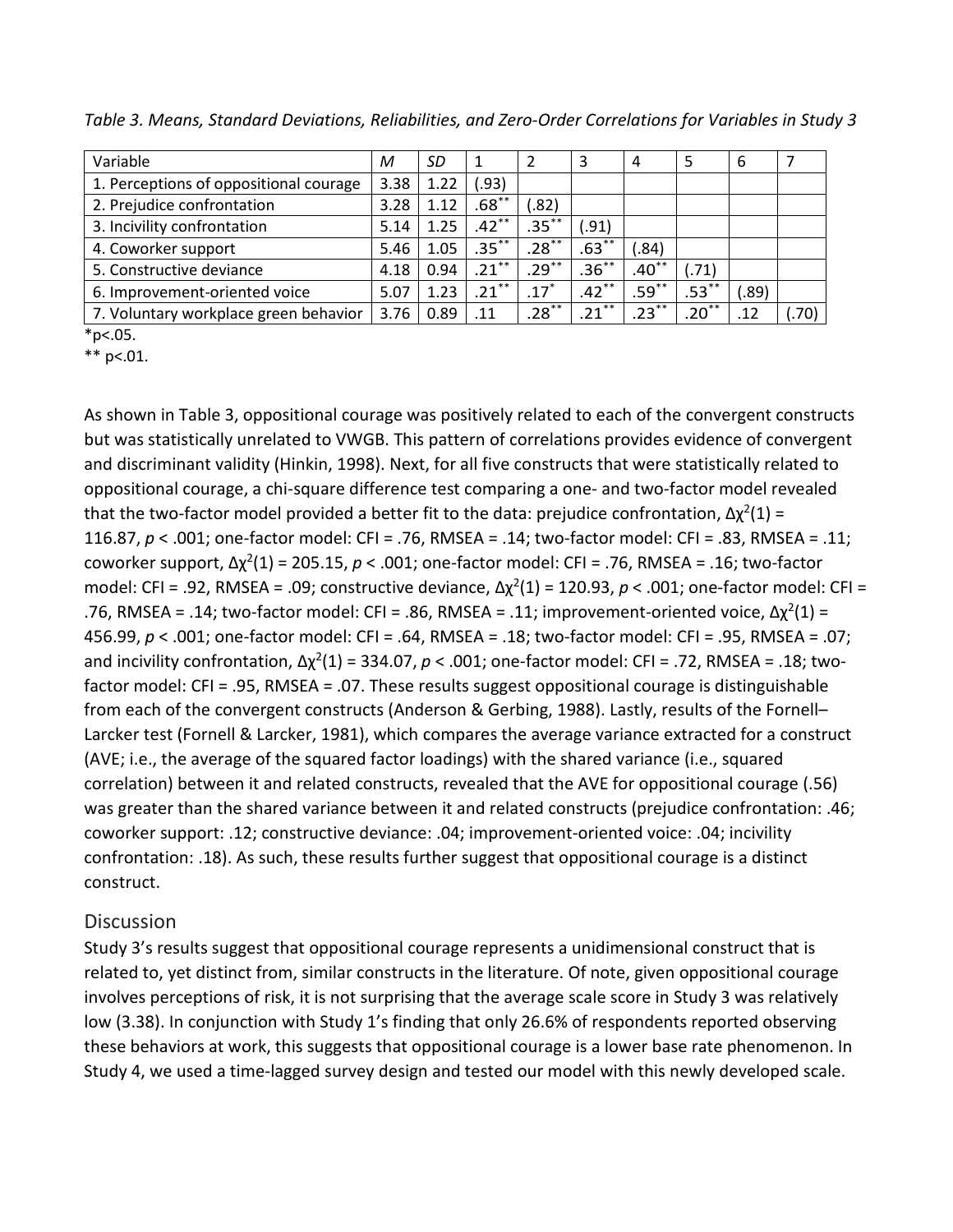# Study 4: Time Lagged Survey Design

# Method

### Sample and procedure

Data were collected from 177 transgender individuals at the same trans wellness conference in a subsequent year following the Study 1 data collection and using the same procedure. Measures of the predictor and moderator variables were collected at the conference (Time 1), whereas measures of the mediator and outcome variables were collected roughly six weeks later (Time 2). To link the data, while ensuring anonymity, participants provided the last four digits of their phone number and their mother's maiden name, which were used to assign them a unique identifier. At the end of both surveys, they followed a separate survey link where they could enter their e-mail address in order to record their participation. For their participation, all respondents were emailed an Amazon gift card. Of the 177 individuals who participated in the Time 1 survey, 122 provided usable data at Time 2 (68.93% response rate).

The final sample was, on average, 33.72 years of age (*SD* = 11.57), had an average tenure of 3.86 years (*SD* = 4.56), and represented a range of industries (information [26.2%], health care [21.3%], education [21.3%], business [5.7%], government [5.7%], and other [19.7%]). The sample was 81.1% White, 4.1% African American, 6.6% Hispanic, 2.5% Asian, 0.8% Native American, and 4.9% other. Participants possessed, on average, 14.95 years of total work experience (*SD* = 11.13). Most of the sample identified as either MTF transgender (27.0%) or as FTM transgender (41.8%). The remainder of the sample identified as either genderqueer (6.6%) or "other" (24.6%).

#### Measures

Unless specified otherwise, we used a 1 (*strongly disagree*) to 7 (*strongly agree*) scale. In the Appendix, we include all items used to measure our mediator, moderator, and outcome variables. To assess perceptions of *oppositional courage*, we used the measure developed in Study 3 (α = .96). Ratings were on a 1 (*never*) to 7 (*very often*) scale. A CFA further supported the measure's single-factor structure, χ2(35) = 59.01, *p* < .05, CFI = .97, TLI = .96, RMSEA = .08; all factor loadings ≥ .76. To measure *OBSE*, we used the same five items from Study 2 (*a* = .90). With respect to *identity centrality*, we employed four items from Sellers, Rowley, Chavous, Shelton, and Smith (1997), adapted for studies of trans individuals' work experiences (Martinez et al., 2017; α = .78). To measure *job satisfaction*, we used a three-item scale from the Michigan Organizational Assessment Questionnaire (Cammann, Fichman, Jenkins, & Klesh, 1979; α = .90). Lastly, we utilized Wilk and Moynihan's (2005) four-item version of the *emotional exhaustion* subscale from the Maslach Burnout Inventory (MBI, Maslach & Jackson, 1981;  $\alpha$  = .90).

We also considered a number of potential control variables. More detailed information about our analyses and results with controls can be found in the online supplemental materials. First, as a prominent and theoretically related construct in the literature, *coworker support* (e.g., demonstrating empathy, providing tangible assistance), may similarly convey to trans employees that they are valued at work, in turn shaping their job attitudes and wellbeing. Indeed, prior meta-analyses link coworker support to greater OBSE (Bowling, Eschleman, Wang, Kirkendall, & Alarcon, 2010), higher job satisfaction (Chiaburu & Harrison, 2008), and decreased emotional exhaustion (Halbesleben, 2006). Yet, as noted earlier, coworker support does not involve publicly challenging noninclusive policies,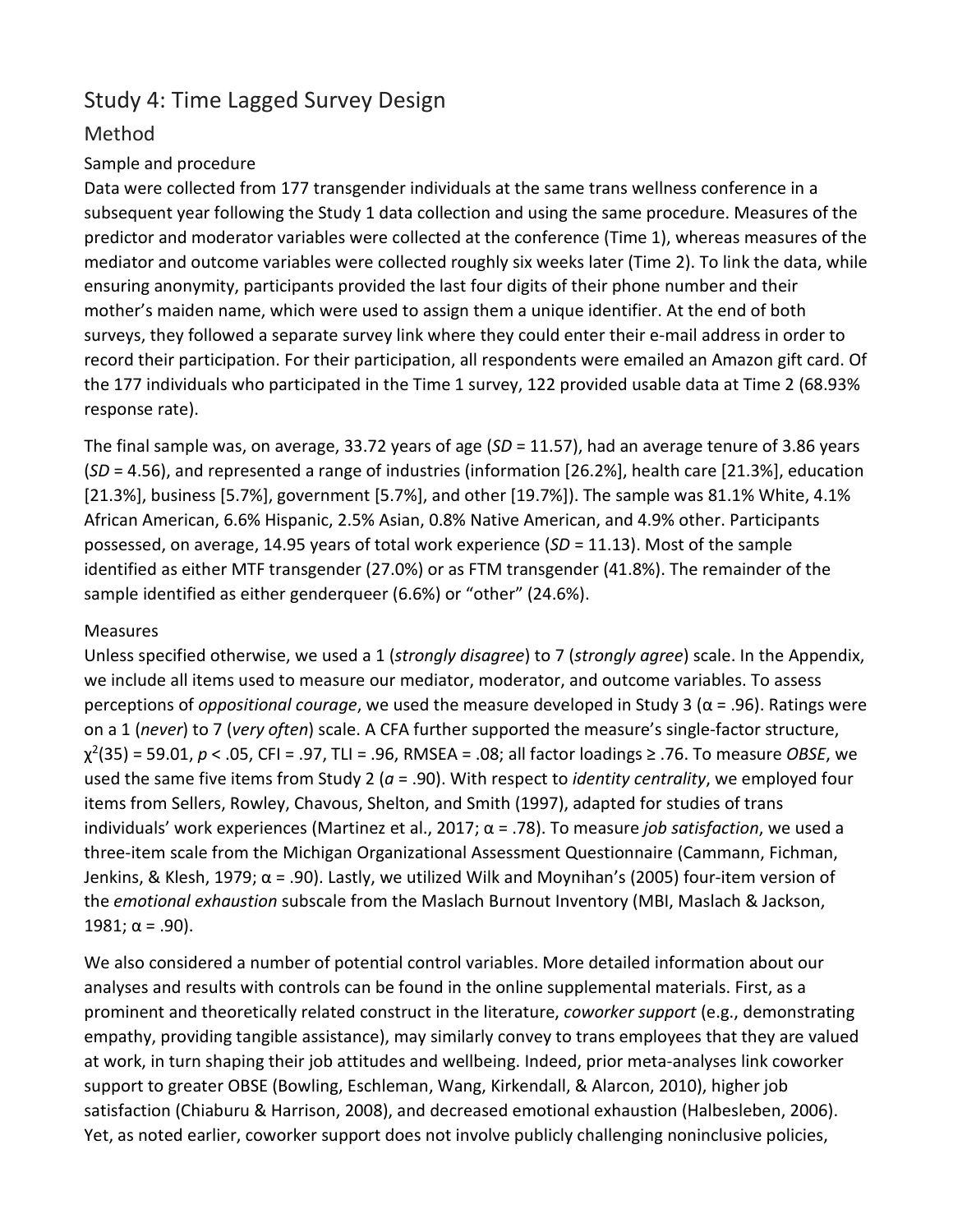norms, or behavior. As such, controlling for it should not undermine our hypothesized relations, but we controlled for it to demonstrate incremental validity. Second, we considered the roles of trait *positive affect* (PA) and trait *negative affect* (NA) in potentially biasing perceptions of oppositional courage and inflating and deflating ratings, respectively, on our mediator and outcome variables. Those high on PA and NA tend to see and focus on positive and negative aspects, respectively, of their work environment (Thoresen, Kaplan, Barsky, Warren, & de Chermont, 2003), and both PA and NA have been linked to OBSE (Heck, Bedeian, & Day, 2005) and to job satisfaction and emotional exhaustion (Thoresen et al., 2003). Third, we considered various demographic controls included in prior studies of LGBT populations, including age, gender identity, tenure, and education. Examination of the bivariate relations, however, revealed no significant links between any of these variables and our focal constructs. Thus, consistent with existing guidelines in the organizational methods literature, we omitted them from our analyses (Becker et al., 2015; Bernerth & Aguinis, 2016). The results revealed that when coworker support, PA, and NA were included in the model, our hypothesized direct, indirect, and conditional indirect effects still held. Because the overall conclusions from our analyses did not change with and without controls, we chose to report our main analyses without controls in order to offer the most interpretable results (Bernerth & Aguinis, 2016).

#### Results

Means, standard deviations, reliabilities, and correlations are presented in Table 4. Utilizing structural equation modeling (SEM) in Mplus 8.3 (Muthén & Muthén, 2019), we followed a two-step approach in which we first tested the measurement model followed by the structural model (Anderson & Gerbing, 1988; Kline, 2005). Given our modest sample size relative to the number of parameters to be estimated in SEM, we followed other researchers and first created item parcels for each of the latent constructs (e.g., Eby, Butts, Hoffman, & Sauer, 2015; Lian, Ferris, Morrison, & Brown, 2014). Parcels possess the advantages of keeping the indicator-to-sample size ratio lower, decreasing the number of parameters to be estimated, reducing sources of sampling error, and decreasing the chances of violating distributional assumptions (Little, Rhemtulla, Gibson, & Schoemann, 2013). Following existing guidelines for creating parcels (cf., Little, Cunningham, Shahar, & Widaman, 2002), we randomly assigned the items to parcels given this parceling approach produces comparable fit to more complex methods (Landis, Beal, & Tesluk, 2000). Like prior studies (e.g., Huang et al., 2017), we generated two parcels for constructs measured with less than six items. One exception was job satisfaction, which included three items and, thus, could not be parceled. For oppositional courage, we generated five parcels. A CFA revealed that the hypothesized five-factor model demonstrated an adequate fit to the data, χ2(67) = 92.58, *p* < .05, CFI = .98, TLI = .98, RMSEA = .06. As shown in Table 5, the five-factor model also displayed a better fit to the data relative to five alternative models.

| Variable                               | М    | SD   |                     |           |          | 4     |      |
|----------------------------------------|------|------|---------------------|-----------|----------|-------|------|
| 1. Perceptions of oppositional courage | 4.06 | L.64 | (.96)               |           |          |       |      |
| 2. Organization-based self-esteem      | 5.12 | 1.12 | $.40**$             | .90)      |          |       |      |
| 3. Job satisfaction                    | 4.81 | 1.48 | $.36***$            | $.63***$  | (90. ٰ   |       |      |
| 4. Emotional exhaustion                | 3.90 | 1.64 | $-.18$ <sup>*</sup> | $-.44***$ | $-76$ ** | (.90) |      |
| 5. Identity centrality                 | 5.15 | ົາາ  | .10                 | $-.06$    | .00      | .14   | .78) |

*Table 4. Means, Standard Deviations, Reliabilities, and Zero-Order Correlations for Variables in Study 4*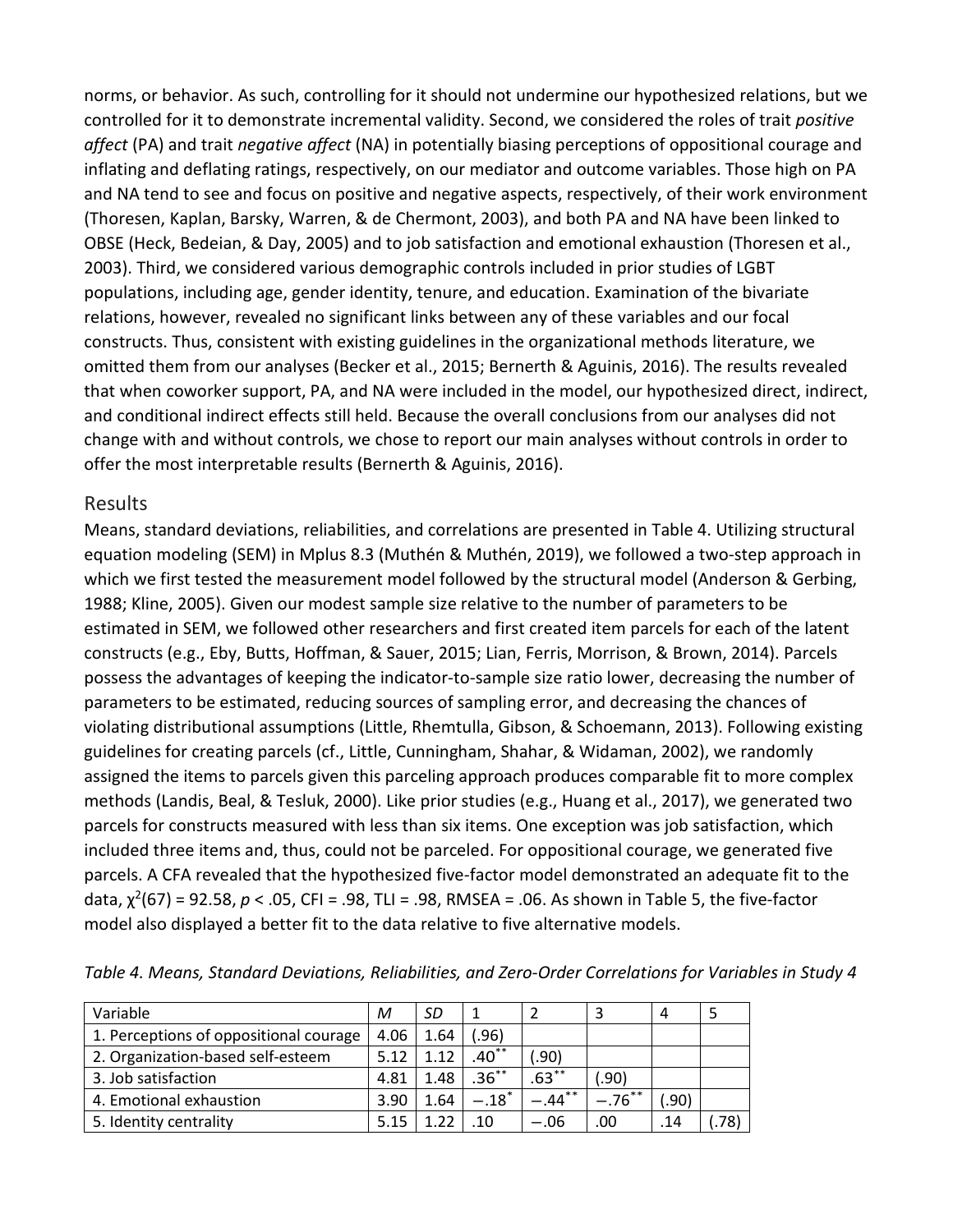$*p<.05.$  $**$  p<.01.

| Model                                   | $\nu^2$ | df   | $\Delta \chi^2$ | <b>CFI</b> | TLI | <b>RMSEA</b> |
|-----------------------------------------|---------|------|-----------------|------------|-----|--------------|
| Model 1: Five-factor hypothesized model | 92.58   | 67   |                 | .98        | .98 | .06          |
| Model 2: Four-factor model              | 265.35  | 72 L | $172.77***$     | .87        | .84 | .15          |
| Model 3: Four-factor model              | 166.10  | 72 I | $73.52***$      | .94        | .92 | .10          |
| Model 4: Four-factor model              | 184.12  |      | 72 91.54***     | .93        | .91 | .11          |
| Model 5: Four-factor model              | 239.45  | 72   | $146.87***$     | .89        | .86 | .14          |
| Model 6: Three-factor model             | 332.62  | 75   | $240.04***$     | .83        | .79 | .17          |

*Table 5. Confirmatory Factor Analyses of Variables in Study 4*

*Note*. Model 2 specified the oppositional courage and organization-based self-esteem (OBSE) parcels to load on a single factor; Model 3 specified the job satisfaction and emotional exhaustion parcels to load on a single factor; Model 4 specified the OBSE and job satisfaction parcels to load on a single factor; Model 5 specified the OBSE and emotional exhaustion parcels to load on a single factor; Model 6 specified the oppositional courage and OBSE parcels to load on a single factor and the job satisfaction and emotional exhaustion items to load on a single factor. CFI = comparative fit index; RMSEA = root mean square error of approximation; TLI = Tucker-Lewis index.

\*\*\*p<.001.

Next, we tested our hypothesized model in Figure 1 using the XWITH command in Mplus, which uses the latent moderated structural equations (LMS) procedure for testing latent interactions in SEM (Klein & Moosbrugger, 2000; Sardeshmukh & Vandenberg, 2017). LMS is recommended over other methods because it takes advantage of SEM's capacity to account for measurement error and to examine multiple dependent variables simultaneously, while generating parameter estimates with robust standard errors that are reliable, unbiased, and normally distributed (Kelava et al., 2011; Sardeshmukh & Vandenberg, 2017). In this model, the latent factors were again modeled using item parcels as observed indicators, except for job satisfaction which was not parceled. Importantly, when using LMS in Mplus, typical fit indices (e.g.,  $\chi^2$ , CFI, TLI, RMSEA) are not calculated given models with latent variable interactions are not nested within the unstructured comparison model (Kelava et al., 2011). Accordingly, a two-step approach is recommended to assess model fit (Maslowsky, Jager, & Hemken, 2015; Sardeshmukh & Vandenberg, 2017). First, a baseline model is estimated that only includes the direct effects of the moderator on the dependent variables. Second, assuming the baseline model fits the data well based on typical fit indices, which was the case in our study,  $\chi^2(67) = 92.58$ ,  $p < .05$ , CFI = .98, TLI = .98, RMSEA = .06, a model that includes the latent interaction term is then estimated and compared to the baseline model using the Akaike Information Criterion (AIC). Ideally, the model with the smallest AIC is selected given it displays lower information loss. Yet, the goal is not to identify the optimal model among alternative models, but rather to determine whether including the latent interaction term results in dramatic information loss (i.e., increases the AIC) relative to the baseline (Sardeshmukh & Vandenberg, 2017). In our study, the latent interaction model (4948.27) did not increase the AIC beyond the baseline (4948.98). Thus, the former provides a better fit to the data.

An examination of the unstandardized coefficients revealed that perceptions of oppositional courage were positively related to OBSE at Time 2 (*b* = .34, *p* < .001), thereby supporting Hypothesis 1. Moreover, OBSE was positively related to job satisfaction (*b* = .87, *p* < .001) and negatively related to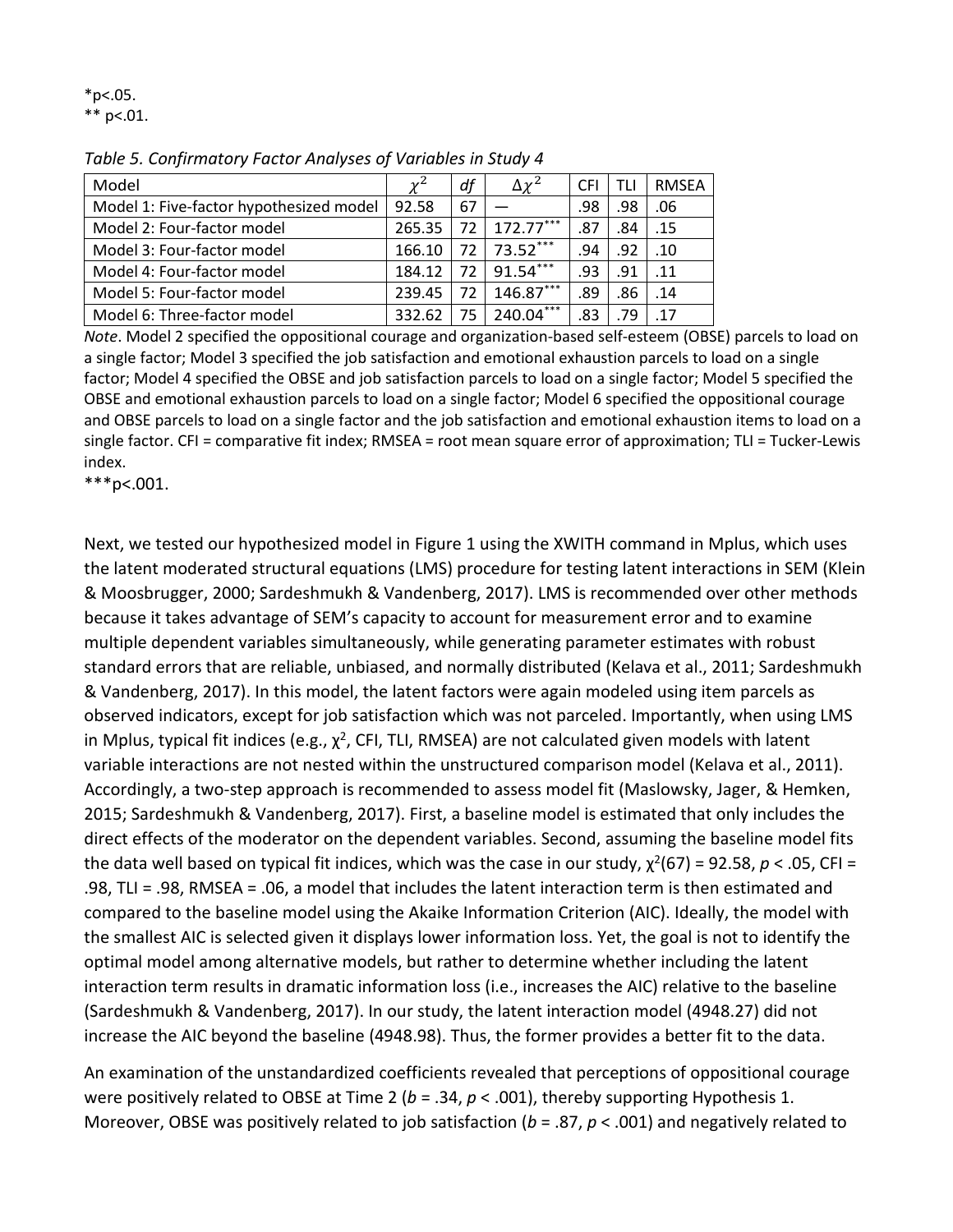emotional exhaustion at Time 2 (*b* = −.71, *p* < .001), supporting Hypotheses 2a and 2b. To test the indirect effects, we utilized the product of coefficients approach, whereby mediation is demonstrated by a significant product of the path coefficients from the independent variable  $\rightarrow$  mediator and the mediator → dependent variable (MacKinnon, Lockwood, Hoffman, West, & Sheets, 2002). We used bias-corrected bootstrapping with 1,000 resamples and 95% confidence intervals (CIs). An indirect effect is significant if its CI excludes zero (Preacher, Rucker, & Hayes, 2007). In Mplus, bootstrapping can be performed using the MODEL CONSTRAINT function, which allows one to specify indirect effect equations. Results revealed that oppositional courage was positively related to job satisfaction (indirect effect = .29, 95% CI [.18, .47]) and negatively related to emotional exhaustion (indirect effect = −.24, 95% CI [−.39, −.15]) via OBSE at Time 2. As such, the results support Hypotheses 3a and 3b.

To test the conditional indirect effects, we utilized Edwards and Lambert's (2007) first-stage moderated mediation procedure (see also Sardeshmukh & Vandenberg, 2017). We requested 1,000 bootstrapped samples using the BOOTSTRAP = 1000 command and bias-corrected 95% CIs using the CINTERVAL (BCBOOTSTRAP) command (Sardeshmukh & Vandenberg, 2017). The results revealed an interaction between perceptions of oppositional courage and identity centrality on OBSE at Time 2 (*b* = .17, *p* < .05). As depicted in Figure 2, the interaction was in the expected direction. At low levels of identity centrality, oppositional courage was not related to job satisfaction (conditional indirect effect = .11, 95% CI [−.10, .34]) nor emotional exhaustion (conditional indirect effect = −.09, 95% CI [−.29, .08]) via OBSE at Time 2. Yet, at high levels of identity centrality, oppositional courage was positively related to participants' job satisfaction (conditional indirect effect = .47, 95% CI [.26, .71]) and negatively related to their emotional exhaustion (conditional indirect effect = −.39, 95% CI [−.61, −.23]) via their OBSE at Time 2. As such, the results provide support for Hypotheses 4a and 4b.



*Figure 2. The interactive effect of perceptions of oppositional courage and identity centrality on organization-based self-esteem in Study 4.*

# Supplemental Analysis

Lastly, we examined the potential for alternative causal orderings among our study variables. Perceptions of oppositional courage may increase transgender employees' job satisfaction and reduce their emotional exhaustion due to being less frequent targets of discrimination at work—particularly when they hold a highly central trans identity. These conditions may, in turn, increase their OBSE. To investigate this possibility, we first attempted to test a model in which job satisfaction and emotional exhaustion function as dual mediators of the indirect effect of oppositional courage on OBSE, with identity centrality acting as a first-stage moderator. Using the same LMS procedure, a baseline model displayed a less than adequate fit to the data,  $\chi^2(72) = 210.70$ ,  $p < .05$ , CFI = .91, TLI = .88, RMSEA = .13.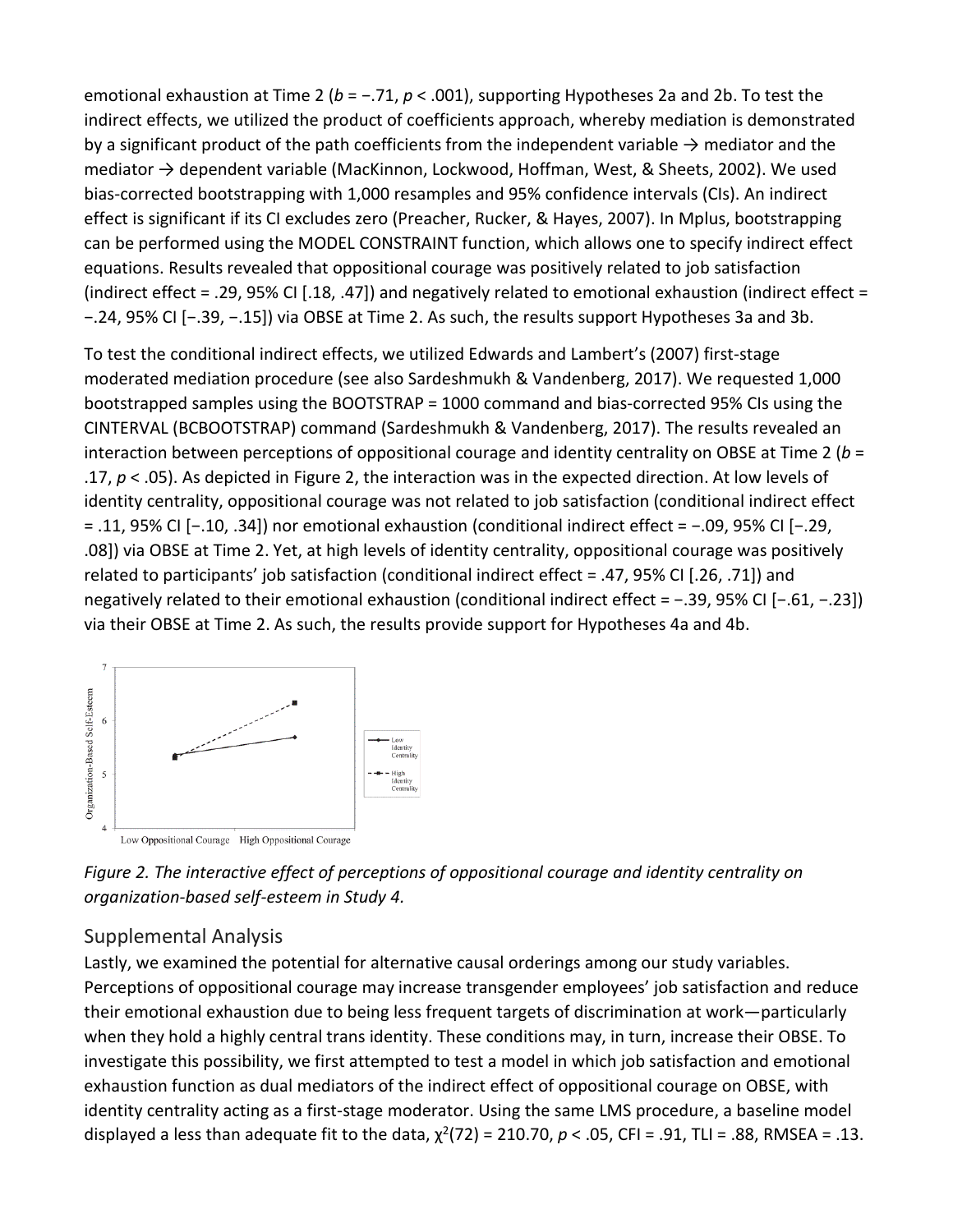Because this model did not adequately fit the data, it is unnecessary to include the latent interaction term and compare the interaction and baseline models (Sardeshmukh & Vandenberg, 2017). Although we did not find evidence of the conditional indirect effects above, examination of the model's indirect effects revealed that job satisfaction mediated the relation between oppositional courage and OBSE (indirect effect = .18, 95% CI [.07, .41]). Yet, emotional exhaustion did not (indirect effect = .01, 95% CI [−.03, .06]). This result for job satisfaction may suggest more complex links than our model depicts.

#### **Discussion**

Study 4's results suggest that when trans individuals perceive their cisgender colleagues take risks to oppose noninclusive policies, norms, or behavior toward them at work, they tend to report a greater sense of value at work and, in turn, higher job satisfaction and lower emotional exhaustion. Yet, these effects emerged only for those with trans identities that are more central to their self-view.

# General Discussion

Despite the important strides that have been made in examining the harmful effects of discrimination on employees with marginalized identities (see Dhanani et al., 2018; Jones et al., 2016, for recent meta-analyses), including trans individuals, much less is known about the ways in which organizations can become more inclusive environments, where such individuals feel valued and accepted for who they are (Shore et al., 2018). We maintain that because achieving greater trans-inclusiveness hinges in part on cisgender employees taking risks to oppose noninclusive policies, norms, and behavior toward their trans colleagues, courage is often central to creating a more trans-inclusive workplace. As such, we developed and tested a theoretical model that explains why and when acts of courage that challenge inequity toward trans employees may be related to positive outcomes for them when perceived at work. Below, we discuss the theoretical and practical implications of our research.

#### Theoretical Implications

From a theoretical standpoint, our research makes several contributions. First, we contribute to the growing literature on workplace inclusion (see Shore et al., 2018, for a review) by introducing a model that explains how cisgender employees, through everyday acts of courage, can enhance the work lives of their transgender colleagues. Integrating the core tenets of SMT, our results suggest that acts of courage that oppose inequity toward trans employees may not only offer various instrumental benefits to such individuals at work (e.g., advocacy for trans-inclusive policies, education of others on trans issues, protection from transphobic acts), they may also send an unequivocal message to trans employees that they are valued members of the organization. That is, when others are willing to risk their work relationships, their professional reputations, and even their jobs to challenge noninclusive policies, norms, and behavior toward their trans colleagues, such acts may carry important symbolic meaning that trans individuals use when determining their value at work. Accordingly, we maintain that these acts of oppositional courage are important to fostering greater inclusion given a marker of inclusive workplaces is the degree to which all employees feel valued and respected for who they are (Ely & Thomas, 2001; Nishii, 2013). Further, given the nascence of the workplace inclusion literature and its need for greater theory building (Shore et al., 2018), SMT offers a compelling framework with which to understand the messages of value and consequent effects of various inclusive behaviors and practices on those with stigmatized identities. Indeed, central to SMT is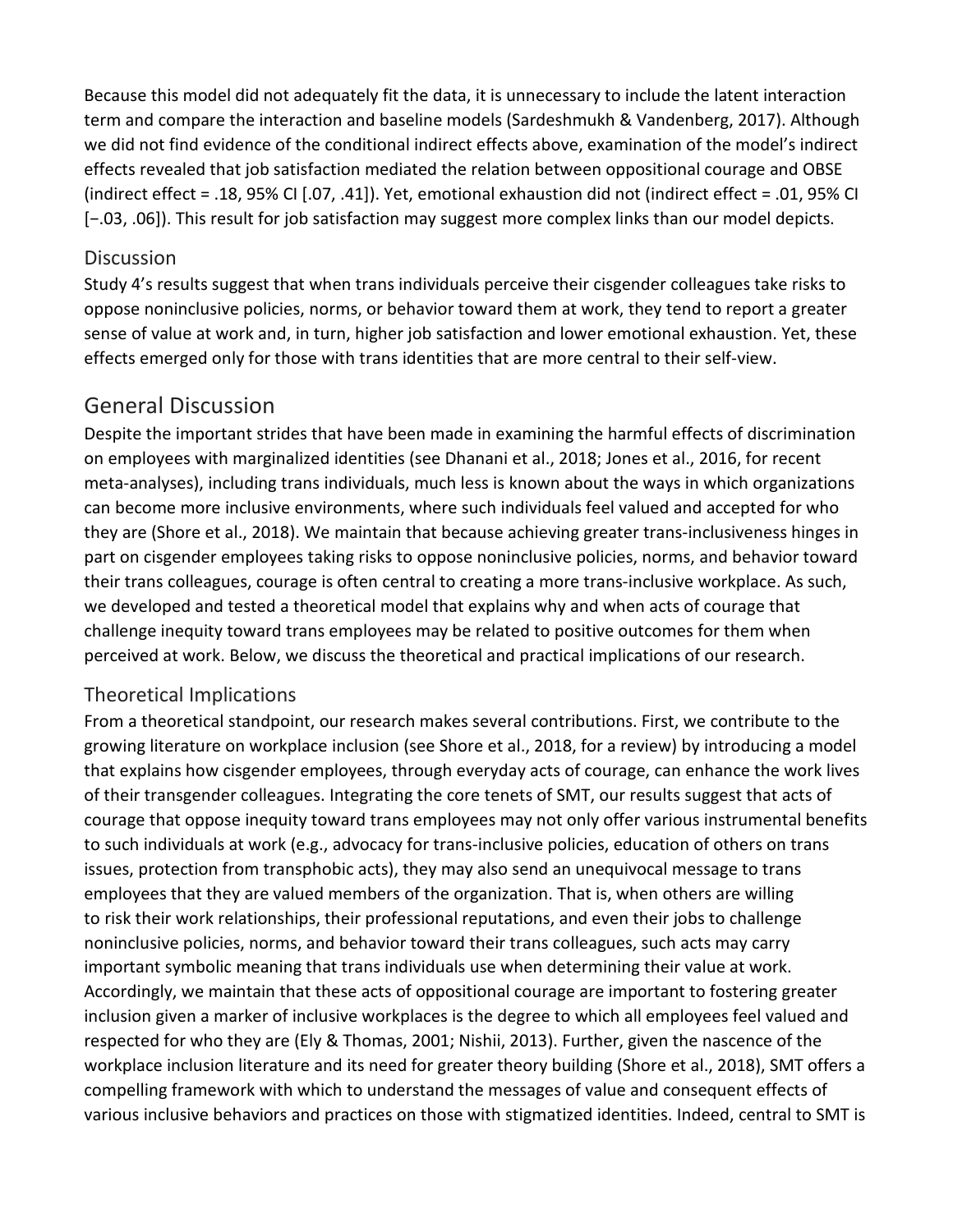the notion that all human beings possess a basic need to belong—a fundamental principle that underlies inclusion research as well.

At the same time, Study 4 points to a key boundary condition; that is, given these courageous acts carry important identity-relevant information, their message of value may resonate primarily with those who regard their trans identity as central to their self-concept. As SMT suggests, because such individuals view their trans identity as important and, thus, a domain in which they have likely staked their acceptance from others, they may be more sensitive to social cues relevant to that identity. Although scholars posit that social events produce more intense effects when relevant to individuals' identities, researchers have mainly examined reactions to negative identity-relevant events, especially as they relate to stigmatized identities (e.g., Sellers & Shelton, 2003). In fact, we are unaware of any prior studies that examine how the centrality of people's stigmatized identities impact their reactions to positive events involving social valuation of their identities. Such work is vital to developing more nuanced theory surrounding the effects of various identity-inclusive behaviors and practices at work.

Second, we contribute to the growing literature on workplace courage (see Detert & Bruno, 2017, for a review) by illuminating the social implications of witnessing courage at work. As noted earlier, most writers have focused on courage from the actor's perspective, overlooking the social meanings that observers may derive from their exposure to courageous acts. Yet, based on her recent qualitative study, which found that 44% of the accounts involved acts of courage that participants had observed, Koerner (2014) stated, "The fact that these acts of courage were consistently reported in admiring and appreciative terms shows how crucial the audience is in a courageous act . . . [courage] also influences observers, who derive meaning from the act" (p. 85). We agree and maintain that a greater focus on the social meanings and effects of courage on observers is important to advancing our knowledge of workplace courage. Moreover, because courage is generally other-focused in that it tends to be directed toward the benefit of others, rather than just the actor (Detert & Bruno, 2017; Koerner, 2014; Osswald, Greitemeyer, Fischer, & Frey, 2010), greater attention to the beneficiaries of courageous behavior is important. To this end, we provide one perspective on why those who experience stigma, namely trans individuals, may derive important self-relevant meaning from courageous actions enacted on their behalf at work.

Third, we contribute to an important line of research on the work experiences of transgender employees by examining the ways in which cisgender individuals can take action to publicly support the rights of their trans colleagues. To date, this body of work has largely included case studies and other qualitative analyses, focusing mainly on trans individuals' pre- and posttransition experiences at work, the reactions of coworkers to their transitions, and the outcomes of such experiences (e.g., Barclay & Scott, 2006; Schilt, 2006; Schilt & Connell, 2007). More recently, an increasing number of quantitative studies have begun to examine workplace factors (e.g., transphobic events, supportive policies, self-verification and support from peers) related to trans employees' job attitudes, wellbeing, and behavior (e.g., Law et al., 2011; Martinez et al., 2017; Thoroughgood et al., 2017, 2019). Yet, despite these strides, little attention has been devoted to understanding how cisgender employees can take the initiative to stand up and challenge noninclusive polices, norms, and behaviors toward their trans colleagues. As noted earlier, greater knowledge of these courageous acts is critical given trans people suffer widespread discrimination, harassment, and even physical assault at work, as well as the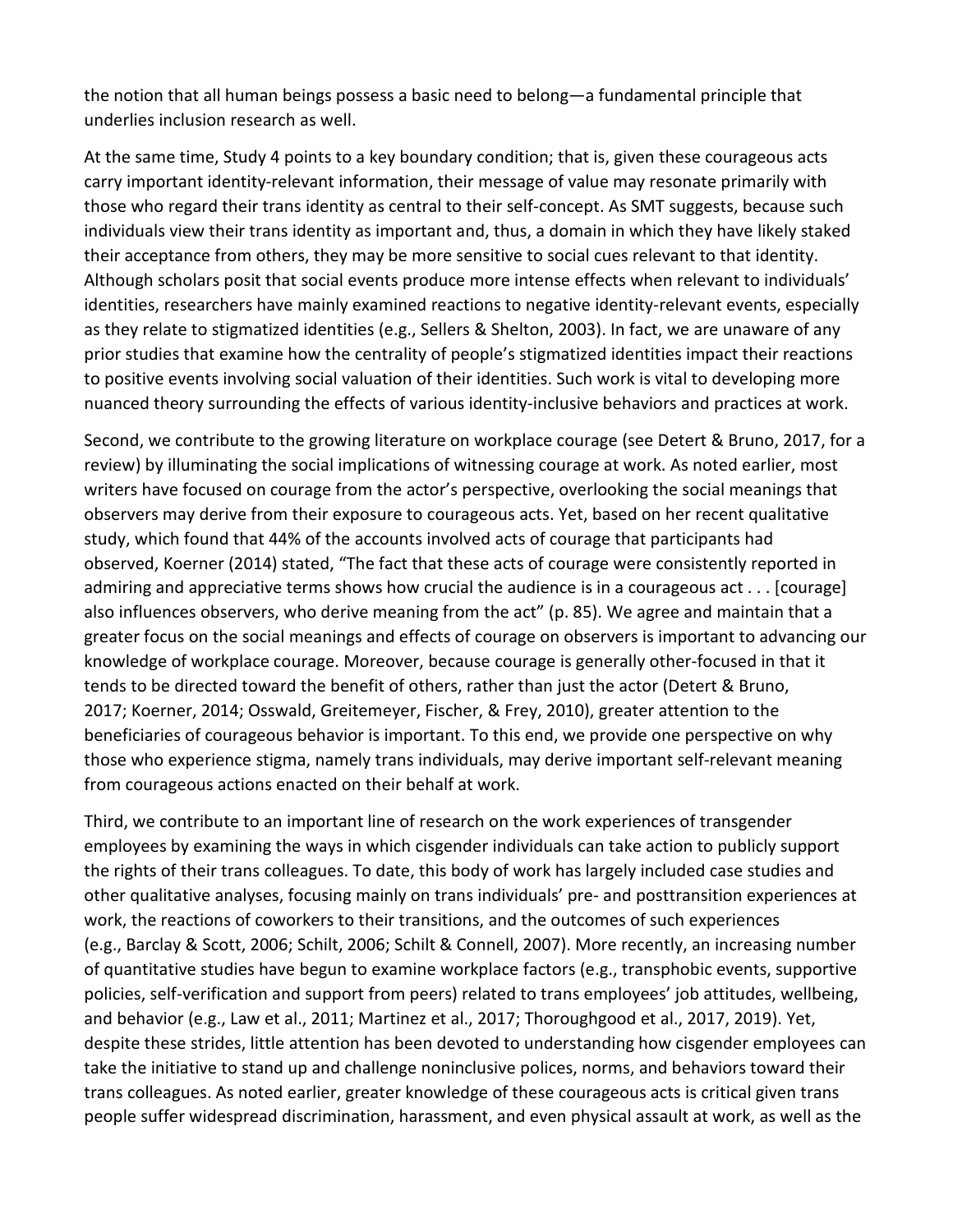lack of federal protections that, in effect, permit discrimination based on gender identity. As such, our mixed method investigation reflects a vital step toward understanding an understudied group of true heroes who take risks to foster safer, more trans-inclusive workplaces for their trans coworkers.

# Practical Implications

From a practical standpoint, these acts of oppositional courage may not only impact members of the organization who identify as transgender, they may also be contagious and thus a catalyst for change (Rachman, 2004). As such, HR leaders might consider ways in which they can inspire and empower employees to engage in such acts. Moreover, although many employees recognize the need to challenge inequity, they may lack the confidence and knowledge of how to do so (Martinez et al., 2017). Thus, diversity trainings should educate employees on how they can courageously foster more trans-inclusive workplaces, equipping them with the strategies and self-confidence needed to translate knowledge into action. For example, PwC and Bank of America encourage employees to step out of their comfort zones and engage in "courageous conversations" as a way of cultivating inclusive cultures.

The Society for Human Resource Management (2017), the Human Rights Campaign (2016); Out & Equal (2015), and the Transgender Law Center (2019) also provide guidelines for employers to better support their transgender workforce. Using these guidelines, individuals can, among other things, become more educated on how to appropriately challenge noninclusive behavior toward their trans colleagues. For example, the Human Rights Campaign stresses the importance of taking swift action to address gossip, inappropriate remarks or jokes, and other transphobic behavior. However, it also encourages individuals to be prepared for and understanding of situations in which employees make honest mistakes, such as cases in which they accidentally misgender a trans colleague who has recently transitioned at work. We concur with this more measured approach. That being said, even wellmeaning others who fail to learn from and correct their behavior cannot be continually excused. Thus, although we recommend a considered approach to engaging in oppositional courage, this does not mean one should allow others to repeatedly claim ignorance for acting in noninclusive ways.

Whenever possible, employees should also consult with their transgender colleagues before engaging in these behaviors. As an example, before setting up a meeting with top leaders to advocate for transition-related benefits, a supervisor could ask a transitioning employee about their interest in participating in the meeting. Of course, certain situations may not permit consultation, such as when verbal harassment or escalating threats of assault occur. As such, it is critical that one balance the need to take swift action against noninclusivity, while taking the time to inquire about the ways in which their trans colleagues prefer such situations be handled. It is also vital not to limit the agency of trans people to stand up for themselves. Indeed, some may not want others representing their interests at work.

Lastly, expanding on Study 2's results, trans employees benefit substantially from supervisors who privately and publicly support them during their transitions, even if such actions do not involve risk. Thus, we urge supervisors to follow the workplace transition guidelines set forth by the Human Rights Campaign (2016), Out & Equal (2015), and the Society for Human Resource Management (2017). In doing so, they can learn how to take action to increase the chances of a successful transition.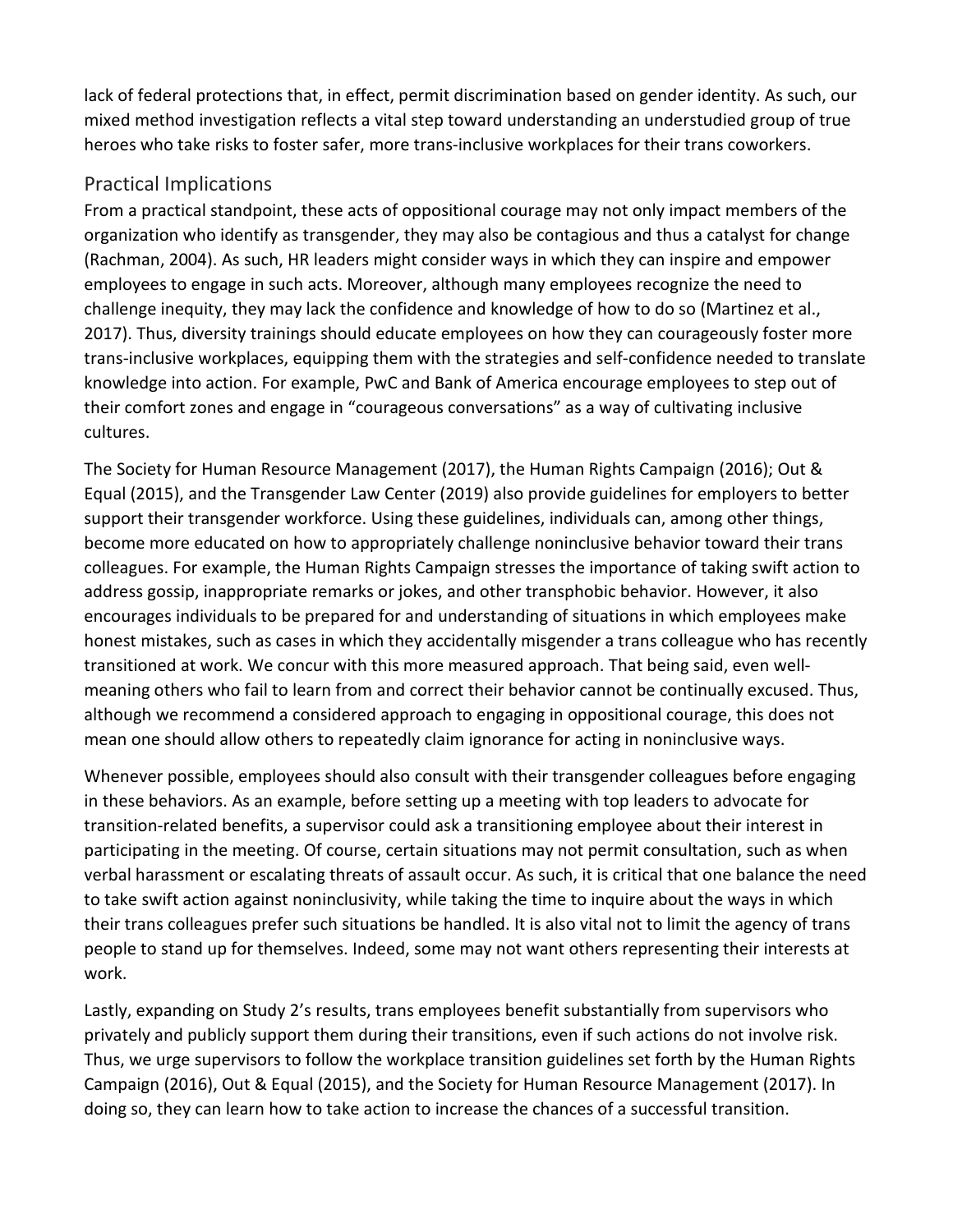# Future Research Directions

We see several avenues for research on the antecedents of oppositional courage. First, with respect to courageous actors, researchers might derive insights from related literatures. For example, prior work on Holocaust rescuers (e.g., Oliner, 1992; Midlarsky, Fagin Jones, & Corley, 2005) converges on certain factors distinguishing rescuers from bystanders, notably social responsibility, empathic concern, and altruistic moral reasoning. Fagin-Jones and Midlarsky (2007) added the propensity for risk-taking as another factor needed in rescue situations involving high risk and stress to actors. Accordingly, researchers might examine how these variables foster acts of oppositional courage in support of trans employees.

Second, researchers have noted the critical role of leaders in supporting employee gender transitions (Martinez et al., 2017) and promoting trans-inclusive policies (e.g., gender neutral dress codes, bathroom access; Thoroughgood, Sawyer, & Webster, 2020). By engaging in these activities, leaders may create momentum for oppositional courage at lower levels. As Hannah, Avolio, and Walumbwa (2011) noted, when leaders display courage and are seen as moral exemplars, this instills confidence in others that they too can act courageously in the face of ethical challenges. Thus, future work might explore how HR leaders can role model and inspire acts of courage that promote more trans-inclusive workplaces.

Third, the contact hypothesis (Allport, 1954) suggests that interaction with outgroup members not only reduces stereotyping, it also promotes empathy (Pettigrew & Tropp, 2008). Given empathy is related to pro-social behavior (Eisenberg & Miller, 1987), by increasing contact with trans people (e.g., via attendance at trans-specific conferences, training sessions run by willing trans employees), this may create an impetus for employees to courageously stand up for the rights of their trans colleagues.

Lastly, it is unclear whether these acts of courage are related to trans employees' OBSE if they provoke retaliation from powerful organizational members. When met with retaliation, such acts may signal the degree of prejudice that exists toward trans people in the organization, reducing their OBSE further. Given such acts take a public form, they may also create unwanted attention or distress. Indeed, when improperly executed, they may "out" trans people (e.g., an employee who tactlessly refers to a closeted coworker when calling out a transphobic remark). As such, research might explore any unintended effects of these behaviors.

### Limitations

Our study has limitations. First, members of other stigmatized groups that have witnessed courage on a broad, societal level (e.g., marches for racial equality) and who may feel more accepted, in general, may be less likely to view such acts as courageous and be less affected by them. They may also perceive greater support for their rights at work and, thus, feel more empowered to address noninclusivity themselves. As such, research might test our model in other stigmatized populations.

Second, our study design cannot rule out alternative causal orderings between our mediator and outcome variables. As broaden-and-build theory (Fredrickson, 2001) asserts, positive emotional states—in this case, greater job satisfaction and emotional wellbeing—cause people to broaden their attention to positive stimuli. As such, they tend to find more that is positive around them and are more positive because of what they find. When trans employees witness oppositional courage, they may feel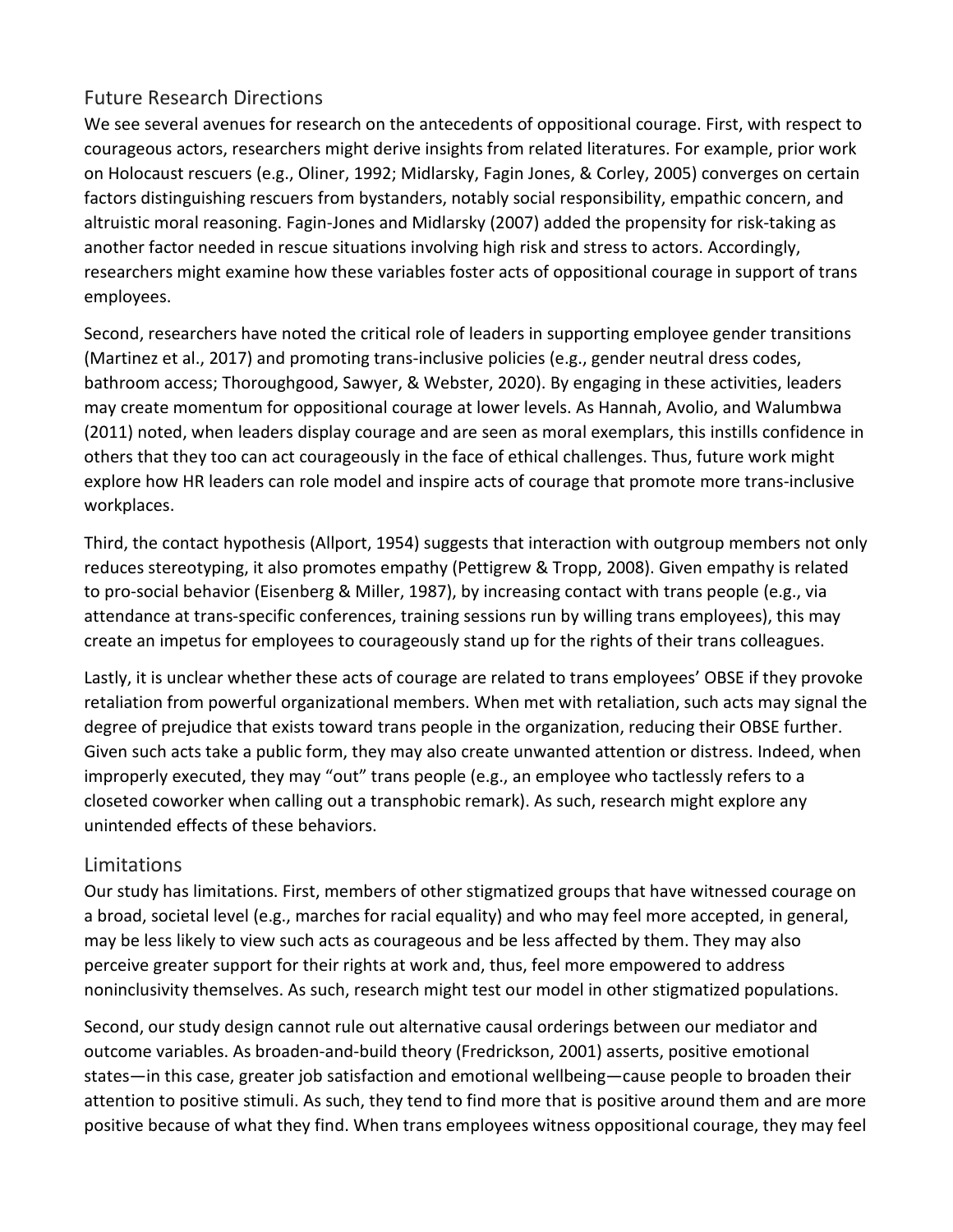more protected from prejudice at work, increasing their job satisfaction and emotional wellbeing. In turn, they may broaden their attention to positive self-relevant information at work (e.g., a coworker who recognizes their contributions), enhancing their OBSE. Our supplemental analysis suggests this assertion may have some validity. Thus, positive emotional states may not only occur in response to messages of value from others, they may also sensitize people's sociometers to such signs. Accordingly, research might tease out whether positive emotional states dispose trans employees' to higher OBSE.

Third, given that participants in Studies 1 and 4 were recruited from a trans wellness conference, they may be less representative than the trans community overall. Although convenience sampling is often an inevitable strategy when recruiting from highly stigmatized groups (DeJordy, 2008), future studies should improve the representativeness of prior samples. Fourth, although it was necessary for our research to use the broad identity label of transgender for practical reasons, our results may be relevant to individuals with gender identities that fit our inclusion criteria, yet who would nonetheless place less importance on being transgender compared with the gender with which they identify. As such, future studies should test our model within more specific gender identity minority populations that fall along the broader transgender identity spectrum. Finally, the present study does not account for variations in how individuals define their gender identities over time. Gender fluid individuals, for example, hold fluctuating gender identities, which may impact how they react to their work context. Thus, researchers should consider the ways in which gender may act as a dynamic construct at work.

### Conclusion

Recent national surveys indicate that transgender individuals face staggeringly high rates of discrimination, harassment, and physical assault in and outside of work. Our findings indicate that, beyond formal policies and protective legislation, we can all make a difference in the work lives of our trans colleagues if we are willing to stand up for greater trans inclusiveness at work. As Robert Kennedy's opening quote suggests, when one takes such risks, they may not only change the course of a small portion of events, they may also send forth an important message of value and inclusion.

# Footnotes

- 1 We received IRB approval from Marquette University for all four data collections (Protocol HR-2997: "Impact of Courageous Others on the Work Experiences of Transgender Employees").
- 2 We used shortened versions of Pierce et al.'s (1989) OBSE scale, Maslach and Jackson's

(1981) emotional exhaustion measure, and Sellers et al.'s (1997) identity centrality scale for theoretical and practical reasons. Several items in Pierce et al.'s scale capture competence, or efficacy, based self-esteem (Cast & Burke, 2002; e.g., "I am efficient"). These items were less relevant to our hypotheses related to trans employees' sense of value, or worth, based selfesteem (Cast & Burke, 2002). Similarly, we felt that certain items in Maslach and Jackson's emotional exhaustion measure were less relevant to examining the outcomes of witnessing oppositional courage (e.g., "I feel I'm working too hard on my job"). Lastly, we chose items from Sellers et al.'s identity centrality scale that aligned most directly with the core of the centrality construct (i.e., the extent to which a person regards an identity as a core part of their selfconcept). Other items that could be adapted from this scale were less directly aligned with the concept of identity centrality (e.g., "I have a strong sense of belonging with people who are transgender"). Thus, we selected shorter versions of these scales that offered high factor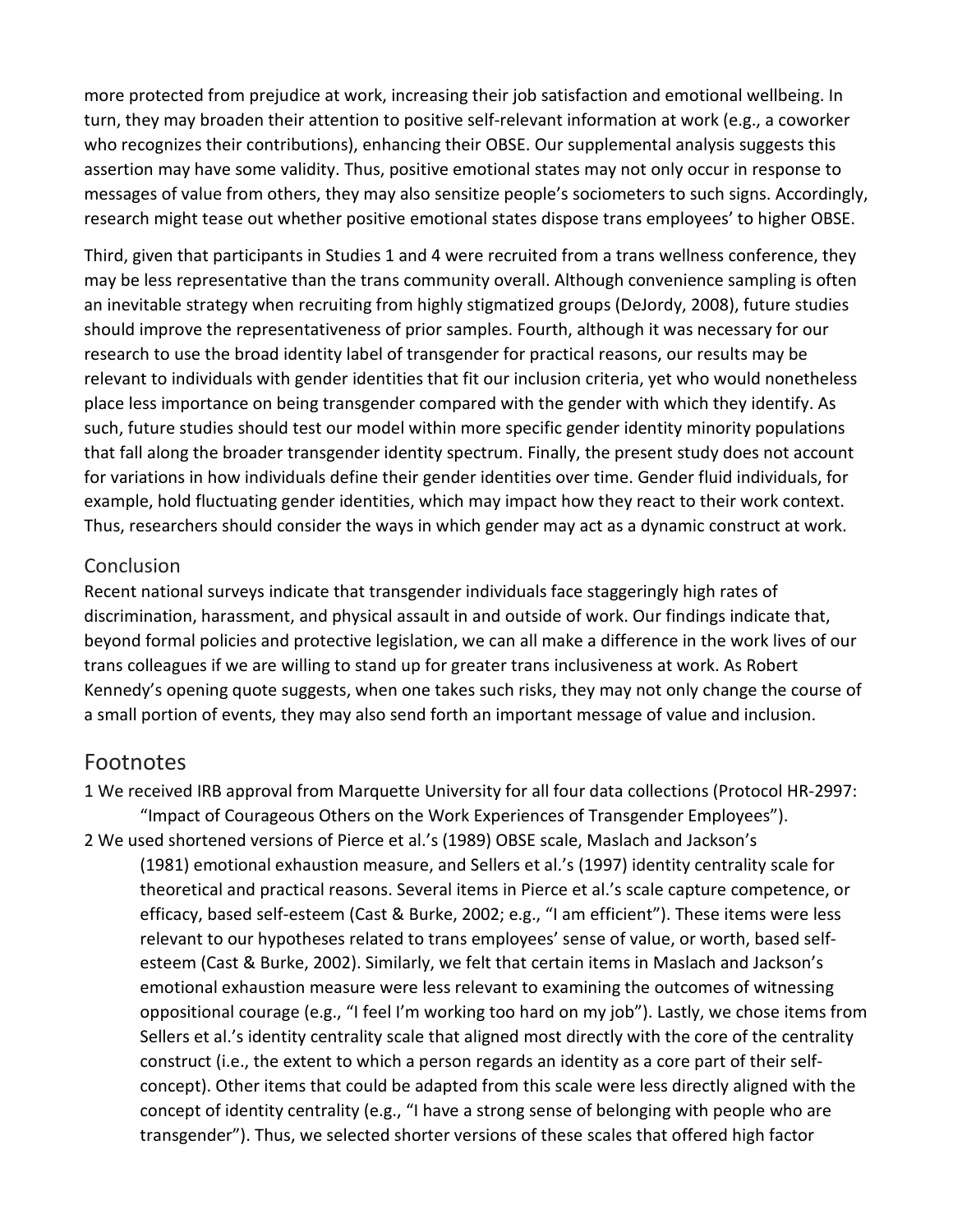loadings and the most relevant coverage of each construct's content domain. Additionally, it was important to keep the survey short to decrease the response burden on conference attendees and, in turn, ensure data quality. A post hoc analysis utilizing a sample of 102 employees recruited via Amazon's Mechanical Turk revealed that the OBSE, identity centrality, and emotional exhaustion scales correlated at .97, .97, and .99 with their full measures, respectively.

### [References](https://0-web-b-ebscohost-com.libus.csd.mu.edu/ehost/detail/detail?vid=4&sid=1fdb1c42-249a-49f8-ab7b-30f2f428e538%40sessionmgr101&bdata=JnNpdGU9ZWhvc3QtbGl2ZSZzY29wZT1zaXRl#toc)

- Aguinis, H., & Bradley, K. J. (2014). Best practice recommendations for designing and implementing experimental vignette methodology studies. *Organizational Research Methods*, *17*, 351–371. 10.1177/1094428114547952
- Allport, G. W. (1954). *The nature of prejudice*. Reading, MA: Addison Wesley.
- Anderson, J. C., & Gerbing, D. W. (1988). Structural equation modeling in practice: A review and recommended two-step approach. *Psychological Bulletin*, *103*, 411–423. 10.1037/0033-2909.103.3.411
- Anderson, J. C., & Gerbing, D. W. (1991). Predicting the performance of measures in a confirmatory factor analysis with a pretest assessment of their substantive validities. *Journal of Applied Psychology*, *76*, 732– 740. 10.1037/0021-9010.76.5.732
- Aquino, K., McFerran, B., & Laven, M. (2011). Moral identity and the experience of moral elevation in response to acts of uncommon goodness. *Journal of Personality and Social Psychology*, *100*, 703–718. 10.1037/a0022540
- Ashburn-Nardo, L., Morris, K. A., & Goodwin, S. A. (2008). The confronting prejudiced responses (CPR) model: Applying CPR in organizations. *Academy of Management Learning & Education*, *7*, 332–342. 10.5465/amle.2008.34251671
- Ashforth, B. E., & Humphrey, R. H. (1993). Emotional labor in service roles: The influence of identity. *The Academy of Management Review*, *18*, 88–115. 10.5465/amr.1993.3997508
- Barclay, J. M., & Scott, L. J. (2006). Transsexuals and workplace diversity: A case of "change" management. *Personnel Review*, *35*, 487–502. 10.1108/00483480610670625
- Baumeister, R. F., & Leary, M. R. (1995). The need to belong: Desire for interpersonal attachments as a fundamental human motivation. *Psychological Bulletin*, *117*, 497–529. 10.1037/0033-2909.117.3.497
- Becker, T. E., Atinc, G., Breaugh, J. A., Carlson, K. D., Edwards, J. R., & Spector, P. E. (2015). Statistical control in correlational studies: 10 essential recommendations for organizational researchers. *Journal of Organizational Behavior*, *37*, 157–167. 10.1002/job.2053
- Bem, S. L. (1983). Gender schema theory and its implications for child development: Raising gender-aschematic children in a gender-schematic society. *Signs: Journal of Women in Culture and Society*, *8*, 598–616. 10.1086/493998
- Bernerth, J. B., & Aguinis, H. (2016). A critical review and best-practice recommendations for control variable usage. *Personnel Psychology*, *69*, 229–283. 10.1111/peps.12103
- Bowes-Sperry, L., & O'Leary-Kelly, A. M. (2005). To act or not to act: The dilemma faced by sexual harassment observers. *The Academy of Management Review*, *30*, 288–306. 10.5465/amr.2005.16387886
- Bowling, N. A., Eschleman, K. J., Wang, Q., Kirkendall, C., & Alarcon, G. (2010). A meta-analysis of the predictors and consequences of organization-based self-esteem. *Journal of Occupational and Organizational Psychology*, *83*, 601–626. 10.1348/096317909X454382
- Brady, D. L., Brown, D. J., & Liang, L. H. (2017). Moving beyond assumptions of deviance: The reconceptualization and measurement of workplace gossip. *Journal of Applied Psychology*, *102*, 1–25. 10.1037/apl0000164
- Brewster, M. E., Velez, B., DeBlaere, C., & Moradi, B. (2012). Transgender individuals' workplace experiences: The applicability of sexual minority measures and models. *Journal of Counseling Psychology*, *59*, 60–70. 10.1037/a0025206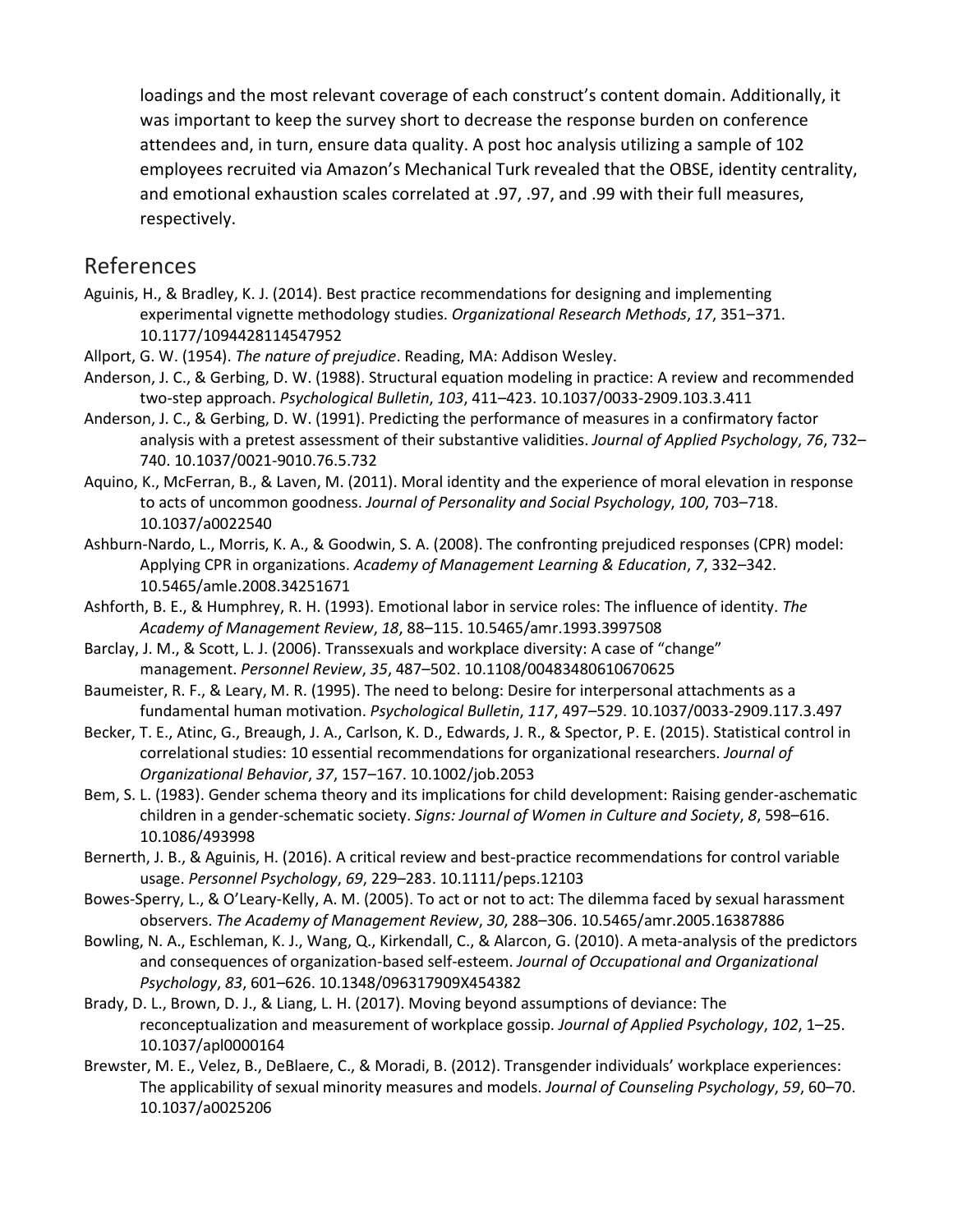- Brief, A. P., & Weiss, H. M. (2002). Organizational behavior: Affect in the workplace. *Annual Review of Psychology*, *53*, 279–307. 10.1146/annurev.psych.53.100901.135156
- Briscoe, F., & Gupta, A. (2016). Social activism in and around organizations. *The Academy of Management Annals*, *10*, 671–727. 10.5465/19416520.2016.1153261
- Brooks, A. K., & Edwards, K. (2009). Allies in the workplace: Including LGBT in HRD. *Advances in Developing Human Resources*, *11*, 136–149. 10.1177/1523422308328500
- Budge, S. L., Tebbe, E. N., & Howard, K. A. (2010). The work experiences of transgender individuals: Negotiating the transition and career decision-making processes. *Journal of Counseling Psychology*, *57*, 377–393. 10.1037/a0020472
- Butler, J. K., Jr. (1991). Toward understanding and measuring conditions of trust: Evolution of a conditions of trust inventory. *Journal of Management*, *17*, 643–663. 10.1177/014920639101700307
- Cameron, K. S., Bright, D., & Caza, A. (2004). Exploring the relationships between organizational virtuousness and performance. *American Behavioral Scientist*, *47*, 766–790. 10.1177/0002764203260209
- Cammann, C., Fichman, M., Jenkins, D., & Klesh, J. (1979). *The Michigan Organizational Assessment Questionnaire*. Unpublished manuscript, University of Michigan, Ann Arbor.
- Campbell, D. T., & Fiske, D. W. (1959). Convergent and discriminant validation by the multitrait-multimethod matrix. *Psychological Bulletin*, *56*, 81–105.
- Caplan, R. D., Cobb, S., French, J. R. P., Van Harrison, R., & Pinneau, S. R. (1975). *Job demands and worker health: Main effects and occupational differences* (HEW Publication No. NIOSH 75–160). Washington, DC: U.S. Government Printing Office.
- Cast, A. D., & Burke, P. J. (2002). A theory of self-esteem. *Social Forces*, *80*, 1041–1068. 10.1353/sof.2002.0003
- Cheng, C., & Huang, X. (2017). An exploration of courage in Chinese individuals. *The Journal of Positive Psychology*, *12*, 141–150. 10.1080/17439760.2016.1163406
- Chiaburu, D. S., & Harrison, D. A. (2008). Do peers make the place? Conceptual synthesis and meta-analysis of coworker effects on perceptions, attitudes, OCBs, and performance. *Journal of Applied Psychology*, *93*, 1082–1103. 10.1037/0021-9010.93.5.1082
- Chiaburu, D. S., Peng, A. C., Oh, I. S., Banks, G. C., & Lomeli, L. C. (2013). Antecedents and consequences of employee organizational cynicism: A meta-analysis. *Journal of Vocational Behavior*, *83*, 181–197. 10.1016/j.jvb.2013.03.007
- Choi, Y., & Mai-Dalton, R. R. (1999). The model of followers' responses to self-sacrificial leadership: An empirical test. *The Leadership Quarterly*, *10*, 397–421. 10.1016/S1048-9843(99)00025-9
- Cohen, J. (1992). A power primer. *Psychological Bulletin*, *112*, 155–159. 10.1037/0033-2909.112.1.155
- Colella, A., Hebl, M., & King, E. (2017). One hundred years of discrimination research in the Journal of Applied Psychology: A sobering synopsis. *Journal of Applied Psychology*, *102*, 500–513. 10.1037/apl0000084
- Collins, J. C., McFadden, C., Rocco, T. S., & Mathis, M. K. (2015). The problem of transgender marginalization and exclusion: Critical actions for human resource development. *Human Resource Development Review*, *14*, 205–226. 10.1177/1534484315581755
- Cortina, L. M. (2008). Unseen injustice: Incivility as modern discrimination in organizations. *The Academy of Management Review*, *33*, 55–75. 10.5465/amr.2008.27745097
- Cranny, C. J., Smith, C. P., & Stone, E. F. (1992). *Job satisfaction: How people feel about their jobs and how it affects their performance*. San Francisco, CA: New Lexington Press.
- Dahling, J. J., & Gutworth, M. B. (2017). Loyal rebels? A test of the normative conflict model of constructive deviance. *Journal of Organizational Behavior*, *38*, 1167–1182. 10.1002/job.2194
- De Cremer, D., & van Knippenberg, D. (2004). Leader self-sacrifice and leadership effectiveness: The moderating role of leader self-confidence. *Organizational Behavior and Human Decision Processes*, *95*, 140–155. 10.1016/j.obhdp.2004.04.002
- DeJordy, R. (2008). Just passing through: Stigma, passing, and identity decoupling in the workplace. *Group & Organization Management*, *33*, 504–531. 10.1177/1059601108324879
- Detert, J. R., & Bruno, E. A. (2017). Workplace courage: Review, synthesis, and future agenda for a complex construct. *The Academy of Management Annals*, *11*, 593–639. 10.5465/annals.2015.0155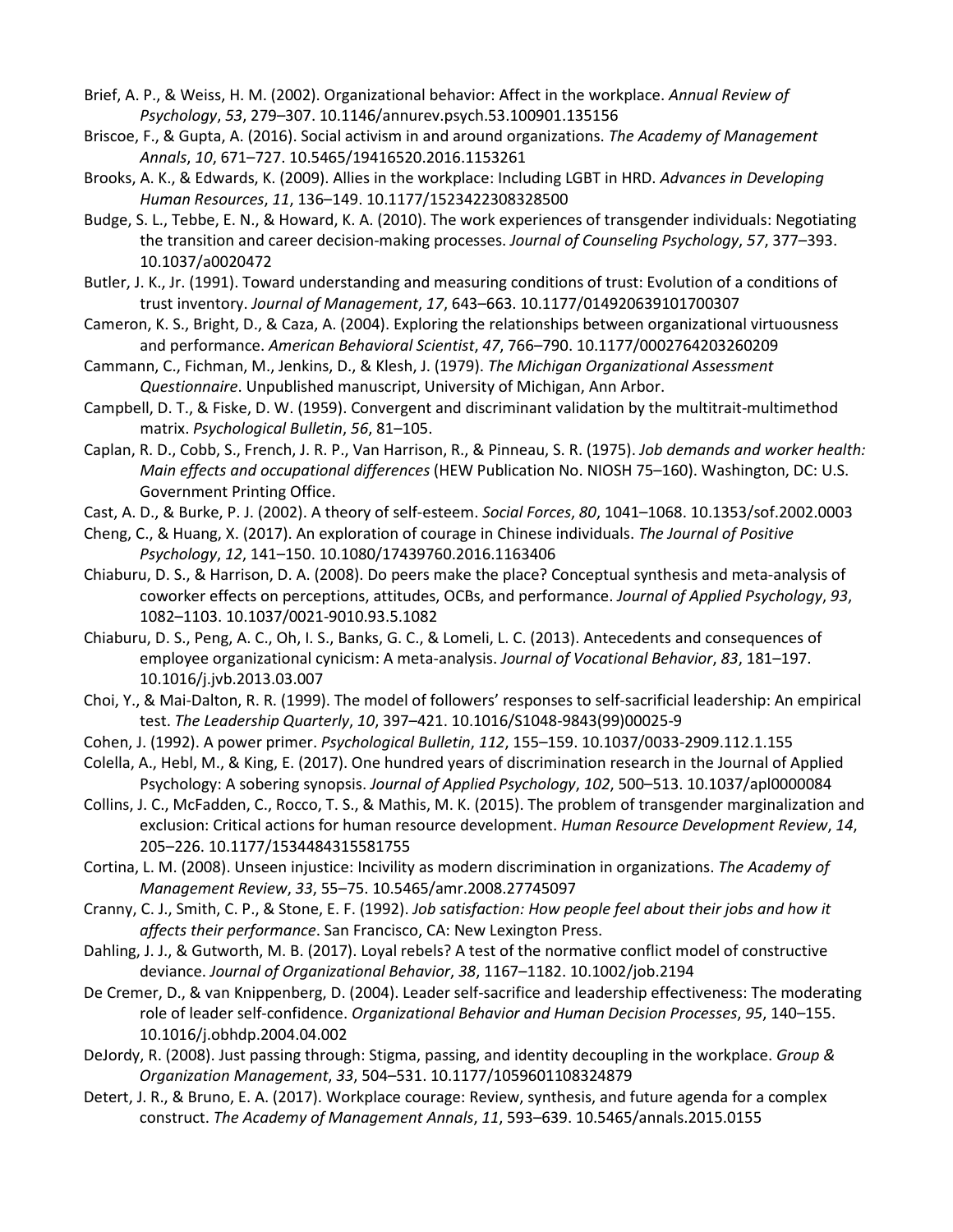Detert, J. R., & Edmondson, A. C. (2011). Implicit voice theories: Taken-for-granted rules of self-censorship at work. *Academy of Management Journal*, *54*, 461–488. 10.5465/amj.2011.61967925

- Dhanani, L. Y., Beus, J. M., & Joseph, D. L. (2018). Workplace discrimination: A meta-analytic extension, critique, and future research agenda. *Personnel Psychology*, *71*, 147–179. 10.1111/peps.12254
- Djurdjevic, E., Stoverink, A. C., Klotz, A. C., Koopman, J., da Motta Veiga, S. P., Yam, K. C., & Chiang, J. T. J. (2017). Workplace status: The development and validation of a scale. *Journal of Applied Psychology*, *102*, 1124– 1147. 10.1037/apl0000202
- Eby, L. T., Butts, M. M., Hoffman, B. J., & Sauer, J. B. (2015). Cross-lagged relations between mentoring received from supervisors and employee OCBs: Disentangling causal direction and identifying boundary conditions. *Journal of Applied Psychology*, *100*, 1275–1285. 10.1037/a0038628
- Edwards, J. R., & Lambert, L. S. (2007). Methods for integrating moderation and mediation: A general analytical framework using moderated path analysis. *Psychological Methods*, *12*, 1–22. 10.1037/1082-989X.12.1.1
- Eisenberg, N., & Miller, P. A. (1987). The relation of empathy to prosocial and related behaviors. *Psychological Bulletin*, *101*, 91–119. 10.1037/0033-2909.101.1.91
- Ely, R. J., & Thomas, D. A. (2001). Cultural diversity at work: The effects of diversity perspectives on work group processes and outcomes. *Administrative Science Quarterly*, *46*, 229–273. 10.2307/2667087
- Fagin-Jones, S., & Midlarsky, E. (2007). Courageous altruism: Personal and situational correlates of rescue during the Holocaust. *The Journal of Positive Psychology*, *2*, 136–147. 10.1080/17439760701228979
- Ferris, D. L., Brown, D. J., Berry, J. W., & Lian, H. (2008). The development and validation of the Workplace Ostracism Scale. *Journal of Applied Psychology*, *93*, 1348–1366. 10.1037/a0012743
- Ferris, D. L., Brown, D. J., & Heller, D. (2009). Organizational supports and organizational deviance: The mediating role of organization-based self-esteem. *Organizational Behavior and Human Decision Processes*, *108*, 279–286. 10.1016/j.obhdp.2008.09.001
- Fornell, C., & Larcker, D. F. (1981). Evaluating structural equation models with unobservable variables and measurement error. *Journal of Marketing Research*, *18*, 39–50. 10.1177/002224378101800104
- Fredrickson, B. L. (2001). The role of positive emotions in positive psychology. The broaden-and-build theory of positive emotions. *American Psychologist*, *56*, 218–226. 10.1037/0003-066X.56.3.218
- Galperin, B. L. (2012). Exploring the nomological network of workplace deviance: Developing and validating a measure of constructive deviance. *Journal of Applied Social Psychology*, *42*, 2988–3025. 10.1111/j.1559- 1816.2012.00971.x
- Goffman, E. (1963). *Stigma: Notes on a spoiled identity*. New York, NY: Jenkins, JH & Carpenter.
- Good, J. J., Moss-Racusin, C. A., & Sanchez, D. T. (2012). When do we confront? Perceptions of costs and benefits predict confronting discrimination on behalf of the self and others. *Psychology of Women Quarterly*, *36*, 210–226. 10.1177/0361684312440958
- Goud, N. H. (2005). Courage: Its nature and development. *The Journal of Humanistic Counseling, Education and Development*, *44*, 102–116. 10.1002/j.2164-490X.2005.tb00060.x
- Halbesleben, J. R. (2006). Sources of social support and burnout: A meta-analytic test of the conservation of resources model. *Journal of Applied Psychology*, *91*, 1134–1145. 10.1037/0021-9010.91.5.1134
- Hannah, S. T., Avolio, B. J., & Walumbwa, F. O. (2011). Relationships between authentic leadership, moral courage, and ethical and pro-social behaviors. *Business Ethics Quarterly*, *21*, 555–578. 10.5840/beq201121436
- Hannah, S. T., Sweeney, P. J., & Lester, P. B. (2007). Toward a courageous mindset: The subjective act and experience of courage. *The Journal of Positive Psychology*, *2*, 129–135. 10.1080/17439760701228854
- Harbour, M., & Kisfalvi, V. (2014). In the eye of the beholder: An exploration of managerial courage. *Journal of Business Ethics*, *119*, 493–515. 10.1007/s10551-013-1835-7
- Hatzenbuehler, M. L. (2009). How does sexual minority stigma "get under the skin"? A psychological mediation framework. *Psychological Bulletin*, *135*, 707–730. 10.1037/a0016441
- Hayton, J. C., Allen, D. G., & Scarpello, V. (2004). Factor retention decisions in exploratory factor analysis: A tutorial on parallel analysis. *Organizational Research Methods*, *7*, 191–205. 10.1177/1094428104263675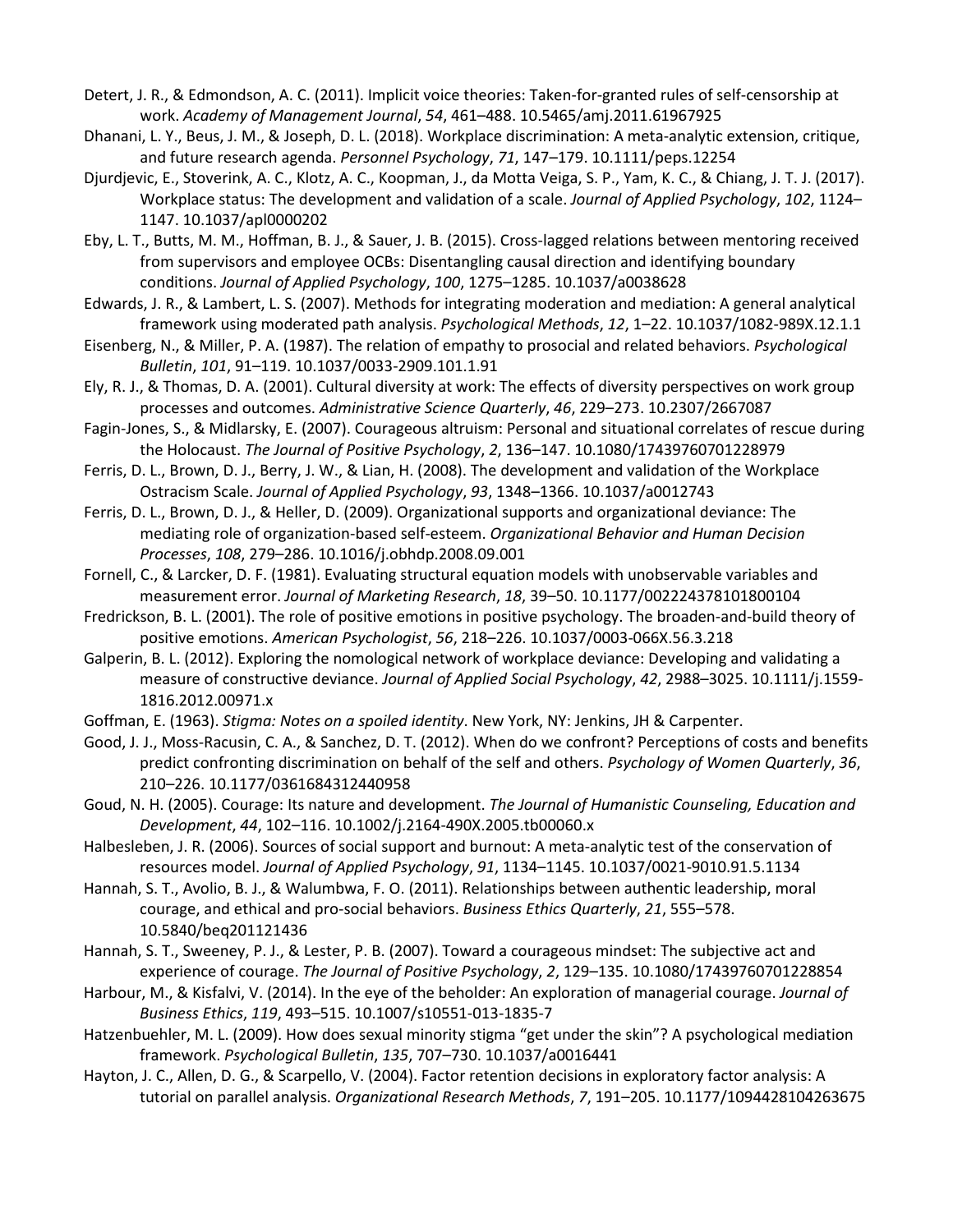- Heck, A. K., Bedeian, A. G., & Day, D. V. (2005). Mountains out of molehills? Tests of the mediating effects of self-esteem in predicting workplace complaining. *Journal of Applied Social Psychology*, *35*, 2262–2289. 10.1111/j.1559-1816.2005.tb02102.x
- Hershcovis, M. S., Neville, L., Reich, T. C., Christie, A. M., Cortina, L. M., & Shan, J. V. (2017). Witnessing wrongdoing: The effects of observer power on incivility intervention in the workplace. *Organizational Behavior and Human Decision Processes*, *142*, 45–57. 10.1016/j.obhdp.2017.07.006
- Hinkin, T. R. (1998). A brief tutorial on the development of measures for use in survey questionnaires. *Organizational Research Methods*, *1*, 104–121. 10.1177/109442819800100106
- Hirsch, E. L. (1990). Sacrifice for the cause: Group processes, recruitment, and commitment in a student social movement. *American Sociological Review*, *55*, 243–254. 10.2307/2095630
- Hogg, M. A., & Terry, D. I. (2000). Social identity and self-categorization processes in organizational contexts. *The Academy of Management Review*, *25*, 121–140. 10.5465/amr.2000.2791606
- Huang, J. L., Cropanzano, R., Li, A., Shao, P., Zhang, X. A., & Li, Y. (2017). Employee conscientiousness, agreeableness, and supervisor justice rule compliance: A three-study investigation. *Journal of Applied Psychology*, *102*, 1564–1589. 10.1037/apl0000248
- Huang, J. L., Curran, P. G., Keeney, J., Poposki, E. M., & DeShon, R. P. (2012). Detecting and deterring insufficient effort responding to surveys. *Journal of Business and Psychology*, *27*, 99–114. 10.1007/s10869-011- 9231-8
- Huang, J. L., Liu, M., & Bowling, N. A. (2015). Insufficient effort responding: Examining an insidious confound in survey data. *Journal of Applied Psychology*, *100*, 828–845. 10.1037/a0038510
- Human Rights Campaign. (2016). *Transgender inclusion in the workplace: A toolkit for employers*. Retrieved from https://assets2.hrc.org/files/assets/resources/Transgender\_Inclusion\_in\_the\_Workplace A Toolkit for Employers Version 10 14 2016.pdf? ga=2.56363243.1927944145.157126092 [1-1255911008.1571260921](https://assets2.hrc.org/files/assets/resources/Transgender_Inclusion_in_the_Workplace_A_Toolkit_for_Employers_Version_10_14_2016.pdf?_ga=2.56363243.1927944145.157126092%201-1255911008.1571260921)
- Inzlicht, M., McKay, L., & Aronson, J. (2006). Stigma as ego depletion: How being the target of prejudice affects self-control. *Psychological Science*, *17*, 262–269. 10.1111/j.1467-9280.2006.01695.x
- James, S. E., Herman, J. L., Rankin, S., Keisling, M., Mottet, L., & Anafi, M. (2016). *The report of the 2015 U.S. transgender survey*. Washington, DC: National Center for Transgender Equality.
- James, W. (1890). *Principles of psychology*. New York, NY: Dover.
- Jiang, X. (1997). Mencius on human nature and courage. *Journal of Chinese Philosophy*, *24*, 265–289. 10.1111/j.1540-6253.1997.tb00208.x
- Jones, E. E., Farina, A., Hastorf, A. H., Markus, H., Miller, D. T., & Scott, R. A. (1984). *Social stigma: The psychology of marked relationships*. New York, NY: Freeman & Co.
- Jones, K. P., Peddie, C. I., Gilrane, V. L., King, E. B., & Gray, A. L. (2016). Not so subtle: A meta-analytic investigation of the correlates of subtle and overt discrimination. *Journal of Management*, *42*, 1588– 1613. 10.1177/0149206313506466
- Kelava, A., Werner, C. S., Schermelleh-Engel, K., Moosbrugger, H., Zapf, D., Ma, Y., . . .West, S. G. (2011). Advanced nonlinear latent variable modeling: Distribution analytic LMS and QML estimators of interaction and quadratic effects. *Structural Equation Modeling*, *18*, 465–491. 10.1080/10705511.2011.582408
- Kilmann, R. H., O'Hara, L. A., & Strauss, J. P. (2010). Developing and validating a quantitative measure of organizational courage. *Journal of Business and Psychology*, *25*, 15–23. 10.1007/s10869-009-9125-1
- Kim, A., Kim, Y., Han, K., Jackson, S. E., & Ployhart, R. E. (2017). Multilevel influences on voluntary workplace green behavior: Individual differences, leader behavior, and coworker advocacy. *Journal of Management*, *43*, 1335–1358. 10.1177/0149206314547386
- Klein, A., & Moosbrugger, H. (2000). Maximum likelihood estimation of latent interaction effects with the LMS method. *Psychometrika*, *65*, 457–474. 10.1007/BF02296338
- Kline, R. B. (2005). *Principles and practice of structural equation modeling* (2nd ed.). New York, NY: Guilford Press.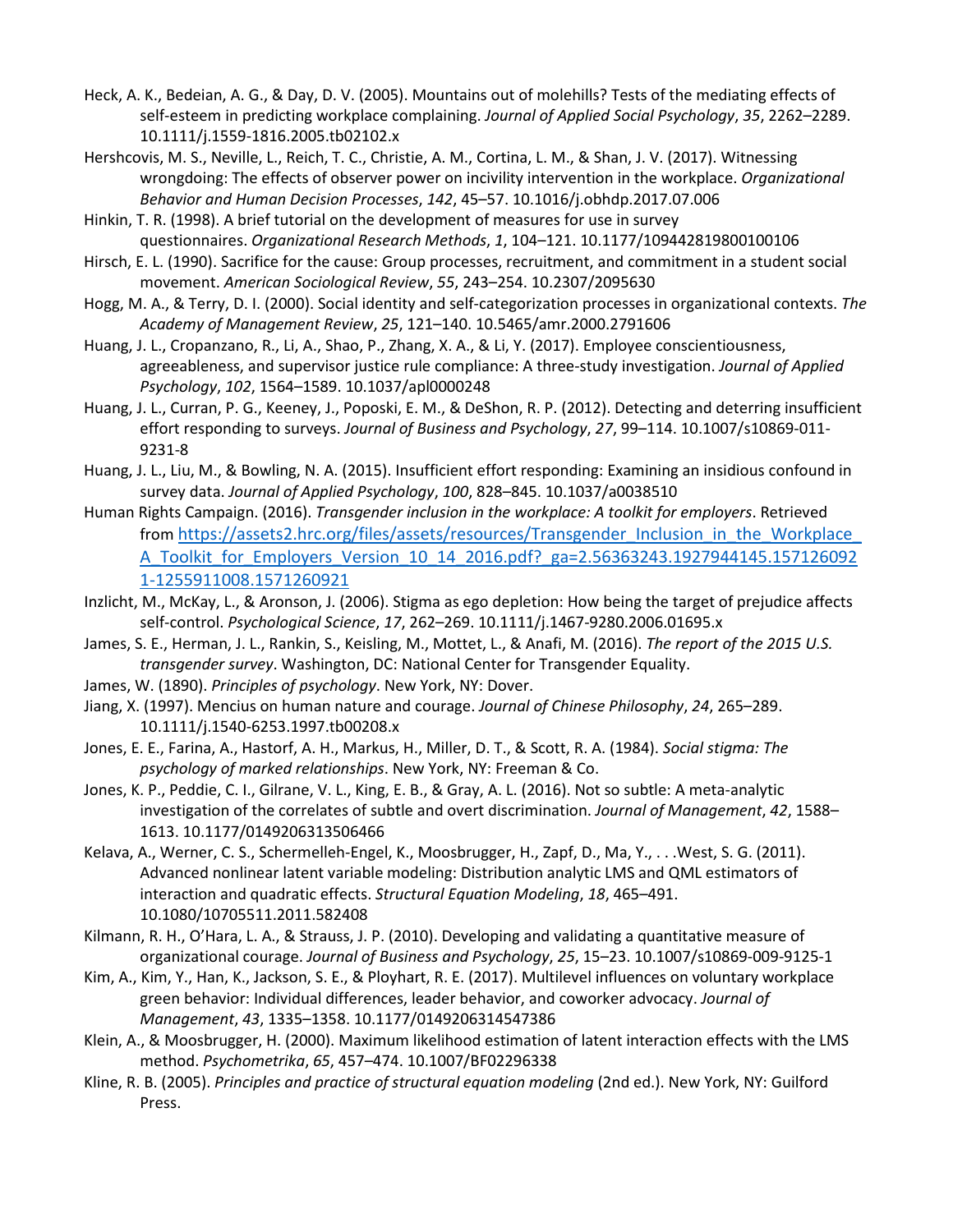- Koerner, M. M. (2014). Courage as identity work: Accounts of workplace courage. *Academy of Management Journal*, *57*, 63–93. 10.5465/amj.2010.0641
- Kulik, C. T., Bainbridge, H. T., & Cregan, C. (2008). Known by the company we keep: Stigma-by-association effects in the workplace. *The Academy of Management Review*, *33*, 216–230. 10.5465/amr.2008.27752765
- Landis, R. S., Beal, D. J., & Tesluk, P. E. (2000). A comparison of approaches to forming composite measures in structural equation models. *Organizational Research Methods*, *3*, 186–207. 10.1177/109442810032003
- Law, C. L., Martinez, L. R., Ruggs, E. N., Hebl, M. R., & Akers, E. (2011). Trans-parency in the workplace: How the experiences of transsexual employees can be improved. *Journal of Vocational Behavior*, *79*, 710–723. 10.1016/j.jvb.2011.03.018
- Leary, M. R. (2005). Sociometer theory and the pursuit of relational value: Getting to the root of selfesteem. *European Review of Social Psychology*, *16*, 75–111. 10.1080/10463280540000007
- Leary, M. R., & Baumeister, R. F. (2000). The nature and function of self-esteem: Sociometer theory. In M. P.Zanna (Ed.), *Advances in experimental social psychology* (Vol. *32*, pp. 1–62). San Diego, CA: Academic Press.
- Leary, M. R., & Guadagno, J. (2011). The sociometer, self-esteem, and the regulation of interpersonal behavior. In R. F.Baumeister & K.Vohs (Eds.), *Handbook of self-regulation* (pp. 339–354). New York, NY: Guilford Press.
- Leary, M. R., Tambor, E. S., Terdal, S. K., & Downs, D. L. (1995). Self-esteem as an interpersonal monitor: The sociometer hypothesis. *Journal of Personality and Social Psychology*, *68*, 518–530. 10.1037/0022- 3514.68.3.518
- Lian, H., Ferris, D. L., Morrison, R., & Brown, D. J. (2014). Blame it on the supervisor or the subordinate? Reciprocal relations between abusive supervision and organizational deviance. *Journal of Applied Psychology*, *99*, 651–664. 10.1037/a0035498
- Lindsey, A., King, E., McCausland, T., Jones, K., & Dunleavy, E. (2013). What we know and don't: Eradicating employment discrimination 50 years after the Civil Rights Act. *Industrial and Organizational Psychology: Perspectives on Science and Practice*, *6*, 391–413. 10.1111/iops.12075
- Little, T. D., Cunningham, W. A., Shahar, G., & Widaman, K. F. (2002). To parcel or not to parcel: Exploring the question, weighing the merits. *Structural Equation Modeling*, *9*, 151–173. 10.1207/S15328007SEM0902\_1
- Little, T. D., Rhemtulla, M., Gibson, K., & Schoemann, A. M. (2013). Why the items versus parcels controversy needn't be one. *Psychological Methods*, *18*, 285–300. 10.1037/a0033266
- Locke, E. A. (1976). The nature and causes of job satisfaction. In M. D.Dunnette (Ed.), *Handbook of industrial and organizational psychology* (pp. 1297–1343). Chicago, IL: Rand McNally.
- Mackinnon, A., Jorm, A. F., Christensen, H., Korten, A. E., Jacomb, P. A., & Rodgers, B. (1999). A short form of the Positive and Negative Affect Schedule: Evaluation of factorial validity and invariance across demographic variables in a community sample. *Personality and Individual Differences*, *27*, 405–416. 10.1016/S0191- 8869(98)00251-7
- MacKinnon, D. P., Lockwood, C. M., Hoffman, J. M., West, S. G., & Sheets, V. (2002). A comparison of methods to test mediation and other intervening variable effects. *Psychological Methods*, *7*, 83–104. 10.1037/1082- 989X.7.1.83
- Major, B., & O'Brien, L. T. (2005). The social psychology of stigma. *Annual Review of Psychology*, *56*, 393–421. 10.1146/annurev.psych.56.091103.070137
- Martinez, L. R., Hebl, M. R., Smith, N. A., & Sabat, I. E. (2017). Standing up and speaking out against prejudice toward gay men in the workplace. *Journal of Vocational Behavior*, *103*, 71–85. 10.1016/j.jvb.2017.08.001
- Martinez, L. R., Sawyer, K. B., Thoroughgood, C. N., Ruggs, E. N., & Smith, N. A. (2017). The importance of being "me": The relation between authentic identity expression and transgender employees' work-related attitudes and experiences. *Journal of Applied Psychology*, *102*, 215–226. 10.1037/apl0000168
- Maslach, C., & Jackson, S. E. (1981). The measurement of experienced burnout. *Journal of Organizational Behavior*, *2*, 99–113. 10.1002/job.4030020205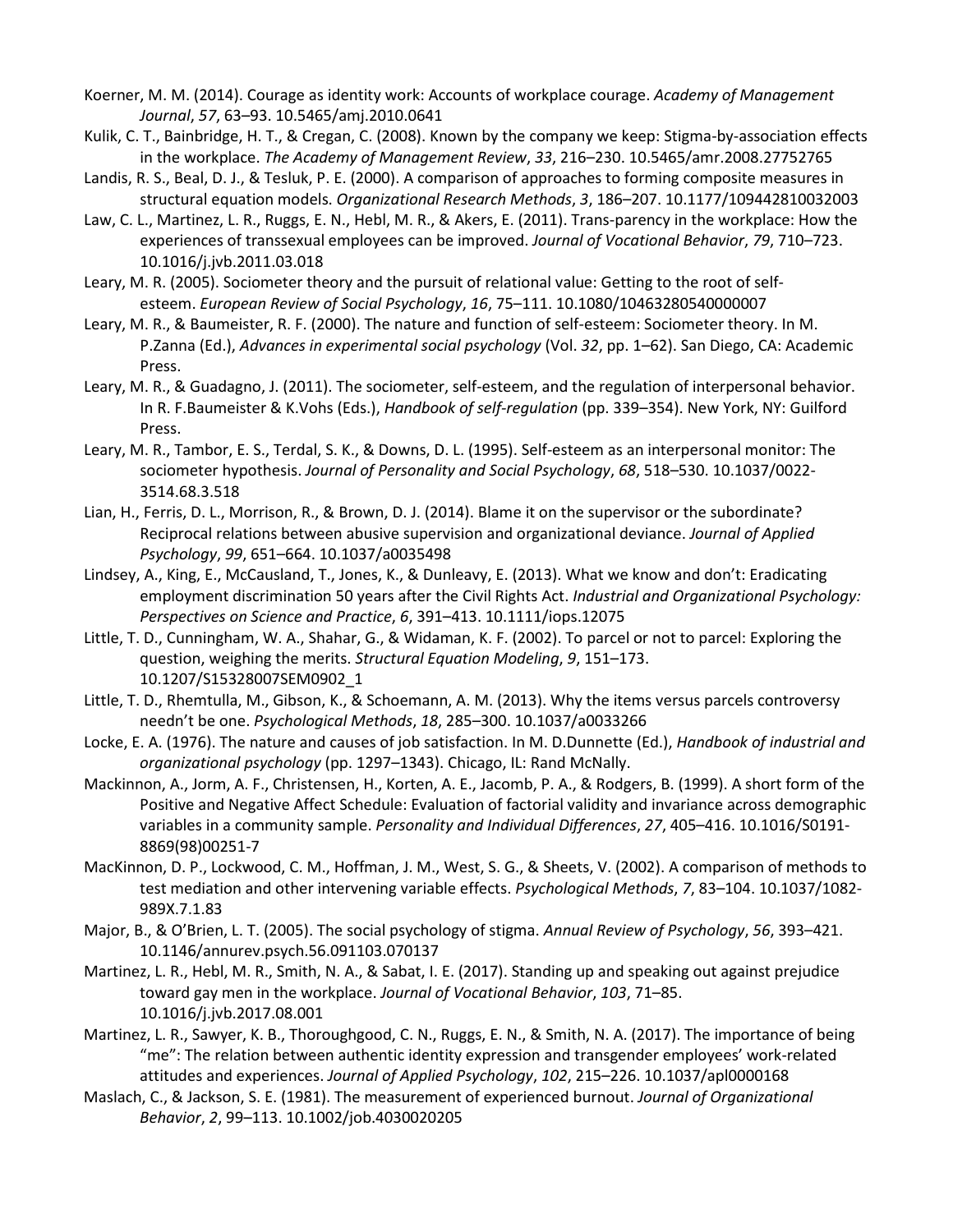- Maslowsky, J., Jager, J., & Hemken, D. (2015). Estimating and interpreting latent variable interactions: A tutorial for applying the latent moderated structural equations method. *International Journal of Behavioral Development*, *39*, 87–96. 10.1177/0165025414552301
- Mayer, R. C., Davis, J. H., & Schoorman, F. D. (1995). An integrative model of organizational trust. *The Academy of Management Review*, *20*, 709–734. 10.5465/amr.1995.9508080335
- Meade, A. W., & Craig, S. B. (2012). Identifying careless responses in survey data. *Psychological Methods*, *17*, 437–455. 10.1037/a0028085
- Midlarsky, E., Fagin Jones, S., & Corley, R. P. (2005). Personality correlates of heroic rescue during the holocaust. *Journal of Personality*, *73*, 907–934. 10.1111/j.1467-6494.2005.00333.x
- Minson, J. A., & Monin, B. (2012). Do-gooder derogation: Disparaging morally motivated minorities to defuse anticipated reproach. *Social Psychological and Personality Science*, *3*, 200–207. 10.1177/1948550611415695
- Moberg, D. J. (2000). Role models and moral exemplars: How do employees acquire virtues by observing others?*Business Ethics Quarterly*, *10*, 675–696. 10.2307/3857898
- Monin, B. (2007). Holier than me? Threatening social comparison in the moral domain. *Revue Internationale de Psychologie Sociale*, *20*, 53–68.
- Monin, B., Sawyer, P. J., & Marquez, M. J. (2008). The rejection of moral rebels: Resenting those who do the right thing. *Journal of Personality and Social Psychology*, *95*, 76–93. 10.1037/0022-3514.95.1.76
- Morrison, E. W. (2011). Employee voice behavior: Integration and directions for future research. *The Academy of Management Annals*, *5*, 373–412. 10.5465/19416520.2011.574506
- Muthén, L. K., & Muthén, B. (2019). *Mplus: The comprehensive modeling program for applied researchers: User's guide*. Los Angeles, CA: Author.
- Nadal, K. L., Skolnik, A., & Wong, Y. (2012). Interpersonal and systemic microaggressions toward transgender people: Implications for counseling. *Journal of LGBT Issues in Counseling*, *6*, 55–82. 10.1080/15538605.2012.648583
- Neuberg, S. L., Smith, D. M., Hoffman, J. C., & Russell, F. J. (1994). When we observe stigmatized and "normal" individuals interacting: Stigma by association. *Personality and Social Psychology Bulletin*, *20*, 196–209. 10.1177/0146167294202007
- Nishii, L. H. (2013). The benefits of climate for inclusion for gender-diverse groups. *Academy of Management Journal*, *56*, 1754–1774. 10.5465/amj.2009.0823
- Oliner, S. P. (1992). *Altruistic personality: Rescuers of Jews in Nazi Europe*. New York, NY: Simon & Schuster.
- Osswald, S., Greitemeyer, T., Fischer, P., & Frey, D. (2010). Moral prototypes and moral behavior: Specific effects on emotional precursors of moral behavior and on moral behavior by the activation of moral prototypes. *European Journal of Social Psychology*, *40*, 1078–1094. 10.1002/ejsp.728
- Out & Equal. (2015). *Workplace gender identity and transition guidelines*. Retrieved from [https://outandequal.org/wp-content/uploads/2016/09/Transition-Guidelines-Full-](https://outandequal.org/wp-content/uploads/2016/09/Transition-Guidelines-Full-Edition.pdf)[Edition.pdf](https://outandequal.org/wp-content/uploads/2016/09/Transition-Guidelines-Full-Edition.pdf)
- Pettigrew, T. F., & Tropp, L. R. (2008). How does intergroup contact reduce prejudice? Meta-analytic tests of three mediators. *European Journal of Social Psychology*, *38*, 922–934. 10.1002/ejsp.504
- Pierce, J. L., & Gardner, D. G. (2004). Self-esteem within the work and organizational context: A review of the organization-based self-esteem literature. *Journal of Management*, *30*, 591–622. 10.1016/j.jm.2003.10.001
- Pierce, J. L., Gardner, D. G., Cummings, L. L., & Dunham, R. B. (1989). Organization-based self-esteem: Construct definition, measurement, and validation. *Academy of Management Journal*, *32*, 622–648.
- Preacher, K. J., Rucker, D. D., & Hayes, A. F. (2007). Addressing moderated mediation hypotheses: Theory, methods, and prescriptions. *Multivariate Behavioral Research*, *42*, 185–227. 10.1080/00273170701341316
- Pryor, J. B., Reeder, G. D., & Monroe, A. E. (2012). The infection of bad company: Stigma by association. *Journal of Personality and Social Psychology*, *102*, 224–241. 10.1037/a0026270
- Rachman, S. J. (2004). Fear and courage: A psychological perspective. *Social Research*, *71*, 149–176.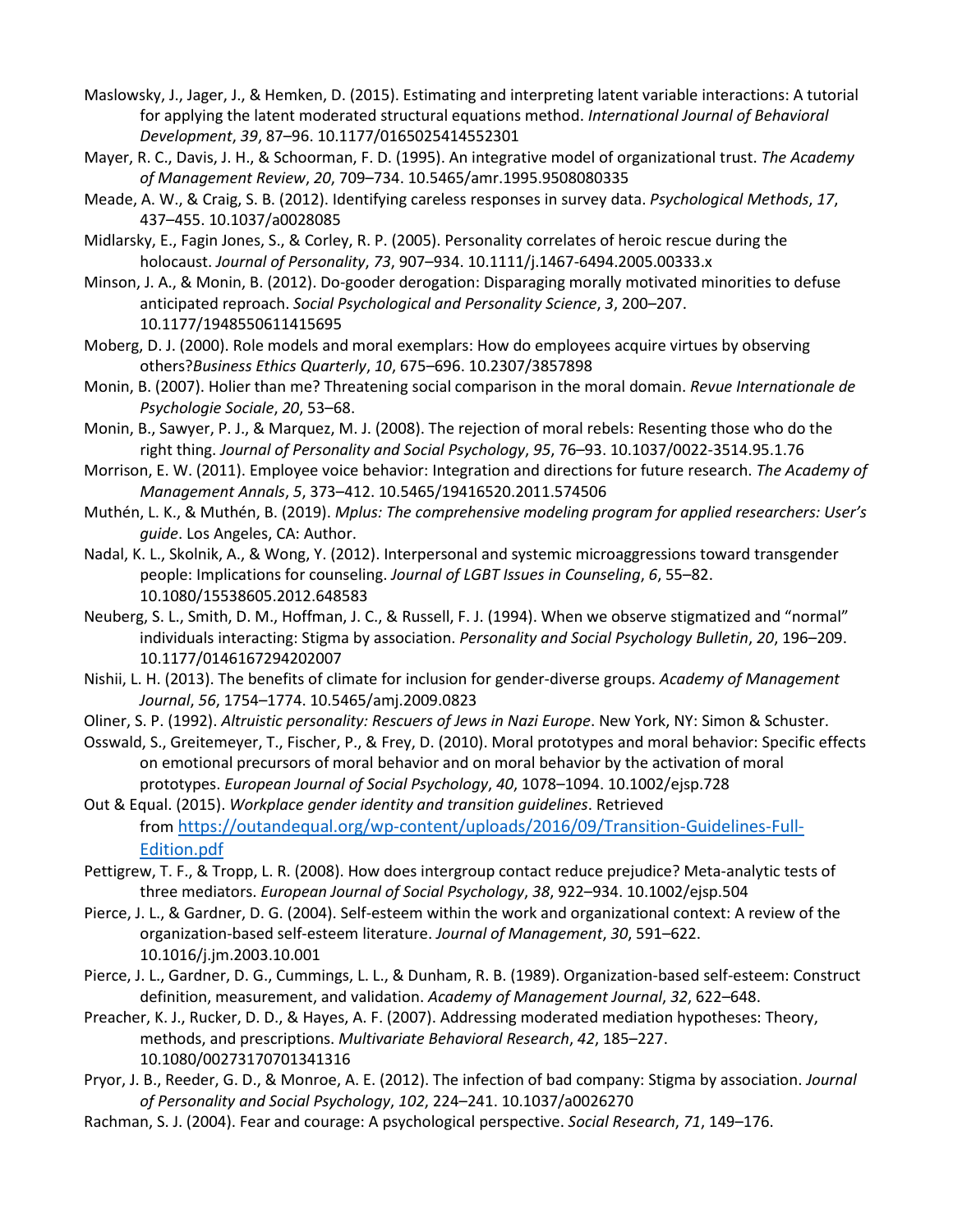- Rate, C. R., Clarke, J. A., Lindsay, D. R., & Sternberg, R. J. (2007). Implicit theories of courage. *The Journal of Positive Psychology*, *2*, 80–98. 10.1080/17439760701228755
- Ridgeway, C. L. (2009). Framed before we know it: How gender shapes social relations. *Gender & Society*, *23*, 145–160. 10.1177/0891243208330313
- Ruggs, E. N., Martinez, L. R., Hebl, M. R., & Law, C. L. (2015). Workplace "trans"-actions: How organizations, coworkers, and individual openness influence perceived gender identity discrimination. *Psychology of Sexual Orientation and Gender Diversity*, *2*, 404–412. 10.1037/sgd0000112
- Sabat, I. E., Martinez, L. R., & Wessel, J. L. (2013). Neo-activism: Engaging allies in modern workplace discrimination reduction. *Industrial and Organizational Psychology: Perspectives on Science and Practice*, *6*, 480–485. 10.1111/iops.12089
- Sardeshmukh, S. R., & Vandenberg, R. J. (2017). Integrating moderation and mediation: A structural equation modeling approach. *Organizational Research Methods*, *20*, 721–745. 10.1177/1094428115621609
- Sawyer, K., & Thoroughgood, C. (2017). Gender non-conformity and the modern workplace. *Organizational Dynamics*, *46*, 1–8. 10.1016/j.orgdyn.2017.01.001
- Sawyer, K., Thoroughgood, C., & Webster, J. (2016). Queering the gender binary: Understanding transgender workplace experiences. In T.Köllen (Ed.), *Sexual orientation and transgender issues in organizations* (pp. 21–42). Cham, Switzerland: Springer International. 10.1007/978-3-319-29623-4\_2
- Schilpzand, P., Hekman, D. R., & Mitchell, T. R. (2015). An inductively generated typology and process model of workplace courage. *Organization Science*, *26*, 52–77. 10.1287/orsc.2014.0928
- Schilt, K. (2006). Just one of the guys? How transmen make gender visible at work. *Gender & Society*, *20*, 465– 490. 10.1177/0891243206288077
- Schilt, K., & Connell, C. (2007). Do workplace gender transitions make gender trouble?*Gender, Work and Organization*, *14*, 596–618. 10.1111/j.1468-0432.2007.00373.x
- Scott, K. L., Shaw, J. D., & Duffy, M. K. (2008). Merit pay raises and organization-based self-esteem. *Journal of Organizational Behavior*, *29*, 967–980. 10.1002/job.539
- Sellers, R. M., Rowley, S. A., Chavous, T. M., Shelton, J. N., & Smith, M. A. (1997). Multidimensional Inventory of Black Identity: A preliminary investigation of reliability and construct validity. *Journal of Personality and Social Psychology*, *73*, 805–815. 10.1037/0022-3514.73.4.805
- Sellers, R. M., & Shelton, J. N. (2003). The role of racial identity in perceived racial discrimination. *Journal of Personality and Social Psychology*, *84*, 1079–1092. 10.1037/0022-3514.84.5.1079
- Shelton, J. N., Richeson, J. A., Salvatore, J., & Hill, D. M. (2006). Silence is not golden: The intrapersonal consequences of not confronting prejudice. In S.Levin & C.van Laar (Eds.), *Stigma and intergroup inequality: Social psychological perspectives* (pp. 65–81). Mahwah, NJ: Erlbaum.
- Shore, L. M., Cleveland, J. N., & Sanchez, D. (2018). Inclusive workplaces: A review and model. *Human Resource Management Review*, *28*, 176–189. 10.1016/j.hrmr.2017.07.003
- Society for Human Resource Management. (2017). *Managing gender transition in the workplace*. Retrieved from [https://www.shrm.org/resourcesandtools/tools-and](https://www.shrm.org/resourcesandtools/tools-and-samples/toolkits/pages/managinggendertransitionintheworkplace.aspx)[samples/toolkits/pages/managinggendertransitionintheworkplace.aspx](https://www.shrm.org/resourcesandtools/tools-and-samples/toolkits/pages/managinggendertransitionintheworkplace.aspx)
- Spector, P. E., & Brannick, M. T. (2011). Methodological urban legends: The misuse of statistical control variables. *Organizational Research Methods*, *14*, 287–305. 10.1177/1094428110369842
- Strauss, A., & Corbin, J. M. (1990). *Basics of qualitative research: Grounded theory procedures and techniques*. Thousand Oaks, CA: Sage
- Thoresen, C. J., Kaplan, S. A., Barsky, A. P., Warren, C. R., & de Chermont, K. (2003). The affective underpinnings of job perceptions and attitudes: A meta-analytic review and integration. *Psychological Bulletin*, *129*, 914–945. 10.1037/0033-2909.129.6.914
- Thoroughgood, C. N., Sawyer, K. B., & Webster, J. R. (2017). What lies beneath: How paranoid cognition explains the relations between transgender employees' perceptions of discrimination at work and their job attitudes and wellbeing. *Journal of Vocational Behavior*, *103*, 99–112. 10.1016/j.jvb.2017.07.009
- Thoroughgood, C. N., Sawyer, K. B., & Webster, J. R. (2019). Finding calm in the storm: A daily investigation of how trait mindfulness buffers against paranoid cognition and emotional exhaustion following perceived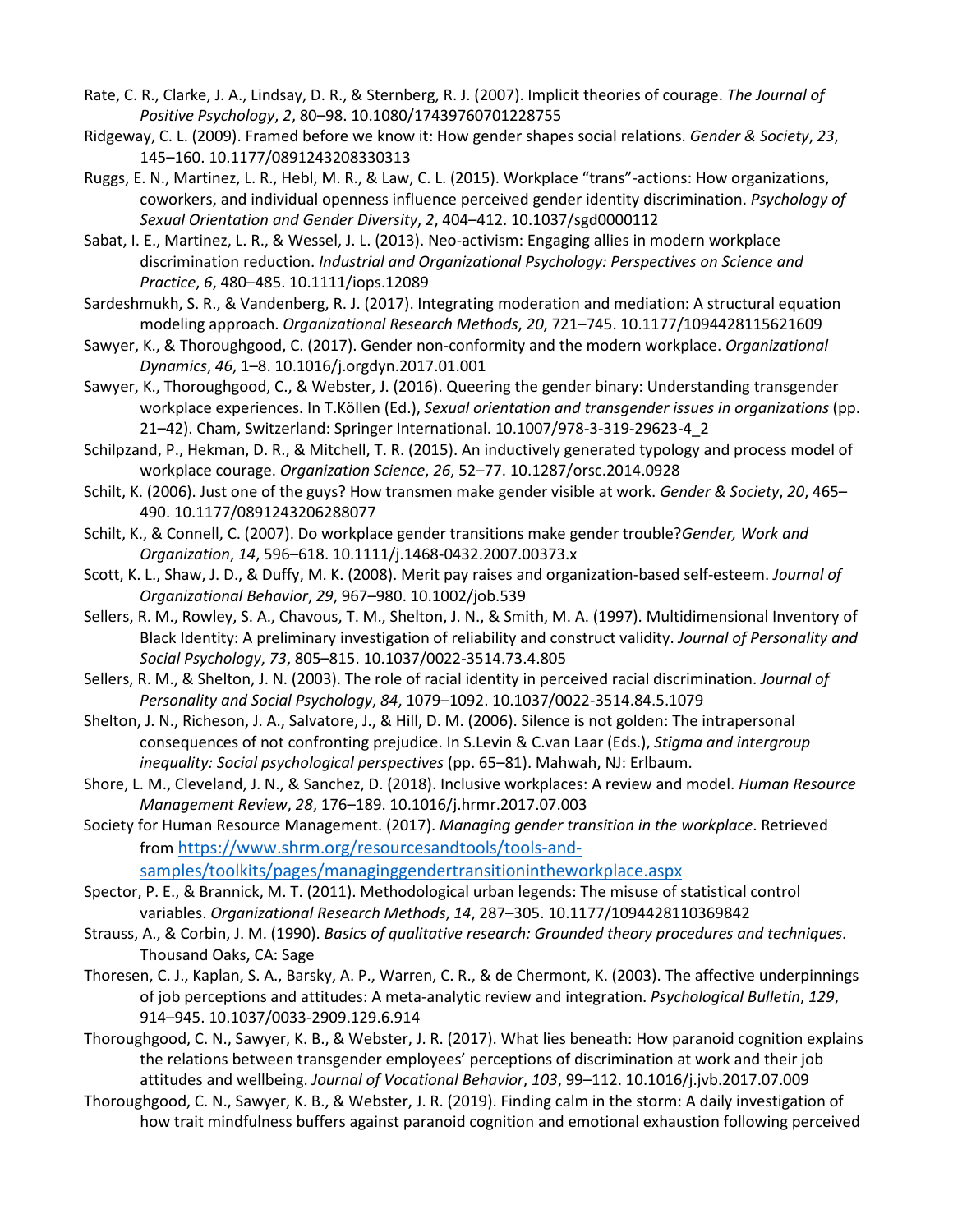discrimination at work. *Organizational Behavior and Human Decision Processes*. Advance online publication. 10.1016/j.obhdp.2019.02.004

- Thoroughgood, C. N., Sawyer, K. B., & Webster, J. R. (2020). Creating A trans-inclusive workplace: How to make transgender employees feel valued at work. *Harvard Business Review*, *98*, 114–123.
- Thrash, T. M., & Elliot, A. J. (2003). Inspiration as a psychological construct. *Journal of Personality and Social Psychology*, *84*, 871–889. 10.1037/0022-3514.84.4.871
- Transgender Law Center. (2019). *Model Transgender Employment Policy negotiating for inclusive workplaces*. Retrieved from [http://transgenderlawcenter.org/wp-content/uploads/2013/12/model](http://transgenderlawcenter.org/wp-content/uploads/2013/12/model-workplace-employment-policy-Updated1.pdf)[workplace-employment-policy-Updated1.pdf](http://transgenderlawcenter.org/wp-content/uploads/2013/12/model-workplace-employment-policy-Updated1.pdf)
- Ullman, J. B. (2006). Structural equation modeling: Reviewing the basics and moving forward. *Journal of Personality Assessment*, *87*, 35–50. 10.1207/s15327752jpa8701\_03
- Van Dyne, L., Cummings, L. L., & Parks, J. M. (1995). Extra-role behaviors-in pursuit of construct and definitional clarity (a bridge over muddied waters). *Research in Organizational Behavior*, *17*, 215–285.
- Van Dyne, L., & LePine, J. A. (1998). Helping and voice extra-role behaviors: Evidence of construct and predictive validity. *Academy of Management Journal*, *41*, 108–119.
- van Knippenberg, B., & van Knippenberg, D. (2005). Leader self-sacrifice and leadership effectiveness: The moderating role of leader prototypicality. *Journal of Applied Psychology*, *90*, 25–37. 10.1037/0021- 9010.90.1.25
- Van Lange, P. A., Rusbult, C. E., Drigotas, S. M., Arriaga, X. B., Witcher, B. S., & Cox, C. L. (1997). Willingness to sacrifice in close relationships. *Journal of Personality and Social Psychology*, *72*, 1373–1395. 10.1037/0022-3514.72.6.1373
- Velicer, W. F., Eaton, C. A., & Fava, J. L. (2000). Construct explication through factor or component analysis: A review and evaluation of alternative procedures for determining the number of factors or components. In R. D.Goffin & E.Helmes (Eds.), *Problems and solutions in human assessment: Honoring Douglas N. Jackson at seventy* (pp. 41–71). Norwell, MA: Kluwer Academic. 10.1007/978-1-4615-4397-8\_3
- Viswesvaran, C., Sanchez, J. I., & Fisher, J. (1999). The role of social support in the process of work stress: A meta-analysis. *Journal of Vocational Behavior*, *54*, 314–334. 10.1006/jvbe.1998.1661
- Warren, D. E. (2003). Constructive and destructive deviance in organizations. *The Academy of Management Review*, *28*, 622–632.
- Wilk, S. L., & Moynihan, L. M. (2005). Display rule "regulators": The relationship between supervisors and worker emotional exhaustion. *Journal of Applied Psychology*, *90*, 917–927. 10.1037/0021-9010.90.5.917
- Woodard, C. R., & Pury, C. L. (2007). The construct of courage: Categorization and measurement. *Consulting Psychology Journal: Practice and Research*, *59*, 135–147. 10.1037/1065-9293.59.2.135
- Worline, M. C. (2012). Courage in organizations: An integrative review of the "difficult virtue". In K. S.Cameron & G. M.Spreitzer (Eds.), *The Oxford handbook of positive organizational scholarship* (pp. 304–315). Oxford, UK: Oxford University Press.
- Wright, T. A., & Cropanzano, R. (1998). Emotional exhaustion as a predictor of job performance and voluntary turnover. *Journal of Applied Psychology*, *83*, 486–493. 10.1037/0021-9010.83.3.486
- Zapf, D. (2002). Emotion work and psychological well-being: A review ofthe literature and some conceptual considerations. *Human Resource Management Review*, *12*, 237–268. 10.1016/S1053-4822(02)00048-7
- Zellars, K. L., Tepper, B. J., & Duffy, M. K. (2002). Abusive supervision and subordinates' organizational citizenship behavior. *Journal of Applied Psychology*, *87*, 1068–1076. 10.1037/0021-9010.87.6.1068

# [APPENDIX](https://0-web-b-ebscohost-com.libus.csd.mu.edu/ehost/detail/detail?vid=4&sid=1fdb1c42-249a-49f8-ab7b-30f2f428e538%40sessionmgr101&bdata=JnNpdGU9ZWhvc3QtbGl2ZSZzY29wZT1zaXRl#toc)

APPENDIX A: Mediator, Moderator, and Outcome Measures From Study 4

| <b>Organization-Based Self-Esteem</b> | <b>Job Satisfaction</b>                    |
|---------------------------------------|--------------------------------------------|
| 1. I count in my organization.        | 1. All in all, I am satisfied with my job. |
| 2. I am valuable in my organization.  | 2. In general, I don't like my job. (R)    |
| 3. I am important in my organization. | 3. In general, I like working here.        |